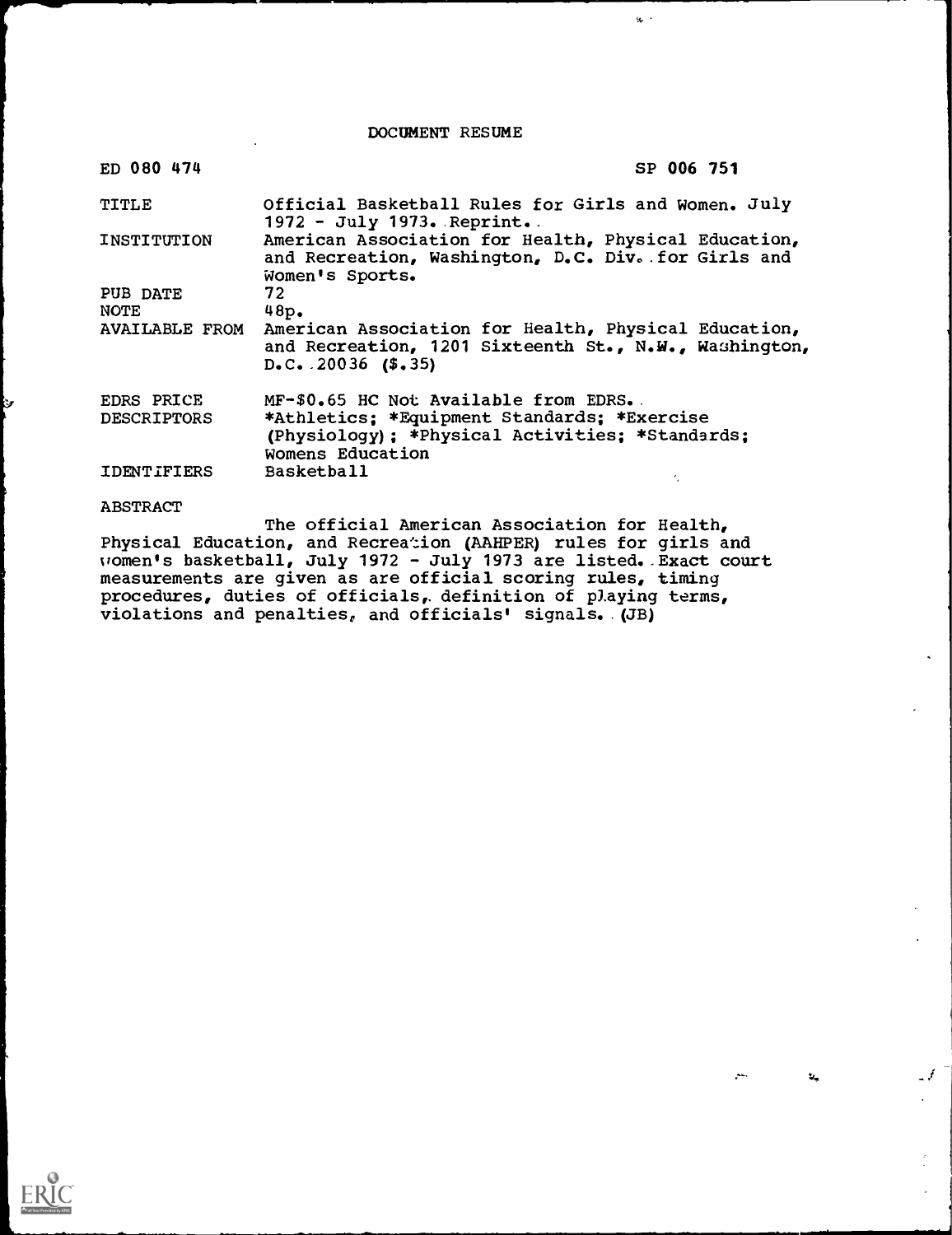

 $\mathbf{r}$ ومستحدث المتعارضات FILMED FROM BEST AVAILABLE COPY  $\mathcal{L}$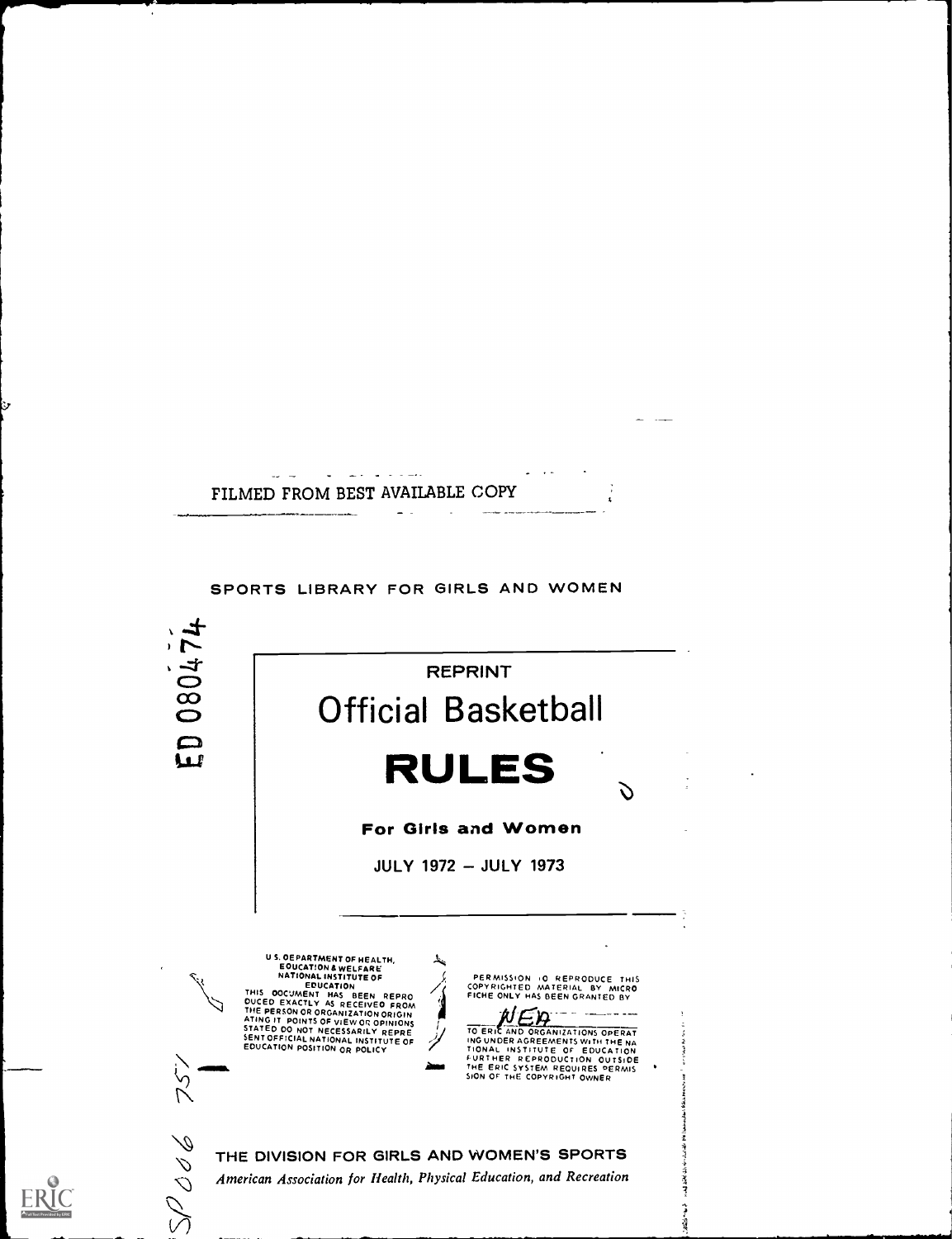

 $\overline{\phantom{a}}$ 

Copyright © 1972 by the Division for Girls and Women's Sports of the American Association for Health, Physical Education, and Recreation

Library of Congress Catalog Card No. 8-33026

# Published by the AMERICAN ASSOCIATION FOR HEALTH, PHYSICAL EDUCATION, AND RECREATION

A National Affiliate of the National Education Association

У

1201 Sixteenth St., N.W. Washington, D.C. 20036

 $\ddot{.}$ 

n kara kan  $\frac{1}{4}$  $\frac{3}{2}$ ; }

ł

4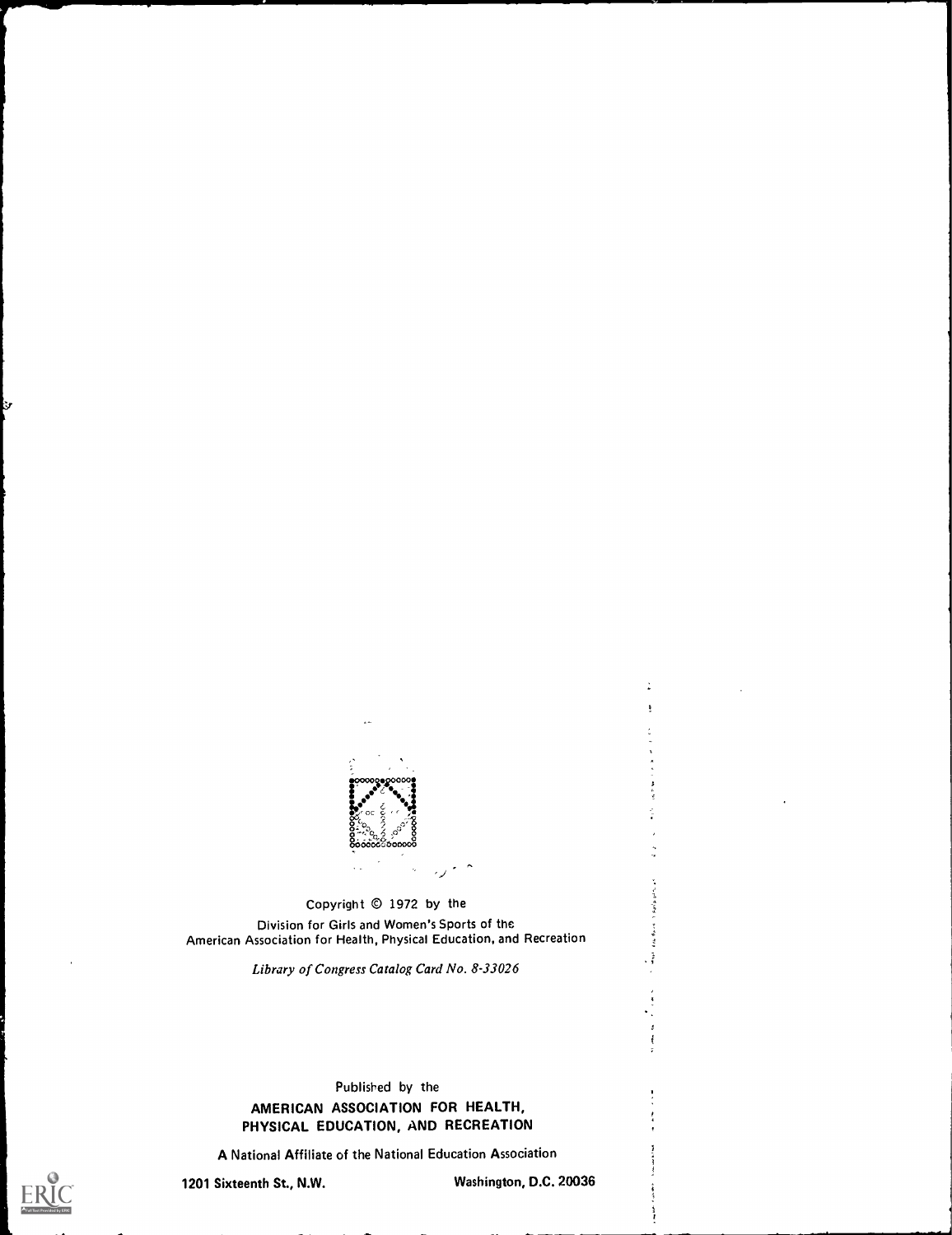# JOINT DGWS-AAU BASKETBALL RULES COMMITTEE 1972-1973

1

JILL UPTON, Chairman, Mississippi State College for Women, Columbus, Miss. 39701<br>ALBERTA LEE COX, 8400 E. 85th St., Raytown, Mo. 64138

ALBERTA LEE COX, 8400 E. 85th St., Raytown, Mo. 64138<br>MAUREEN KOVICH, Regina High School, 4500 Fenwick Ave., Cincinnati, Ohio 45212

SHIRLEY MARTIN, 600 E. Mason St., Milwaukee, Wis. 53202

MARGE MCKEE, Lyons Tcwnship High School, Western Springs, III. 60558

CAROLYN MOFFATT, Ouachita Baptist College. Arkadelphia, Ark. 71923

CAROLYN L. RAYBORN, Henry D. Sheldon High School, Willakenzie Rd., Eugene, Ore. 97401

HARLEY REDIN, City National Bank, Plainview, Texas 79072

#### COMMENTS ON RULES

The Basketball Rules Committee has made an effort to clarify where there were conflicting interpretations, define where the need for a definidon had become obvious, and write a rule .. there appeared to'be an unwritten rule handled by a Que,tion and Answer. The interpretation now placed on "tie ball," "blocked shot,"

"moving screen," and "three seconds in the lane" will vary somewhat from the 1971-72 interpretation used in some areas and "leagues". The committee is striving for consistency in interpretation of rules and is therefore attempting to be more specific in showing the intent of the rules in potentially difficult situations.

The committee needs the help of coaches and *rachers* in solving<br>the problems related to the "blind pick" and "act of shooting." the problems related to the "blind pick" and "act of shooting."<br>Several attempts have been made to write rules to alleviate the crises,<br>but each effort seems to cause more problems or have too many loopholes. Please write to Jill Upton if you have any ideas which might help the committee in its deliberations regarding these issues.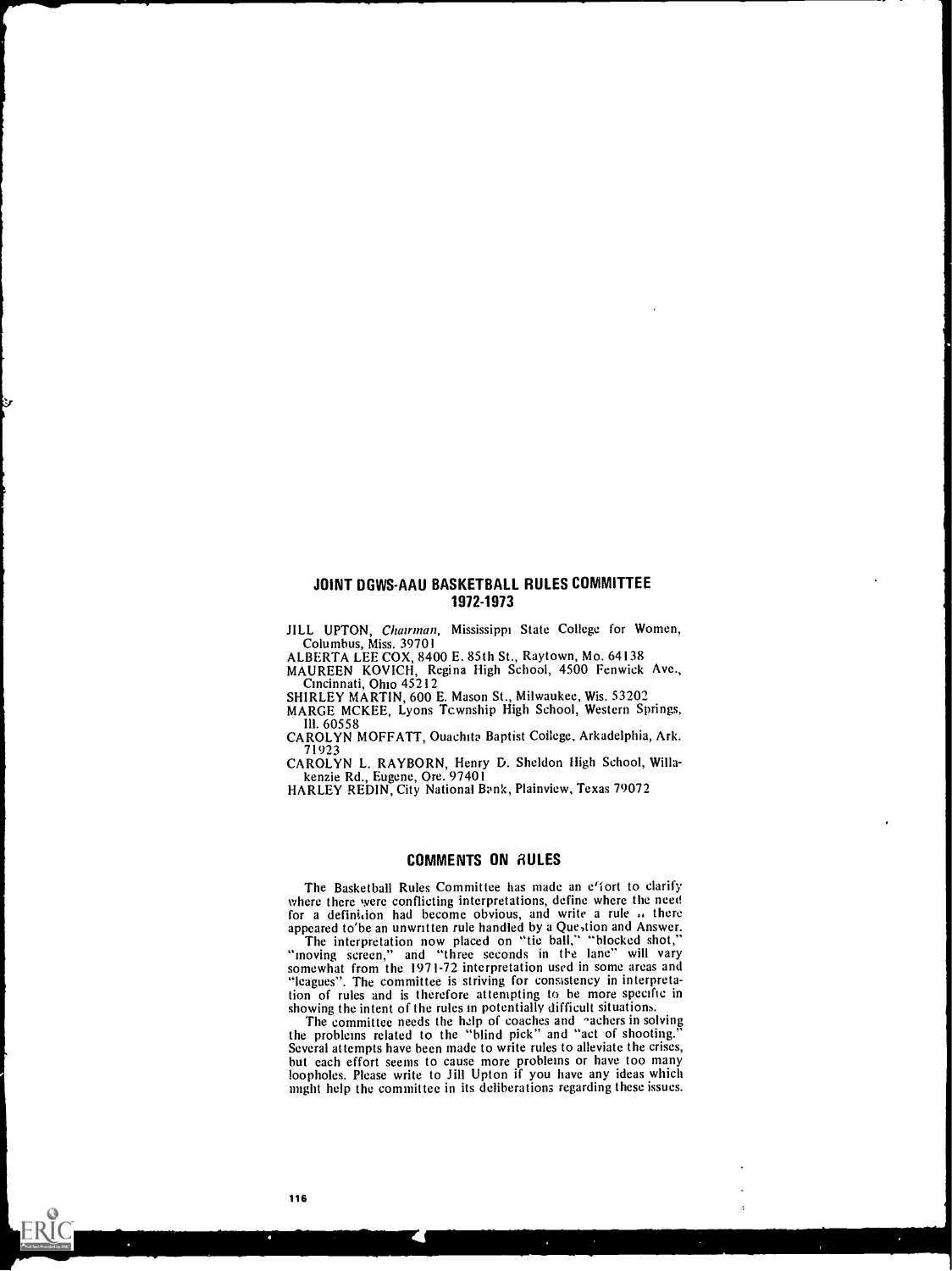# Official Basketball Rules For Girls and Women

Adopted June 1899 at Springfield, Massachusetts. Revised by the Executive Committee of the Basketball Rules Committee, October 23, 1905 at New York City, with subsequent revisions annually since

1908.<br>Changes from the 1971-72 rules have been indicated by a star  $\binom{*}{i}$ . Changes in wording of rules have been indicated by a check  $(\sqrt)$ .

#### THE GAME

Basketball for girls and women is a game played by two teamsof five players each. The ball is passed, thrown, batted, bounced, handed, or rolled from one player to another. The purpose of each team is to get the ball into its own basket and prevent the other team from securing possession of the ball or scoring.

Playing Court **Backboards** Baskets Ball

# Rule 1. Facilities and Equipment Section 1. THE PLAYING COURT

a. THE PLAYING COURT shall be a rec-<br>tangular surface free from obstructions and shall have a maximum length of 94 feet and width of 50 feet, or a minimum<br>length of 74 feet and width of 42 feet. The overhead clearance should be 22 feet.

or more. By mutual agreement of the captains, smaller courts may be used. The court shall be marked by well defined lines, two inches in width and, if possible, 10 feet from any outside obstruction. Contrasting colored floor areas may be used instead of 2-inch boundary lines, by painting or staining the out-ofbounds area in a width of 2 to 4 feet. The center circle and the areas between the free-throw lines and the endlines may also be painted or stained in order that the dividing lines between the two colors will be the boundaries. The court shall be divided into  $\mu$ o equal parts by a line drawn parallel to the endlines. The division line shall be two inches wide.

b. A CENTER RESTRAINING CIRCLE having a radius of six feet and marked with a line two inches wide shall be marked in the center of the court.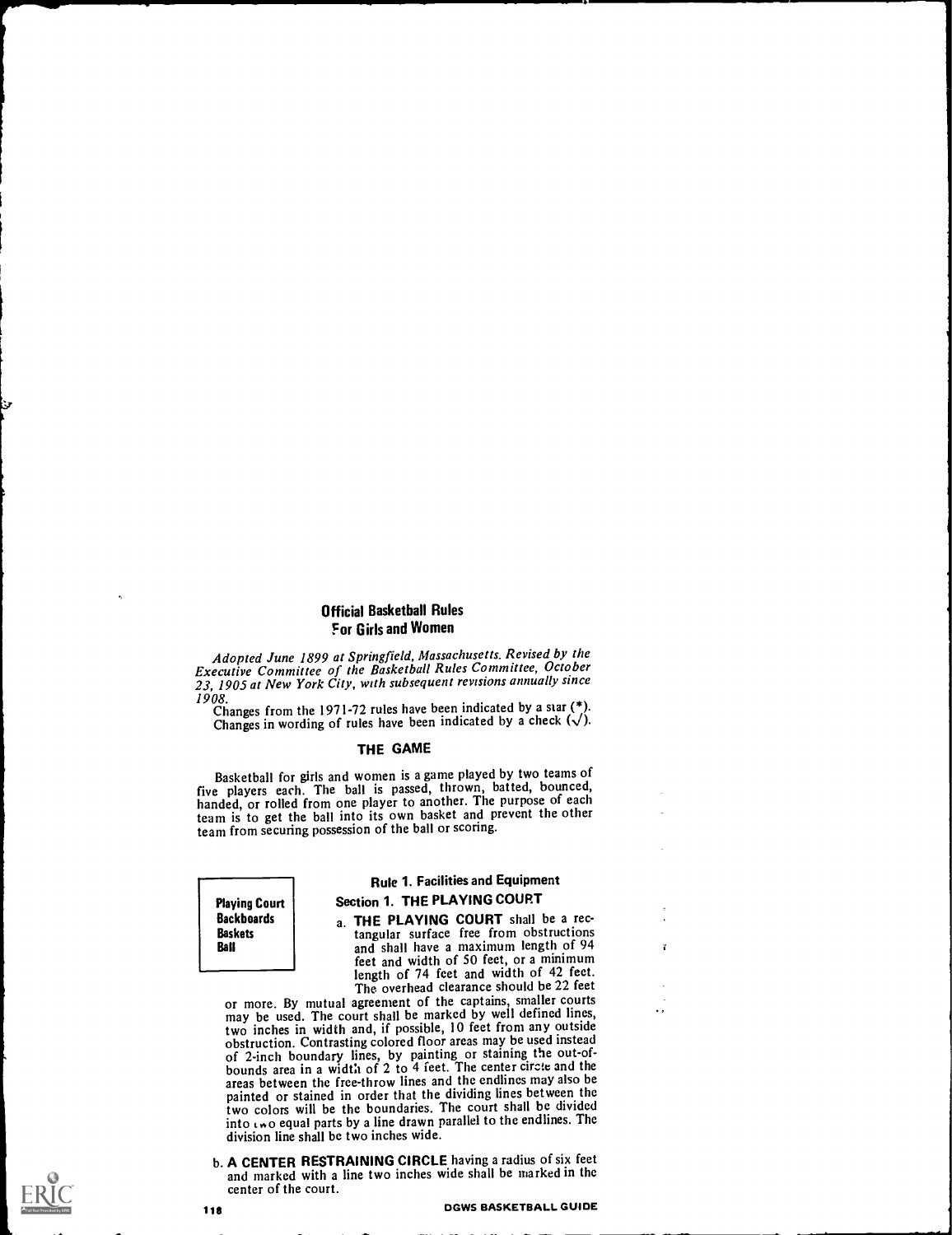

On short courts, when the backboard is placed against the wall, there shall be an end line, the inner edge of which is two inches out from  $\frac{31}{2}$ the wall. On narrow courts, when the playing court is the full width of the floor, there shall be a side line, the inner edge of which is two inches out from the wall,

ð,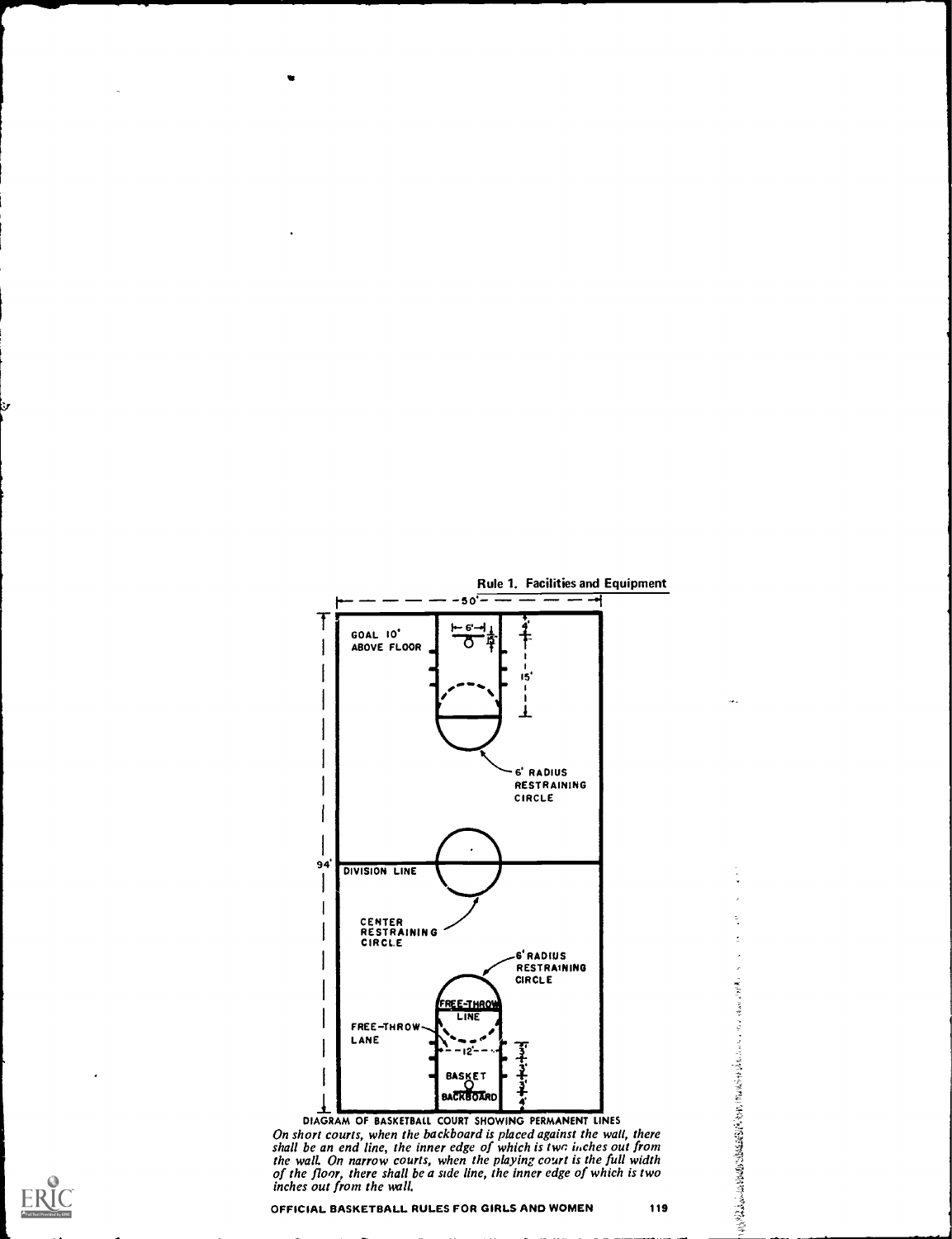### Rule 1. Facilities and Equipment

J.

- c. A FREE-THROW LINE shall be marked at each end of the court. These lines shall be two inches wide, drawn across each free-throw circle parallel to the endline. The farther edges of each free-throw line shall be 15 feet distant from the face of the backboard.
- d. A FREE-THROW LANE shall be marked at each end of the court perpendicular to the endlines. These lines shall be two inches wide. The outside edges of these lines are six feet on either side of the middle points of the endlines. These perpendicular lines shall terminate at the free-throw line. Perpendicular to the outside of these lines shall be three lane ace marks eight inches long and two inches wide, three, six, and nine feet respectively from the face of the backboard. These marks identify the lane spaces which extend from the outer edge of the lane lines three feet toward the sidelines. The free-throw circle has a radius of six feet outside measurement, the center of which is the midpoint on the free-throw line. The half of the circle within the free-throw lanes shall be marked by a broken line.

SECTION 2. BACKBOARDS shall be of plate glass, wood, or any other material which is permanently flat and rigid. All backboards shall be white and unmarked except where transparent material is used, in which case a rectangle, outlined by 2-inch lines, measuring 24 inches horizontally and 18 inches vertically, shall be centered around the basket. The backboards shall be located inside the court four feet from and parallel to each endline, except on short courts where they may be placed directly over the endline. The lower edges of the backboard shall be nine feet above the floor. The backboards shall be protected from spectators to a distance of at least three feet in all directions. Tne backboard shall be either rectangular or fan-shaped. The dimensions of these boards are indicated in the diagram on page 121.

SECTION 3. THE BASKETS shall be nets of white cord or other material, suspended from metal rings of 18-inch inside diameter. The metal of each ring shall not be more than 34 of an inch in diameter, with the exception of the addition of small gauge loops on the under-edge for attaching the nets. The rings shall be a bright orange color. The rings shall be parallel to the floor, rigidly attached to the backboards 10 feet above the floor, and equidistant from the vertical edges of the backboards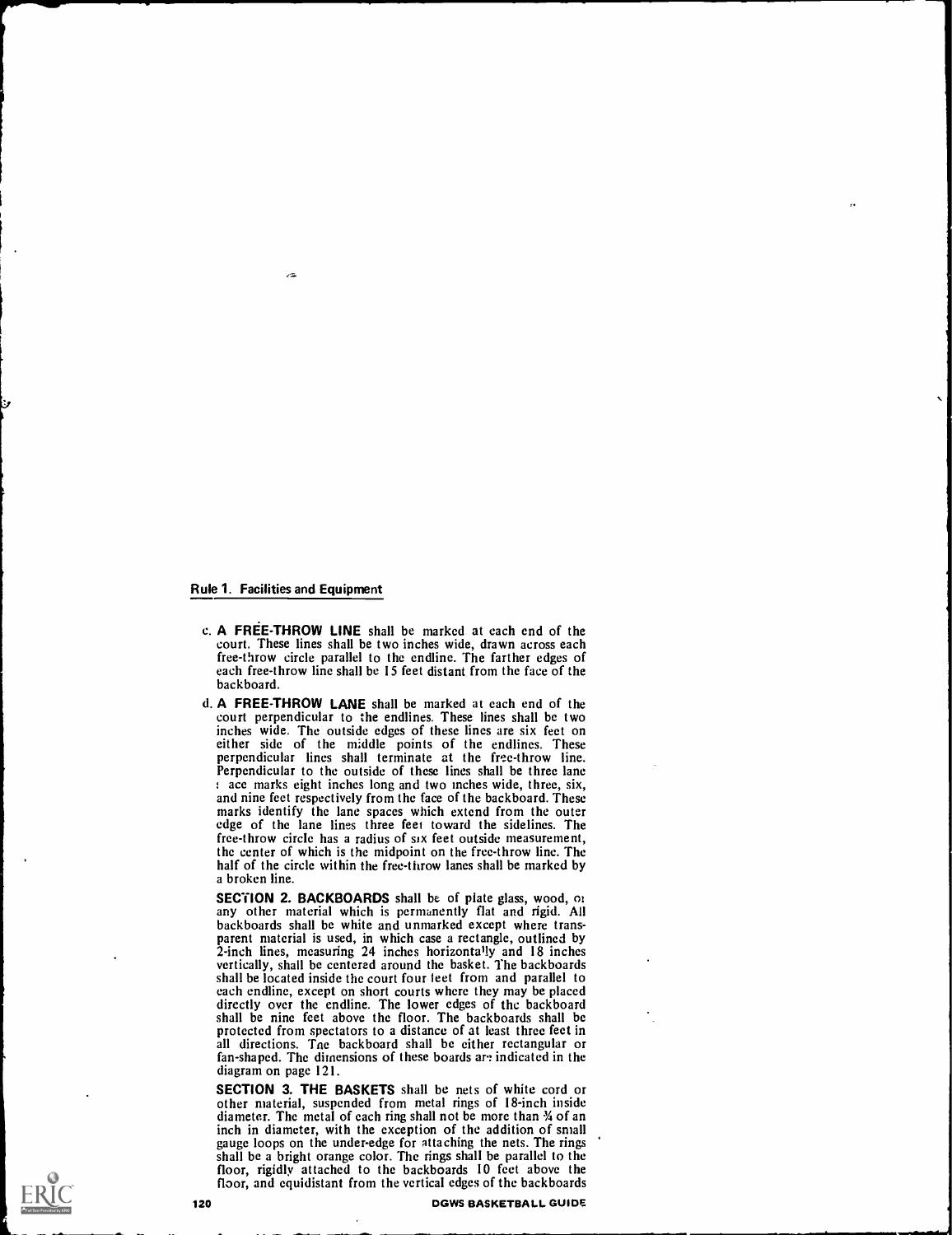#### Rule 1. Facilities and Equipment

in such a way that the nearest point of the inside edge shall be 6 inches from the face of the backboard. The nets shall be 2 feet in length and shall be constructed so as to check the ball momentarily as it passes through the basket.

 $\delta$ 



Diagram of rectangular and fan-shaped backboards.

SECTION 4. THE BALL shall be round and may have a leather, synthetic material, or rubber case, provided that it meets all other specifications. It shall weigh between 20 and 22 ounces, with a circumference of 29<sup>1</sup>/<sub>2</sub> to 30<sup>1</sup>/<sub>4</sub> inches. The ball shall be inflated to manufacturer's specifications and be such that when it is dropped to the playing court from a height of six feet, measured from the bottom of the ball, it will bounce between 49 and 54 inches, measured to the top of the ball.

The home team shall provide a ball which is satisfactory to the official in charge of the game. If not satisfied, the official may choose to use the visiting team's ball. If a used ball is provided, the team whose ball is not chosen shall have it as their practice ball. If a new (unused) ball is provided, neither team shail use it in practice.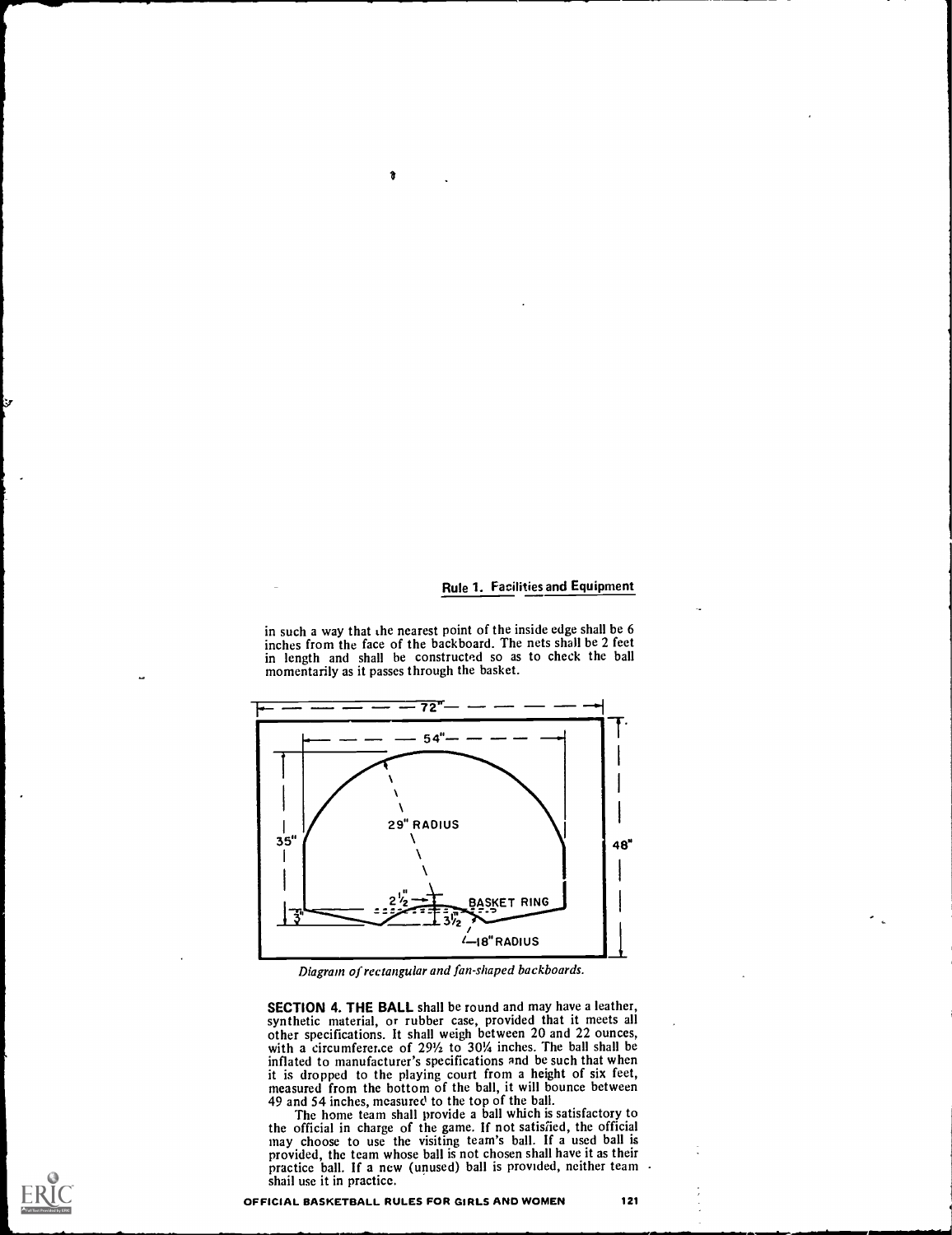There shall be two officials, one of whom shall be designated as the official in charge of the game. Each team may choose one official, or the home team may select both officials.<sup>1</sup> The official with the higher rating shall be in charge

**Officials Scorers** Timers

of the game. If both officials have the same rating, the home team shall choose the official in charge of the game. On a neutral court, the official in charge of the game shall be decided by a toss of a coin.<br>These officials shall be assisted by two timers, two scorers, and a

30-second clock operator. A single scorer may be used if she is trained and is acceptable to both teams. The assistant timer may act as the 30-second clock operator.

The home team shall have the choice of providing either the official scorer or the official timer unless otherwise agreed upon. On a neutral court, a toss of a coin shall determine which team shall be designated as the home team and which shall be designated as the visiting team.

# GENERAL INFORMATION FOR OFFICIALS

- I. The officials shall conduct the game in accordance with the
- rules. 2. The officials shall use the techniques and follow the pro- cedures outlined in the article on techniques of officiating basketball.
- 3. The officials shall not be connected in any way with either
- team. 4. The officials should be sure of the date, time, and place for the game, and should arrive at the playing court 15 or 20 minutes ahead of time.
- 5. The officials shall wear uniforms which allow freedom of movement and which are distinct from those worn by either
- team. 6. The officials should inspect the playing court, boundaries, and equipment, and clarify all ground rules to both teams and
- coaches.<br>7. The officials shall see that the timing devices are in order, that timers understand how to use them, and that scorers understand the official method of scoring. Any timer or scorer may be removed during the game for inefficiency.



<sup>&</sup>lt;sup>1</sup> It is strongly recommended that officials rated by the Officiating Services . ea of the Division for Girls and Women's Sports be secured.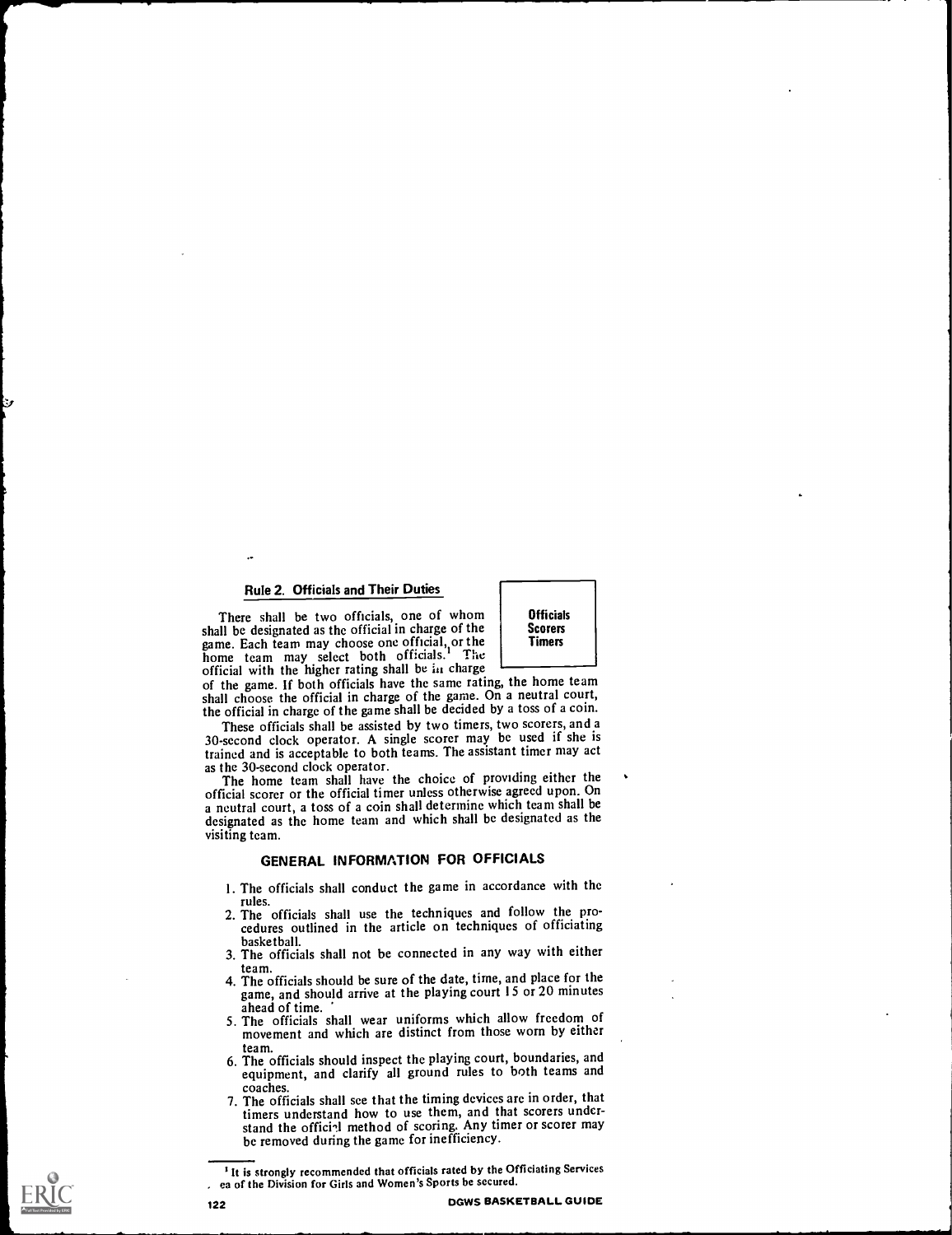- 8. The officials should not permit any player to wear jewelry, braces, or casts which might be dangerous to other players.
- 9. Each official shall have the power to make decisions for infringement of rules committed at any time during playing<br>time or intermissions, until time is called ending the game.
- 10. Neither official has the authority to set aside or question decisions made by the other, within the limits of their respective duties as outlined in these rules.
- II. The officials shall sign the scorebook at the end of the game. This action officially terminates their connection with the
- game. 12. The officials shall use their own judgment in accordance with the general spirit of the rules.
	- $Q1$ . May any individual or team foul be set aside by the captains and officials?<br>No. Officials may make decisions on any points not
	- A. No. Officials may make decisions on any points not specifically covered in the rules, but may not change or set aside any of the rules governing fouls.
	- Q2. If a visible 30-second clock is not available, may the 30-second rule be ignored?
	- A. No. The 30-second rule is an essential part of the game.<br>The 30-second clock operator may use a stopwatch and give a distinctive audible signal when the 30 seconds have elapsed.

# SECTION 1. THE OFFICIAL IN CHARGE OF THE GAME

- shall –<br>a. Instruct the visiting captain, or the captain who wins the toss, to take her choice of baskets
	- b. Approve the ball which shall be used in the game
	- c. Check the scorebook two minutes before the game is scheduled to begin to see that names and numbers of players are listed and that the starting lineup is indicated
	- d. Have the power to declare the game a default or to cancel the game
	- e. Notify each captain three minutes before each half is scheduled to begin
- f. Check the scorebook and the scoreboard at the end of each quarter
- Decide whether a goal shall count in case of disagreement h. Make a decision when scorers and timers disagree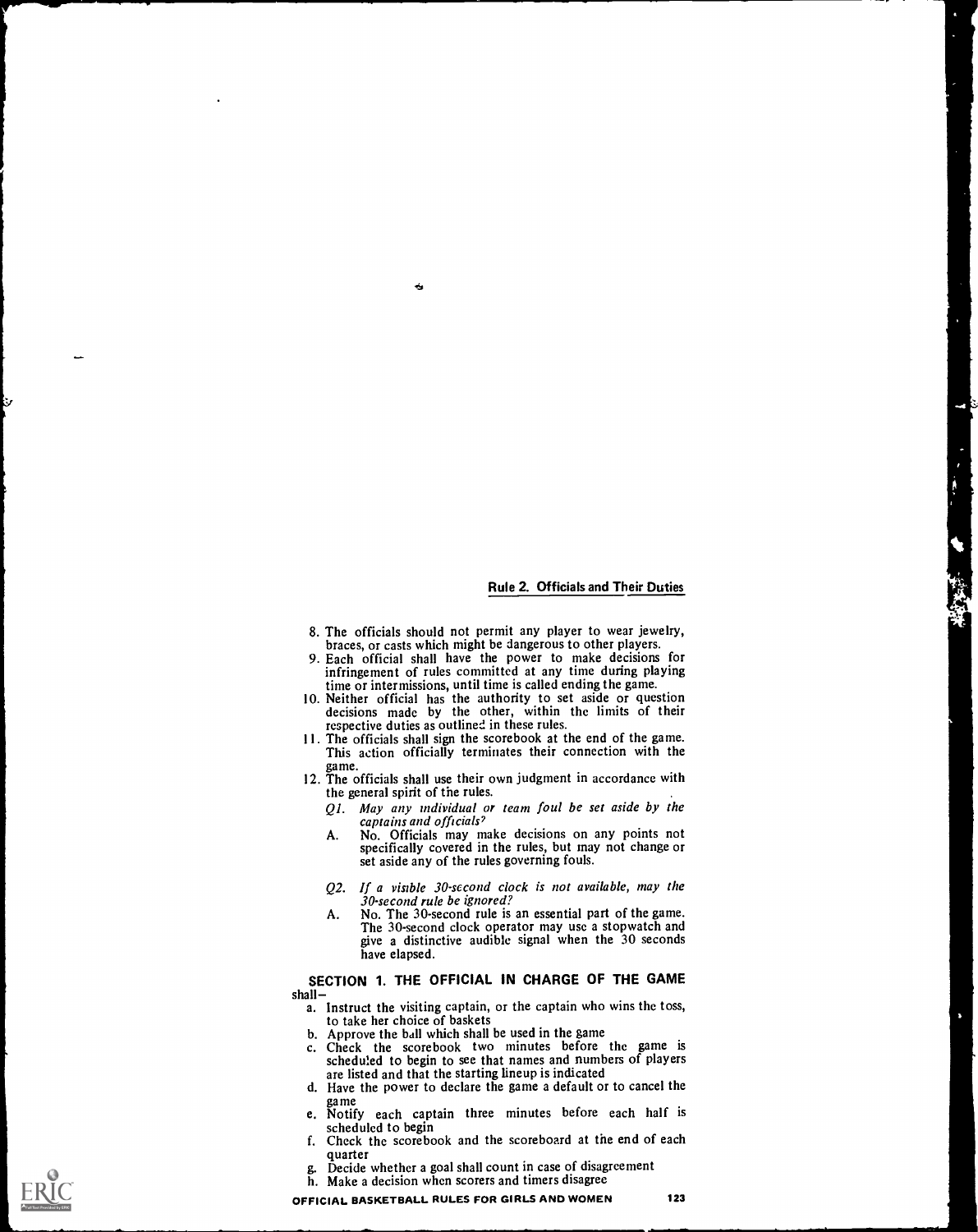- i. Have the power to remove scorers and timers in case of
- inefficiency j. Have the power to suspend the game for unsportsmanlike conduct in order to restore order, and to discontinue the game if order is not restored. Only two such suspensions of time shall be allowed in any one game
- k. Make decisions on any points not specifically covered in the rules from the time the game begins until the scorebook is signed. This includes situations on or off the court during playing time or intermissions.

#### SECTION 2. THE OFFICIALS shall-

a. Decide whether ball is in play or dead

- b. Blow the whistle when any of the following occurs
	- (1) Jump ball (2) Violation
	-
	- (3) Foul
	- (4) Time-out
	- (5) Suspension of play for any reason
	- (6) Sounding of timers' or scorers' horn
	-
- c. Have the power to order time-out or time-in
- 
- d. Administer jump balls and penalties for violations e. Administer all penalties for fouls and indicate Administer all penalties for fouls and indicate free throws when made
- f. Indicate field goals
- g. Notify players that the game is in the last two minutes of the fourth quarter
- h. Give players permission to leave the court
- i. Recognize substitutes
- j. Prohibit practice when the ball is dead except between the halves. At the end of the first half, secure the game ball so that neither team uses it for practice
- k. Notify teams and scorers if time allowed for substitution has been exceeded
- I. Warn a player when she has four fouls and notify her when she is disqualified

SECTION 3. SCORERS. The scorebook of the official scorer shall be official and shall be the only book on the scorer's table throughout the game. Only the official scorer shall record the score. The record shall be checked by the assistant scorer who may copy the score into her book only at half time and at the

**ERIC**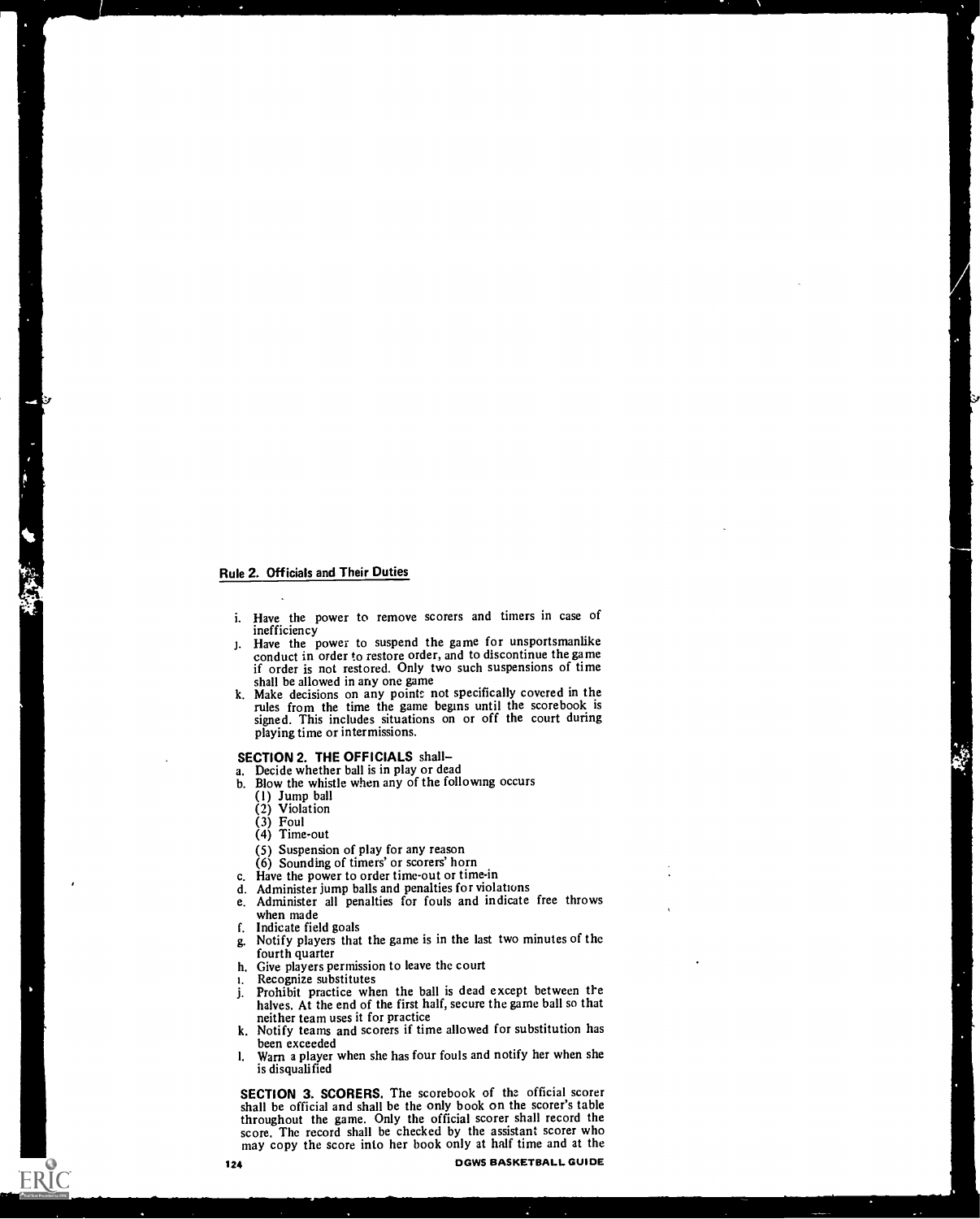end of the game. The scorers shall be provided with a horn with which to signal. There shall be no change of scorers at any time during the game except in case of inefficiency. The official scorer

- shall—<br>a. Keep the record in the official scorebook. The individual<br>players' records kept in the scorebook shall constitute the official score of the game
- b. Notify the officials immediately when a player whose name is not legally listed in the scorebook enters the game
- c. Notify the officials *immediately* when a player should be warned for having committed four fouls
- warned for having committed four fouls<br>d. Notify the officials *immediately* when a player should be disqualified, w*hether or not she has been warned*. A player<br>shall be disqualified for (a) five fouls, or (b) a single disqualifying foul
- e. Notify the officials immediately when a team has taken a sixth time-out
- f. Notify the officials on the first dead ball in case of any disagreement concerning the record in the scorebook. If the scorers fail to notify the officials, the record in the official scorebook shall stand unless the officials' knowledge permits a change at a later time. The final decision shall be made by the official in charge of the game
- g. Sound the horn to indicate a substitution. The sounding of the
- h. Sound the horn when the ball is dead to notify the officials when a coach requests a team time-out
- i. Keep the record of the game in accordance with the specifications indicated in the official scorebook
- j. In the event of a double foul, encircle in the scorebook the diagonal lines indicating a double foul
- \*k. See that a score shall stand which was made by a disqualified or illegal player when an official was not notified
	-
	- Q. Can a team protest baskets made by an illegal substitute?<br>A. Yes, but the score shall stand since the error was due to Yes, but the score shall stand since the error was due to the inefficiency of the scorers. The blame cannot be placed on either team since each team supplies one scorer, and the responsibility rests with her.

SECTION 4. TIMERS

ERIC

a. THE OFFICIAL TIMER shall handle the game clock. It shall be placed on a table before the timers so that both may see it.

OFFICIAL BASKETBALL RULES FOR GIRLS AND WOMEN 125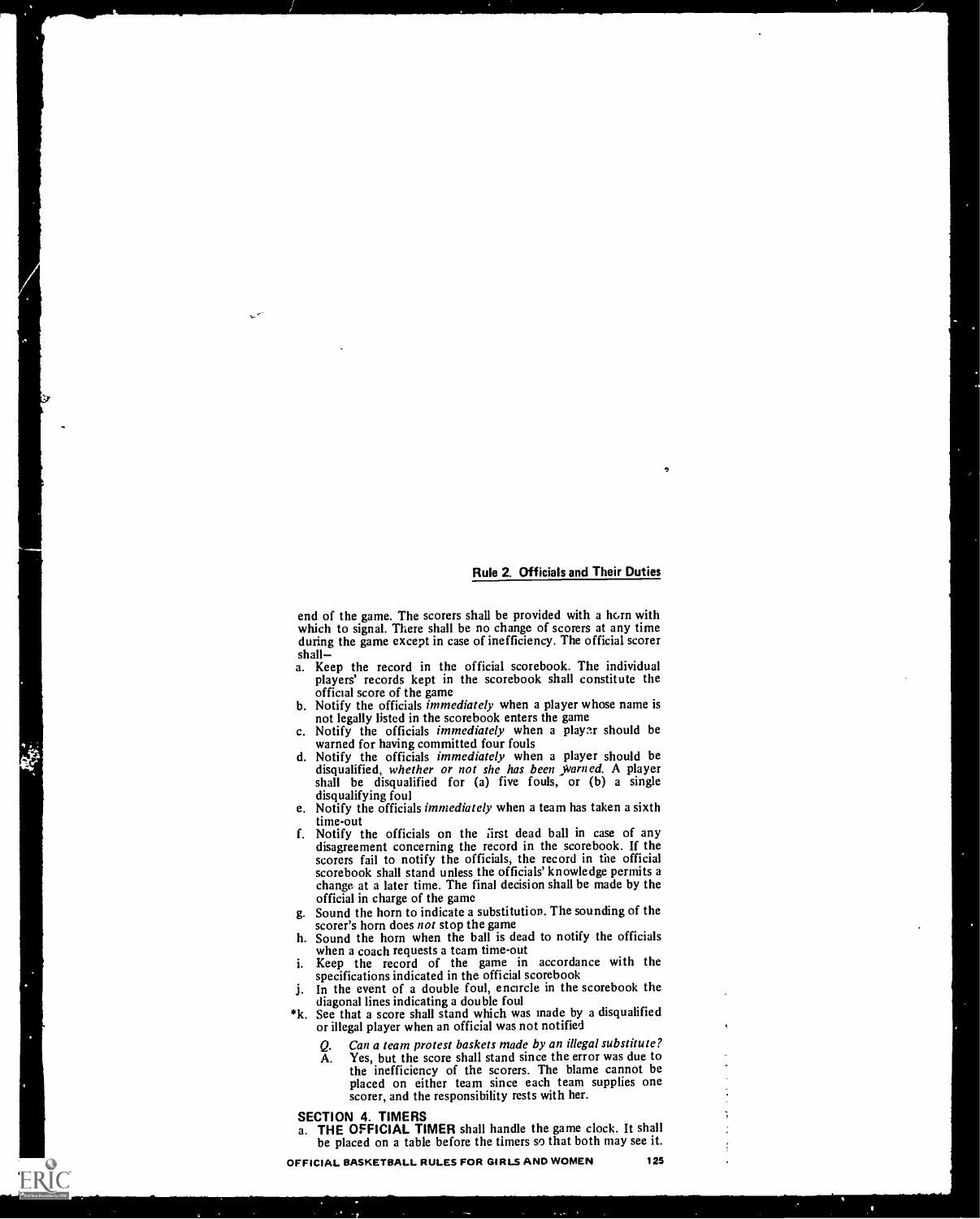The official timer chall be provided with a horn with which to signal. The use of an electric clock is permitted if agreeable to both teams. Such a clock should be operated by an experenced person who must be approved by both teams. The official timer shall

- 
- (1) Start the clock (a) As soon as the ball is tapped by one of the players on
	- a jump ball (b) When the ball touches a player on the court on a throw-in from out of bounds
	- (c) As soon as the ball touches a player on the court after a free throw which hits the ring but does not enter the basket.
- (2) Stop the clock on the official's whistle for
	- (a) Fouls
	- (b) Violations
	- (c) Jump balls
	- (d) Team time-outs
	- (e) Injuries
	- (f) Ball lodging in supports of basket
	-

n.

- (g) Substitution (h) Any reason deemed necessary by the officials.
- (3) Notify the official in charge of the  $_{\epsilon}$ aine in the than three minutes before each half is to start so that the teams can
- be notified.<br>(4) Notify scorer two minutes before starting time.
- $(5)$  Notify the officials on the first dead ball when there are two minutes or less remaining in the fourth quarter.
- (6) Sound the horn at the end of each quartet. In case the horn is not heard, the timer should go on the court to notified the expiration of the expiration of the expiration of  $P$ The matrix is a goal has been made or a foul has occurred, the time. If a goal has been made or a foul has occurred, the official in charge of the game shall consult the timers. If both timers agree that time was up befor the count. If they agree that time was up before the foul occurred, the foul shall not be called. If they disagree, the goal shall count and the foul shall be penalized,<br>unless the official has knowledge which would alter this ruling. The timer's signal at the end of the fourth quarter officially ends the game.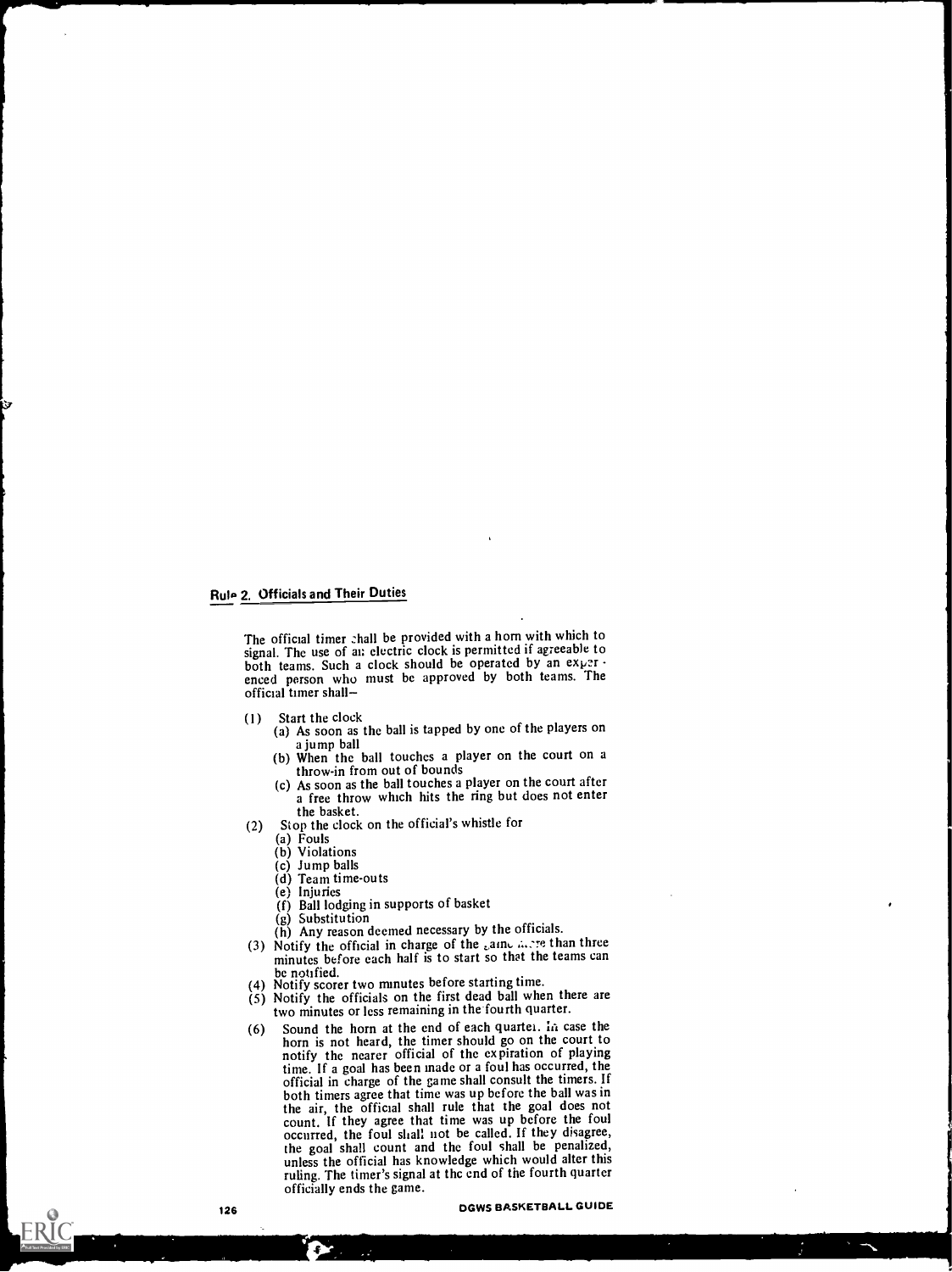Ą

- Q. A substitute reports to the scorer. On the first dead ball the official timer stops her clock as the scorer sounds the buzzer. Is this correct procedure?
- name of  ${\tt r}$ em  ${\tt m}$ 11gh Strppeq. NA/MIS PI .33A11111 ' .4., "4" ... GOAti UAIMAItlj . ,..... 3 t so 0.3 4\* WW1, <sup>11</sup> I 01 . <sup>o</sup> Oft Afia,21 ST, .71A " <sup>X</sup> ..1. 01:) r 11 HOWOUA<br>COMS IcsA\_Bc.,,21,:w Zr..rty 2,90,...) /s 3t, <sup>4</sup> , <sup>I</sup> gale.tm ,`;i0,,,,, rtif-V, KA '3 5 Lv...,,,t, 0 .  $3 / 7$  ,  $22 / 7$  10.00  $\frac{1}{\sqrt{854}}$   $\frac{1}{\sqrt{854}}$   $\frac{1}{\sqrt{254}}$   $\frac{1}{\sqrt{254}}$   $\frac{1}{\sqrt{254}}$   $\frac{1}{\sqrt{254}}$   $\frac{1}{\sqrt{254}}$   $\frac{1}{\sqrt{254}}$ ?, <sup>1</sup> :i, ii4t, -t\_LL  $Y$  $E_{\text{P2}}$ <br> $E_{\text{P2}}$ <br> $E_{\text{P2}}$ <br> $E_{\text{P2}}$ <br> $E_{\text{P2}}$ <br> $E_{\text{P2}}$ <br> $E_{\text{P2}}$ <br> $E_{\text{P2}}$ <br> $E_{\text{P2}}$ <br> $E_{\text{P2}}$ <br> $E_{\text{P2}}$ <br> $E_{\text{P2}}$ <br> $E_{\text{P2}}$ <br> $E_{\text{P2}}$ <br> $E_{\text{P2}}$ <br> $E_{\text{P2}}$ <br> $E_{\text{P2}}$ <br> $E_{\text{P2}}$ <br> $E_{\text{P2}}$ <br> $E_{\text{P2}}$ <br> $\frac{\text{Jow}(\text{Jw})}{\text{Jw}} = \frac{1}{\frac{1}{2} \cdot \frac{1}{2} \cdot \frac{1}{2} \cdot \frac{1}{2} \cdot \frac{1}{2} \cdot \frac{1}{2} \cdot \frac{1}{2} \cdot \frac{1}{2} \cdot \frac{1}{2} \cdot \frac{1}{2} \cdot \frac{1}{2} \cdot \frac{1}{2} \cdot \frac{1}{2} \cdot \frac{1}{2} \cdot \frac{1}{2} \cdot \frac{1}{2} \cdot \frac{1}{2} \cdot \frac{1}{2} \cdot \frac{1}{2} \cdot \frac{1}{2} \cdot \frac{1}{2} \cdot \frac{1$ <sup>I</sup> <sup>1</sup> <sup>1</sup> )11 111 1<u>11 11 11</u> <sup>1</sup> <sup>41</sup> <sup>1</sup> <sup>f</sup>  $\Box^ \frac{1}{2}$   $\frac{1}{2}$   $\frac{1}{2}$   $\frac{1}{2}$   $\frac{1}{2}$   $\frac{1}{2}$   $\frac{1}{2}$   $\frac{1}{2}$   $\frac{1}{2}$   $\frac{1}{2}$   $\frac{1}{2}$   $\frac{1}{2}$   $\frac{1}{2}$   $\frac{1}{2}$   $\frac{1}{2}$   $\frac{1}{2}$   $\frac{1}{2}$   $\frac{1}{2}$   $\frac{1}{2}$   $\frac{1}{2}$   $\frac{1}{2}$   $\frac{1}{2}$  IAM IN31.01.111 flAht ;outs  $X(3) = \begin{bmatrix} \frac{1}{2} & \frac{1}{2} & \frac{1}{2} & \frac{1}{2} & \frac{1}{2} \\ \frac{1}{2} & \frac{1}{2} & \frac{1}{2} & \frac{1}{2} & \frac{1}{2} \\ \frac{1}{2} & \frac{1}{2} & \frac{1}{2} & \frac{1}{2} & \frac{1}{2} \\ \frac{1}{2} & \frac{1}{2} & \frac{1}{2} & \frac{1}{2} & \frac{1}{2} \\ \frac{1}{2} & \frac{1}{2} & \frac{1}{2} & \frac{1}{2} & \frac{1}{2} \\ \frac{1}{2} & \$ 2004<br>1999 - Ministralia Maria Maria Ministralia Aleksandra Maria Maria Maria Maria Maria Maria Maria Maria Maria<br>1999 - Ministralia Maria Maria Maria Maria Maria Maria Maria Maria Maria Maria Maria Maria Maria Maria Maria
- A. No. The timer stops the clock on the official's whistle only. The scorers' horn does not stop play or the clock.

#### METHOD OF SCORING BASKETBALL

To score a field goal, mark a figure 2, for a free throw, draw a circle; if the free throw is made, mark an X in the circle. When two free throws are awarded for on foul, draw a line joining the two circles. in the event that a free throw is awarded for a violation by an opposing player on a missed free throw, the same circle is used for the substitute free throw. If the basket is made, an  $X$  is placed in the original circle. Indicate individual or team fouls and team time-outs by drawing a diagonal line across the number in the space provided. If additional spaces for team fouls are needed, they may be added. In the event of a double foul, encircle the diagonal line. Names and numbers of all players shall be listed in the proper spaces before the start of the game. The starting lineup is muicated by tally marks in the Times in Game column and a c is written after the captain's name. When a substitute enters the game, place the mark in the proper column and cross out that of the player leaving the game. If a player reenters the game, place an additional mark in the Times in Game column. There can be no more than five nor less than four uncrossed marks appearing on the scoresheet at any one time. In the running score, a diagonal line should be drawn through two points when a field goal is made

ERIC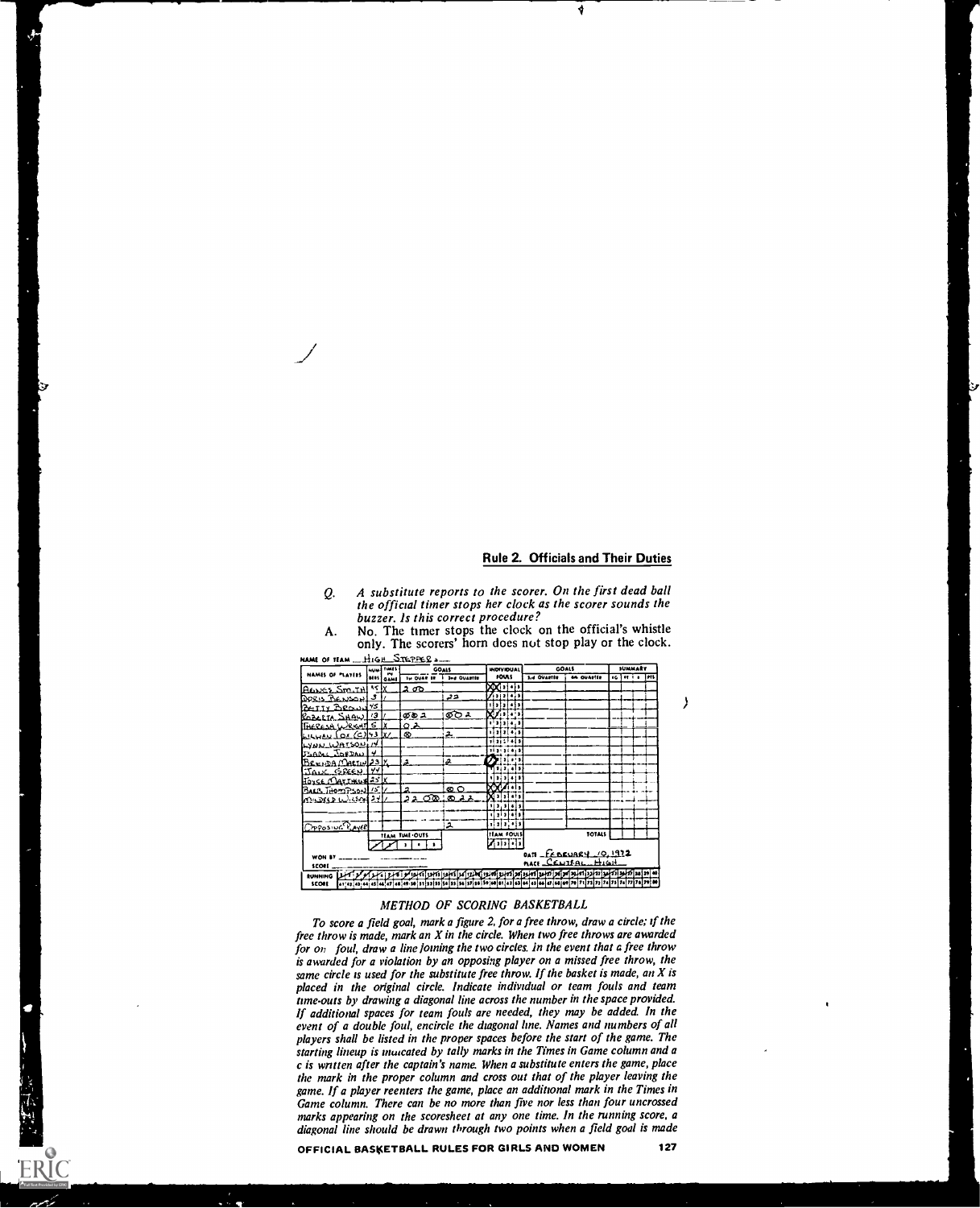$\sigma_{\rm eff}$ 

and through one point for every free thrcw made. The sample scoresheet above shows only one page of a regulation scorebook. There is a similar page for the opponents. If an opposing player makes a goal, record it in the space below the listing of players of the team for whom the goal is to be scored; write opposing player and place the 2 under the column for proper quarter. The recording of the summary is not an official duty of the scorekeeper. In the event that this record is desired, each team should complete its own summary. The summary contains individual totals of field goals made (FG), free throws made (FT), fouls committed (F), and total points scored (PTS).

痣

- b. THE ASSISTANT TIMER shall handle a second timing device. She shall-<br>(1) Che
	- Check the time taken and indicate by sounding the horn when time-out has expired for
		- (a) Substitution-30 seconds
		- $(b)$  Team time-out-1 minute
		- (c) Intermissions.
	- (2) Notify the nearer official if more than 30 seconds have been used for substitution.
- c. THE 30-SECOND CLOCK OPERATOR shall control a separate timing device. She shall be provided with a horn with
	- which to signal. She shall—<br>(1) Start the timing d Start the timing device when a team initially gains possession of the ball
	-
	- (2) Stop the timing device<br>(a) When the team los When the team loses possession of the ball (the mere touching the ball by an opponent does not start a new 30-second period if the same team remains in control of the ball)
		- (b) When a foul occurs
		- (c) When a tie ball occurs
		- (d) When a try for goal is attempted
		- (e) When the ball goes out of bounds
		- In (2),(a) through (e) above:
		- The timing device is reset when the ball is once again put into play.
		- $(f)$  When the team in possession of the ball calls a time-out
		- (g) When a player becomes injured or loses a contact lens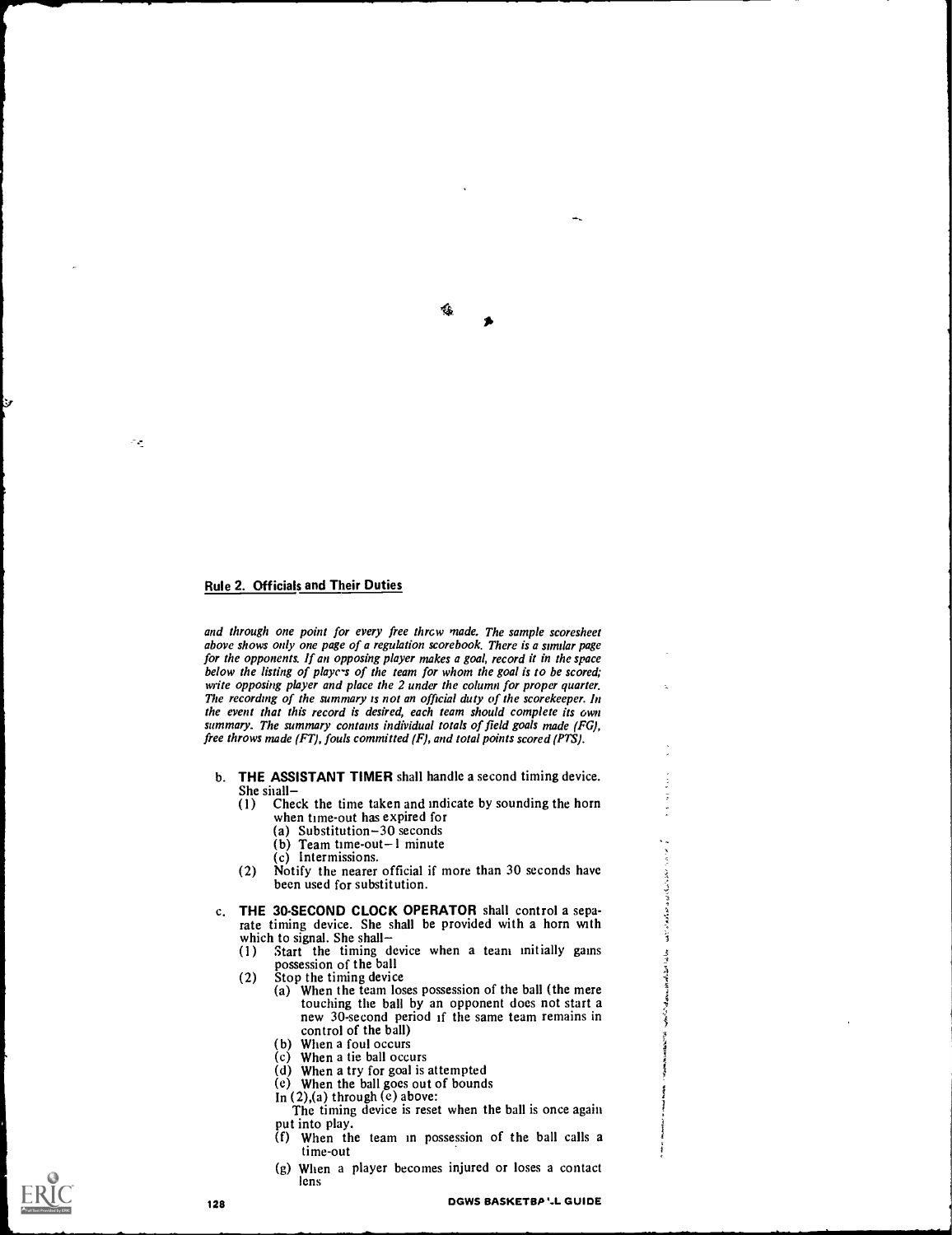# Rule 3. Scoring and Timing Regulations

In  $(2)$ ,  $(f)$  &  $(g)$  above:

Time shall be continued when play commences. A new 30-secona period shall not be started.

(3) Sound her horn at the expiration of 30 seconds. This does not stop play unless recognized by the official's whistle.

#### Rule 3. Scoring and Timing Regulations

| <b>Score</b><br><b>Length of Game</b><br><b>Tie Game</b><br>Time-out<br>Time-in | Field goal<br>Free throw<br>Winner of game | 2 points<br>1 point<br>Greatest number of<br>points |  |
|---------------------------------------------------------------------------------|--------------------------------------------|-----------------------------------------------------|--|
|                                                                                 | Discontinued game<br>Defaulted game        | $0-0$<br>2-0 or score stands                        |  |

If a team defaults, the score shall be 2-0 unless the team defaulting has the lower score, in which case the score shall stand. If a game is discontinued, the scot shall be 0-0.

#### SECTION 2. LENGTH OF GAME

# a. 8-minute quarters

- 
- b. 2-minute intermissions between quarters<br>c. 10-minute intermission between halves.

10-minute intermission between halves.<br>Playing time shall cease instantly when the timer's signal sounds at the end of each quarter unless the ball is in the air on a try for goal, in which case play shall continue until the goal is made or missed. When a foul is committed simultaneously with or just previous to the sounding of the timer's signal, a free throw or throws shall be attempted immediately.

SECTION 3. TIE GAME. If the score is tied at the expiration of playing time, the game shall be continued without change of baskets for one or more extra periods of three minutes each with an intermission of two minutes before each extra period. Each an intermission of two minutes before each extra period. Each extra period shall be started by a jump ball in the center restraining circle between any two opposing players. Additional extra periods shall be played if the score is tied at the end of the extra periods shall be played if the score is tied at the end of the first extra period. The game is terminated if either team is ahead at the end of any extra period.

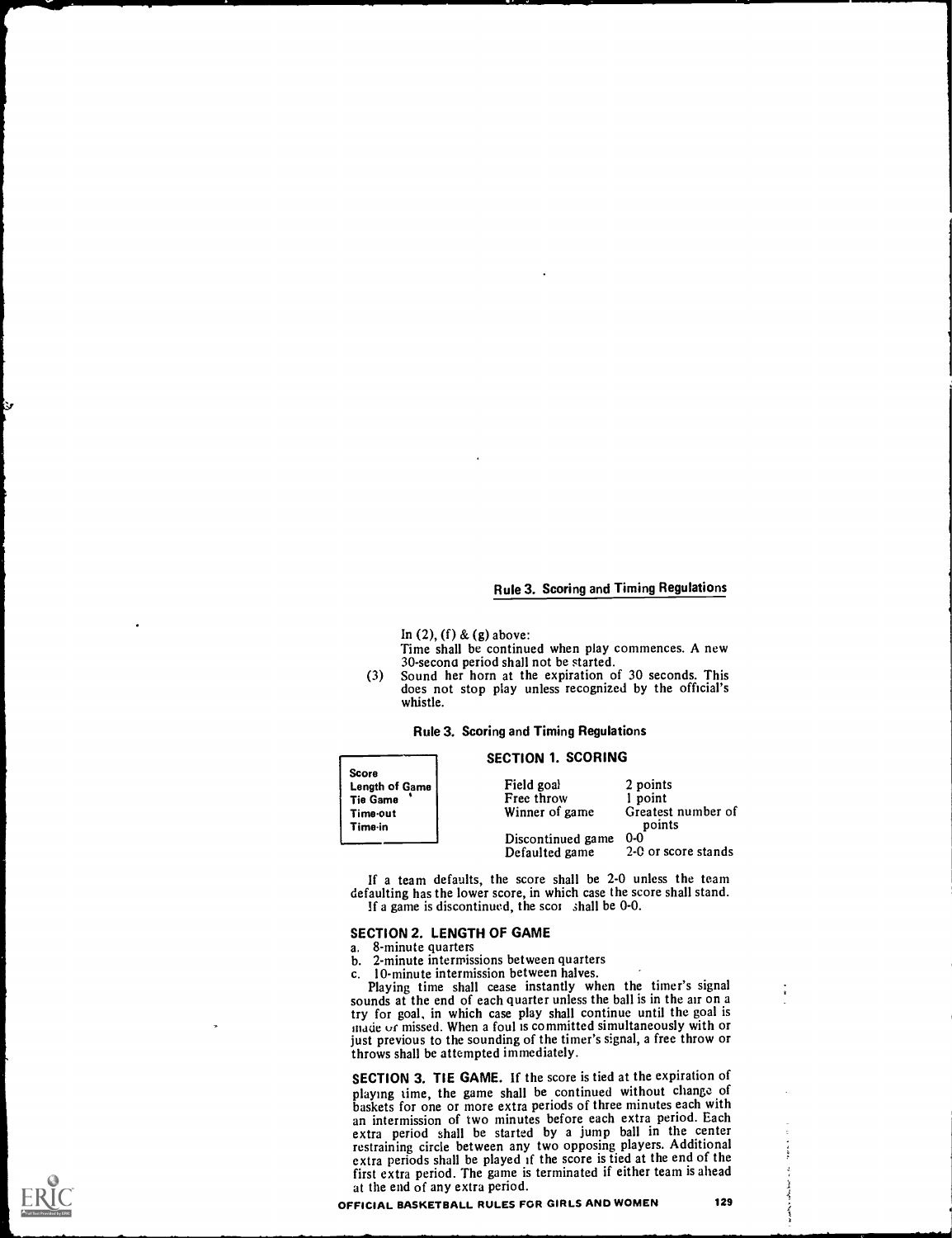#### Rule 3. Scoring and Timing Regulations

#### SECTION 4. TIME-OUT

- a. A player on the court may request a team time-out from an official when her team is in possession of the ball or when the ball is dead.
- b. A coach may request a team time-out from an official when her team is in possession of the ball and either from an official or through the scorer when the ball is dead.
- c. Time-out shall be taken for
	- (1) All fouls
	- (2) Violations
	-
	- $(3)$  Jump balls<br> $(4)$  Team time-outs-not more than one minute at the request of any team. Five time-outs without penalty for each team during regular playing time; one additional time-out
	- on each extra period of a tic game<br>(5) Substitutions—maximum of 30 seconds for *each* team (Exceeding this time is considered a team time-out.)
	- (6) Injuries and loss of contact lens  $-$  charged to the team or officials at the discretion of the officials. If the injured charged with a time-out. The length of time-out taken should be at the discretion of the official. The player may should be at the discretion of the official. The player may not reenter the game until the next dead ball. Time-out shall be called at the first dead ball, or when the ball is in control of the injured player's team, or immediately when necessary to protect an injured player. Time-out shall be has lost her contact lens, or on the first dead ball, or immediately when necessary
	- (7) Suspension-charged to the officials
	- (8) Any occasion deemed necessary by an official.
	- Ql. May a coach approach the scoring table and ask for a team
	- tune-out when her team is in possession of the ball?<br>No. The coach may ask for a time-out from the scorer A. No. The coach may ask for a time-out from the scorer only when the ball is dead. The scorer has enough to occupy her attention without having the added work of checking on which team has possession of the ball before calling a time-out.
	- Q2. If a team takes only three time-outs during regular playing time how many time-outs may be taken during the first extra period?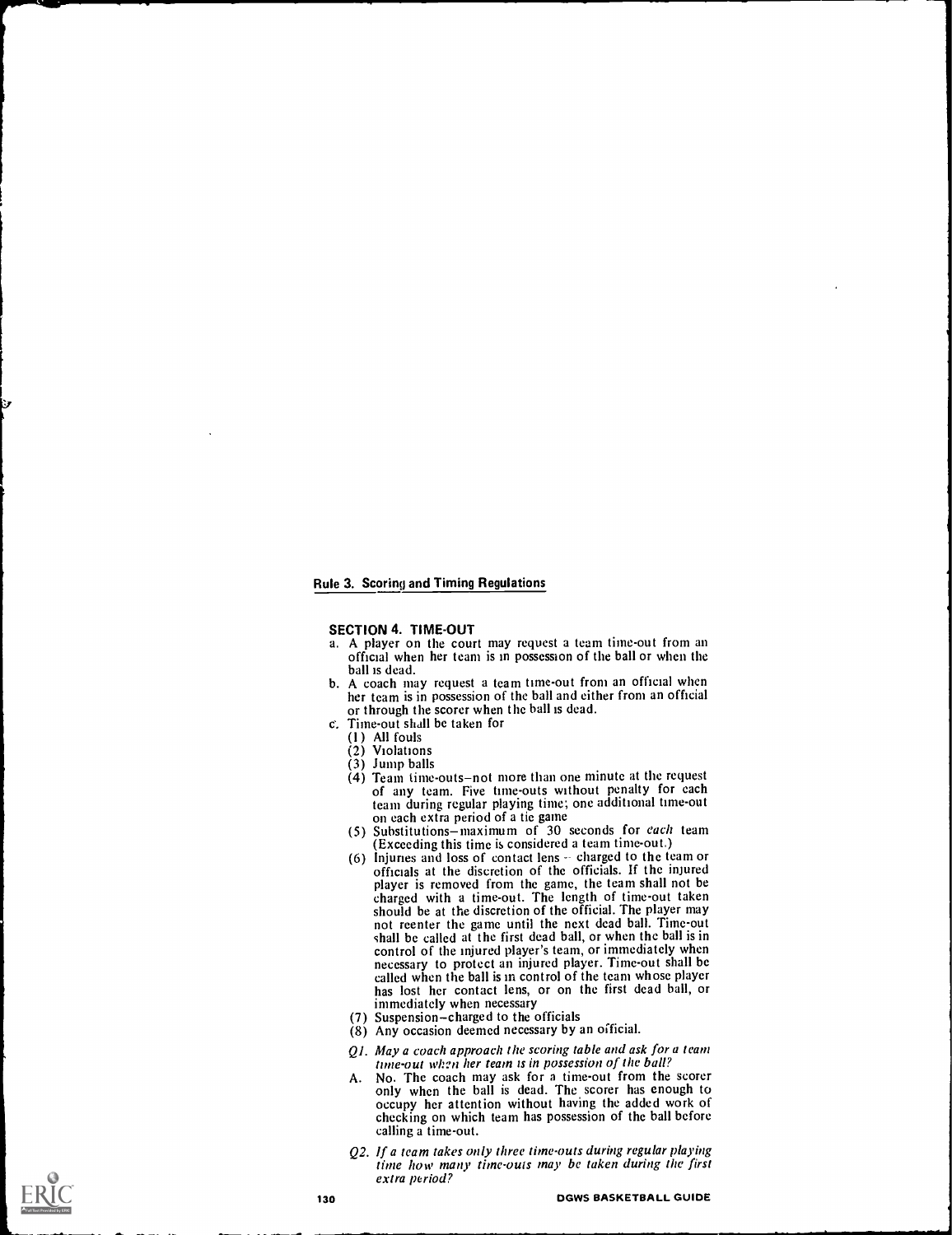$\bullet$  . The set of  $\bullet$ 

### Rule 4. Definitions of Playing Terms

A. Three. The team may use its two unused time-outs plus the additional time-out for the extra period.

SECTION 5. TIME-IN shall be taken-

- a. On a jump ball as soon as the ball is tapped
- b. On a throw-in from out of bounds as soon as the ball touches a player on the court
- c. On a missed free throw as soon as the ball, which has touched the ring, touches a player on the court.

#### Rule 4. Definitions of Playing Terms

AIR DRIBBLE-A play in which a player, after giving impetus to the ball once by throwing or tapping it, touches it again before it has touched the floor or has been touched by another player.

- \*BLOCKED SHOT-A successful attempt by a player to prevent an opponent from completing a hot for the goal by either-
- a. Stopping the flight of the  $b \cdot l$  after it has left the opponent's
- hand or hands b. Placing one or two hands on the ball while it is in the opponent's hand or hands.

CLOSELY GUARDED-The .jefensive player guards within three feet of the player with the ba .

DEAD BALL-The ball is d, ad whenever a whistle is blown and after a field goal. The clock is stopped on all dead balls except after a field goal.

DEFAULTED GAME-A  $_{b}$ -ire is considered defaulted when-

- a. A team fails
	- (1) To appear for a scheduled game
	- (2) To be ready to play within 15 minutes after the time the
	- game is scheduled to begin<br>(3) To be ready for play within 1 minute at the beginning of the second half or after time-out has been taken for any
	- reason (4) To play after being instructed to do so by the official in charge of the game
	- (5) To have five players to start play and at least four to
	- continue play (6) To have numbers on both front and back of uniforms.
- b. A coach or team follower refuses to leave the gymnasium after being instructed to do so by an official.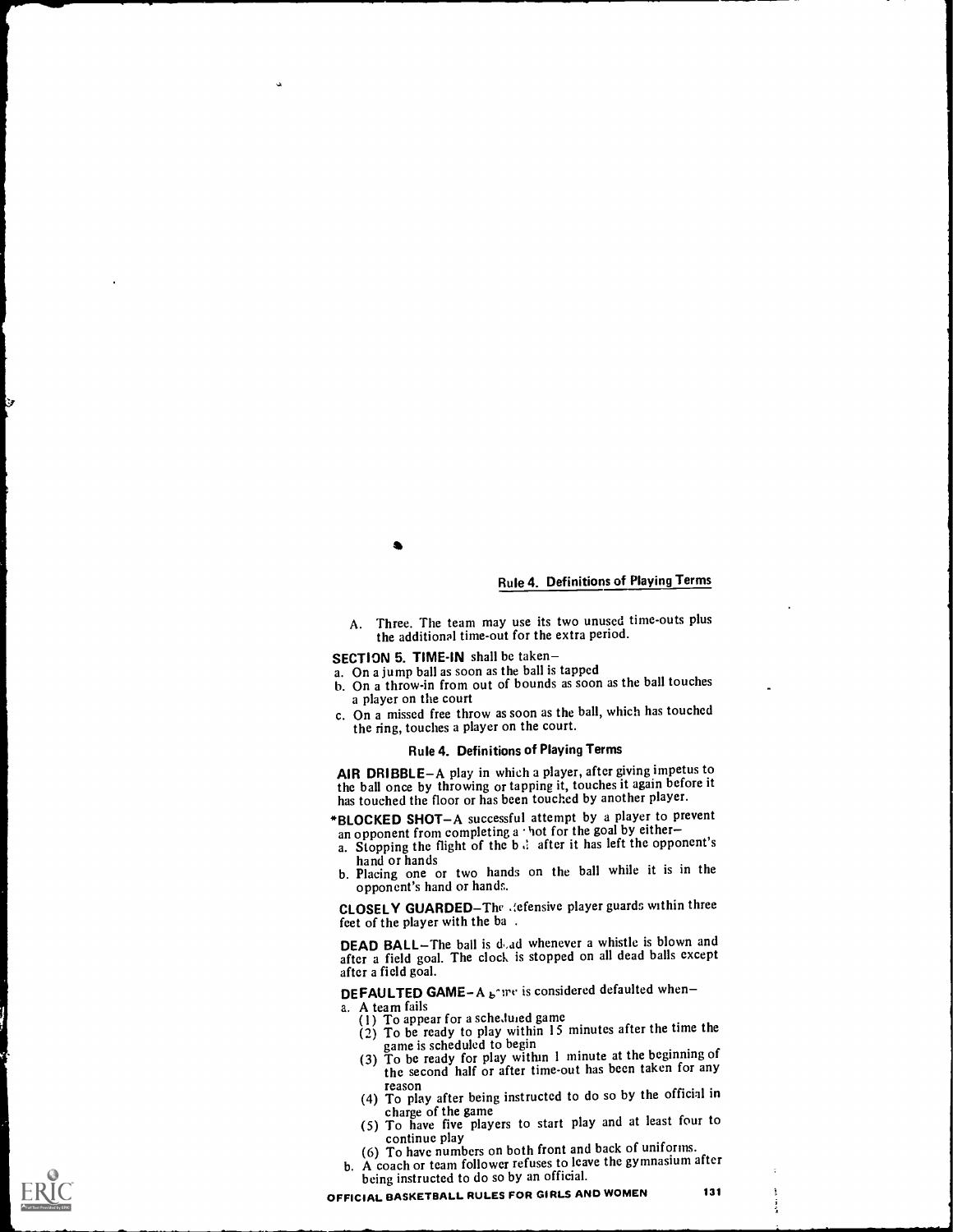#### Rule 4. Definitions of Playing Terms

Ź

DEFENSIVE PLAYER-A player whose team does not possess the ball.

ላ

DISCONTINUED GAME-Termination of the game because of persistent unsportsmanlike conduct on the part of spectators or for unforeseen emergencies.

DOUBLE VIOLATION-Violation called upon players of both tea ms simultaneously.

DRIBBLE-A play in which a player gives impetus to the ball one or more times, causing it to rebound from the floor, and touches or regains possession of it. The first impetus may be given with either or both hands by throwing, batting, or fumbling; subse- quent contacts must be given with only one hand. The dribble ends when the player touches the ball with both hands, permits the ball to come to rest in one or both hands, or directs it to another player. The following arc not considered dribbles:

- a. Successive tries for goal
- b. Fumbling which precedes controlled possession of ball
- c. Attempts to gain control of the ball by  $-$
- (1) Tapping it from the reach of other players striving for it (2) Batting it from the control of another player
	- (3) Blocking a pass and recovering the ball
	- (4) Blocking a shot and recovering the ball.

\*FUMBLE-A momentary loss and recovery of the possession of the ball by a player.

GOALA ball that passes through the basket from above, the impetus having been legally given by any player.

GOALTENDING-A player interfering with the ball or basket when the ball is on downward flight toward the basket, on the rim, or enroute through the basket. Touching the net is not considered interfering with the basket unless the net is caught hold of and jerked or the hand becomes entangled in the net and causes interference while the ball is within or on the edge 01 the basket.

HELD BALL-A player holding the ball more than five seconds when closely guarded.

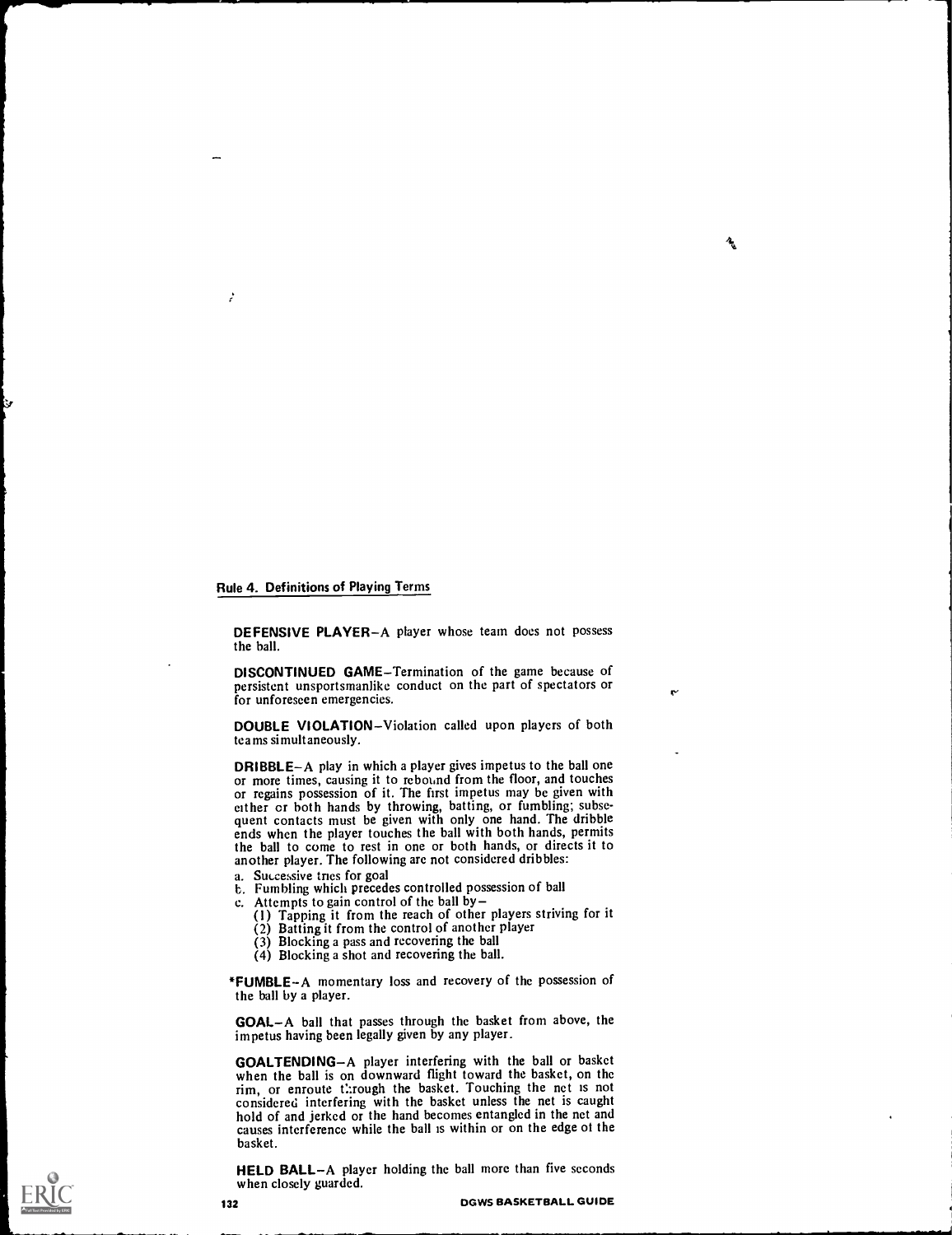#### Rule 4. Definitions of Playing Terms

INTERMISSION-The interval between quarters, halves, and extra playing periods.

JUMP BALL-A method of putting the ball into play by tossing it up between two opponents in one of the three restraining circles.

OFFENSIVE PLAYER-A player whose team has possession of the ball.

OWN BASKET-The basket for which a team is shooting.

PASS-Movement of the ball caused by a player throwing, bouncing, batting, handling, or rolling the ball to another player.

PIVOT-A play in which the player holding the ball steps once or more than once in any direction with the same foot. The other foot, called the pivot foot, is kept at its initial point of contact with the floor.

RESTRAINING CIRCLES-The circle with a six-foot radius in the center of the court and the free-throw circles.

THREE-SECOND LANE-That part of the free-throw lane between the free-throw line and the endline, including the lines bounding the area.

TRAVELING-Illegal progression in any direction while retaining possession of the ball inbounds.

- Q1. May a player fumble a pass, catch the ball as it rebounds from the floor, and then dribble?
- *from the floor, and then aribole!*<br>A. Yes. A player who received a poor pass and fumbled the ball may gain control of the ball and then dribble.
- Q2. May a player fumble the ball in an attempt to regain<br>control of the ball at the end of her dribble?
- A. No. A fumble is legal only prior to actually gaining control of the ball. Once a player begins her dribble she is considered to be in control of the ball. A fumble at the end of the dribble constitutes an illegal dribble.
- Q3. Is a goal legal if the ball passes up through the ring and then back down through the ring?
- A. No. No goal is scored and the ball remains in play.<br>NALL RASKETBALL RULES FOR GIRLS AND WOMEN 133 OFFICIAL BASKETBALL RIJLES FOR GIRLS AND WOMEN

Î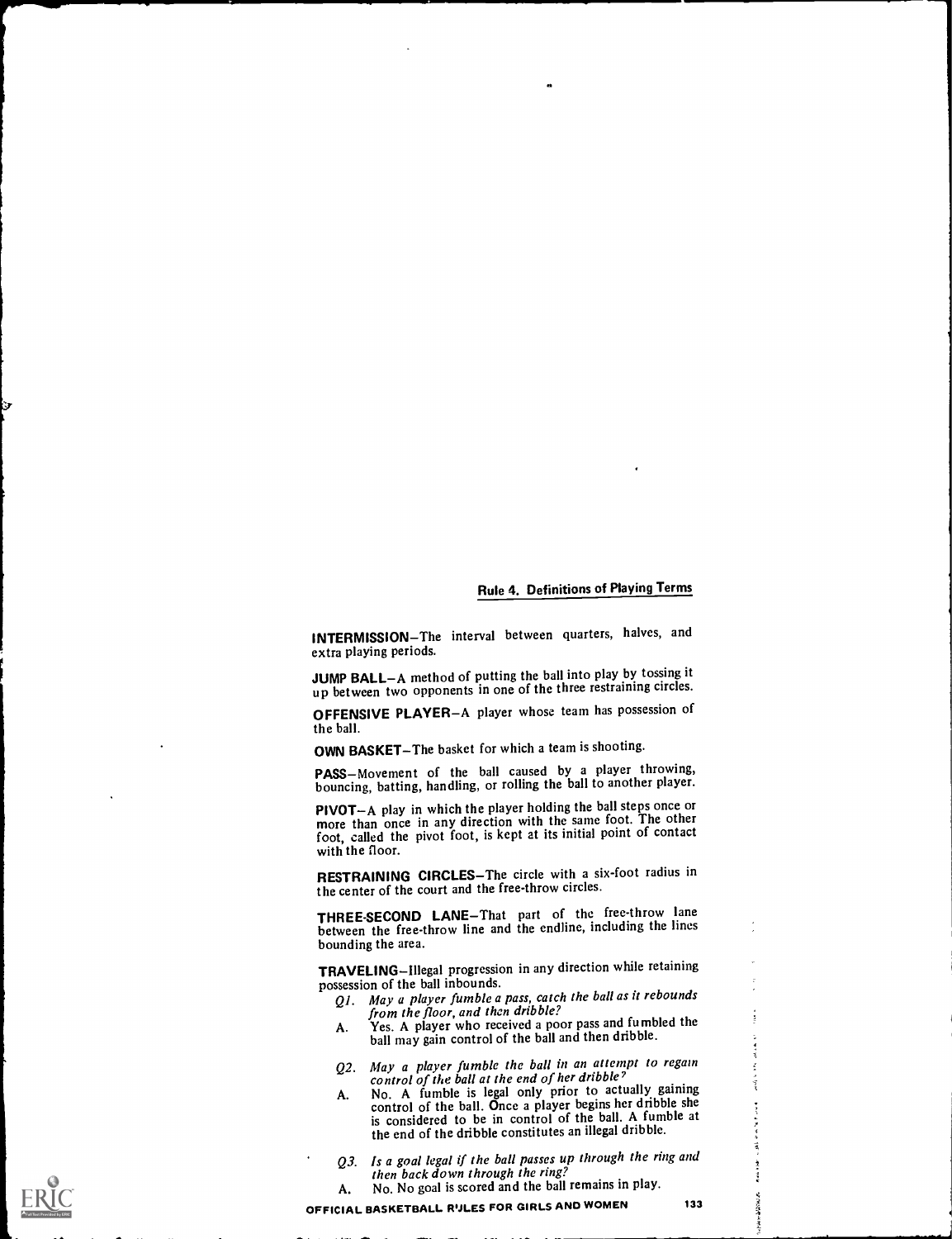#### Rule 5. Players and Substitutes

Team Captain Substitutes Numbers

SECTION 1. EACH TEAM consists of five players. There may be any number of substitutes. If a team has no substitutes and a player is disqualified, the team must play short. A team must have at least five players to start the

game. If at any time so many players are disqualified that the team has less than four players available, the game is defaulted to the opponents. Players may address any official only on matters of interpretation or to obtain essential information.

SECTION 2. THE CAPTAIN (or co-captains) represents the team and shall direct and control its play. At least two minutes before the game is scheduled to start, the captain or coach shall supply the scorers with the names and numbers of all players and designate the starting lineup.

The captair.  $\cdot$  someone appointed to act as the captain, must be on the playing court at all times.

SECTION 3. A SUBSTITUTE before going on the court must report to the scc<rer, giving name and number. If entry is at any time other than between quarters and halves, the scorer shall sound a horn when the ball is dead. The substitute shall remain outside the court until she is recognized by an official.

During intermissions the substitute must report to the scorer but is not required to be recognized by an official.

A substitute shall not replace a player who is to jump or take a

free throw unless she is injured or disqualified. dead ball after play has resumed. Unless a player has been disqualified, she may reenter any number of times.

 $Q.$  May a substitution be made after a field goal?<br>A. Yes. Substitutions may be made on any dead Yes. Substitutions may be made on any dead ball.

SECTION 4. A NUMBER of solid color contrasting with the color of the uniform must be worn by each player and substitute on the front and back of the uniform. Failure to have numbers on both front and back will result in a defaulted game. The number worn on the back of the uniform should be at least six inches high, while that on the front should be at least four inches high, and neither less than  $\frac{3}{4}$  of an inch wide. The single digits one and two should not be used, nor any digit over five. Combinations of two digits from zero to five should be used.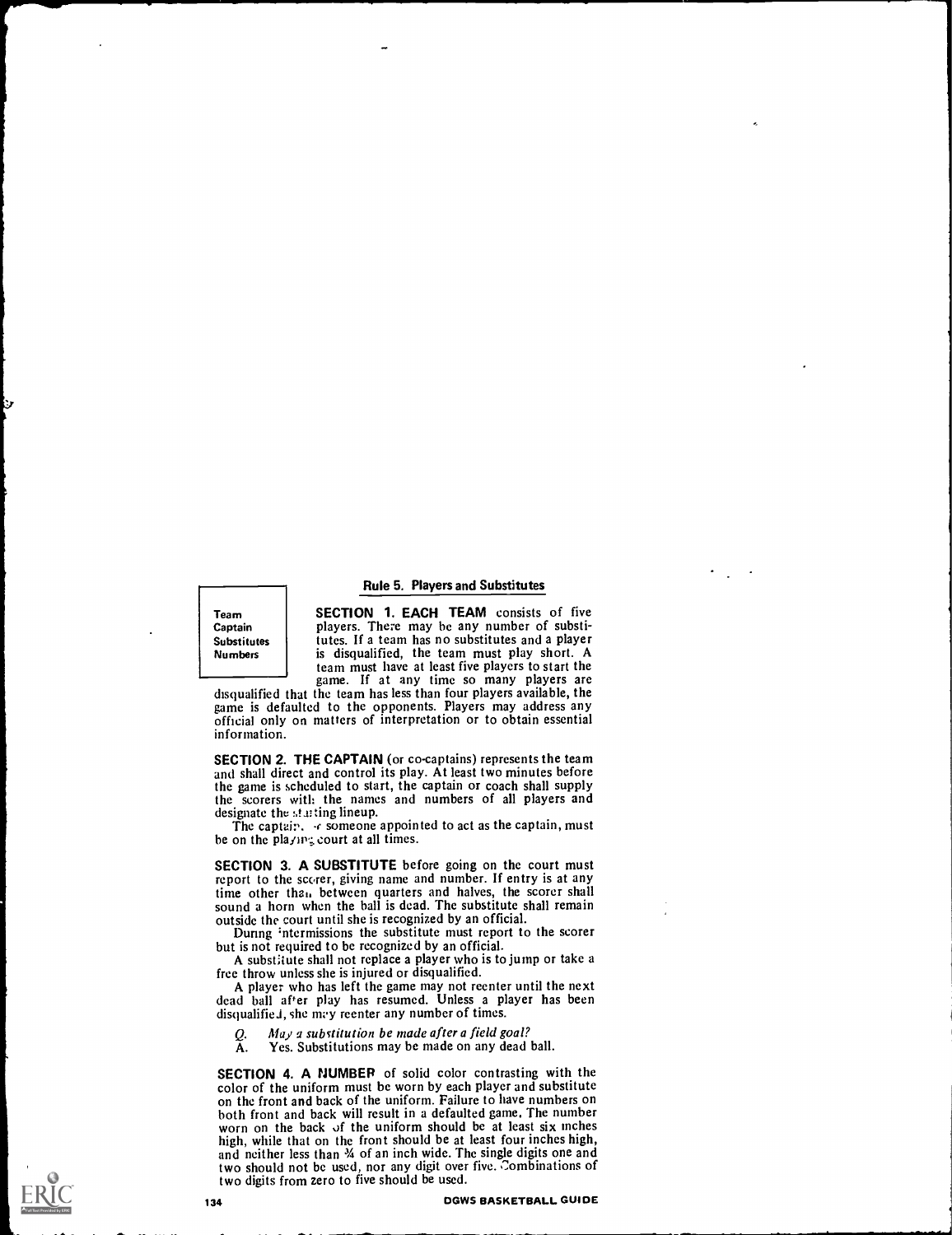If both teams have uniforms or pinnies of the same color, the home team shall be obligated to change. If the game is played on a neutral court, the coaches shall agree upon contrasting colors prior to the day of the game.

- Q. If a team arrives at a game with uniforms which have numbers only on the back (or front), must the official in charge of the game call a defaulted game?
- A. Yes, unless the team can put numbers on the uniforms in time to start the game. Paper, tape, or ink numbers may be used to temporarily solve the problem.

# Rule 6. Putting Ball in Play

SECTION 1. PRELIMINARIES. Before the game starts, the officials shall explain ground rules to both teams and their coaches and Jump Ba answer questions. The captain of the visiting  $\begin{bmatrix} \text{Handl} \\ \text{mod} \end{bmatrix}$ team shall have the choice of basket. Thereafter, whenever a field goal is scored, the ball is put in play by an opponent out of bounds at any point behind the endline where the goal

Preliminaries Starting Play Jump Ball Handling Ball Tie Ball

was scored. The player who initially positions herself behind the endline with the ball in her possession must throw the ball into the court. Teams shall exchange goals at the end of the first half.

- Q1. Which team puts the ball in play<br>field goal for the opposing team? Which team puts the ball in play after a player scores  $\rho$ .
- A. The ball is put in play by an opponent of the team. which is credited with the score.
- Q2. Following a Blue goal, a player from the Red team catches the ball as it falls through the net and lands out of bounds. Must this player who has the ball out of bounds pass the ball inbounds or may a teammate do so?
- A. A teammate may take the throw-in. The Red player who retrieved the ball as it came through the net has not positioned herself with the ball behind the endline. She has merely retrieved the ball following the goal. "Positioning" implies standing in a position of readiness to put the ball in play.



Ē.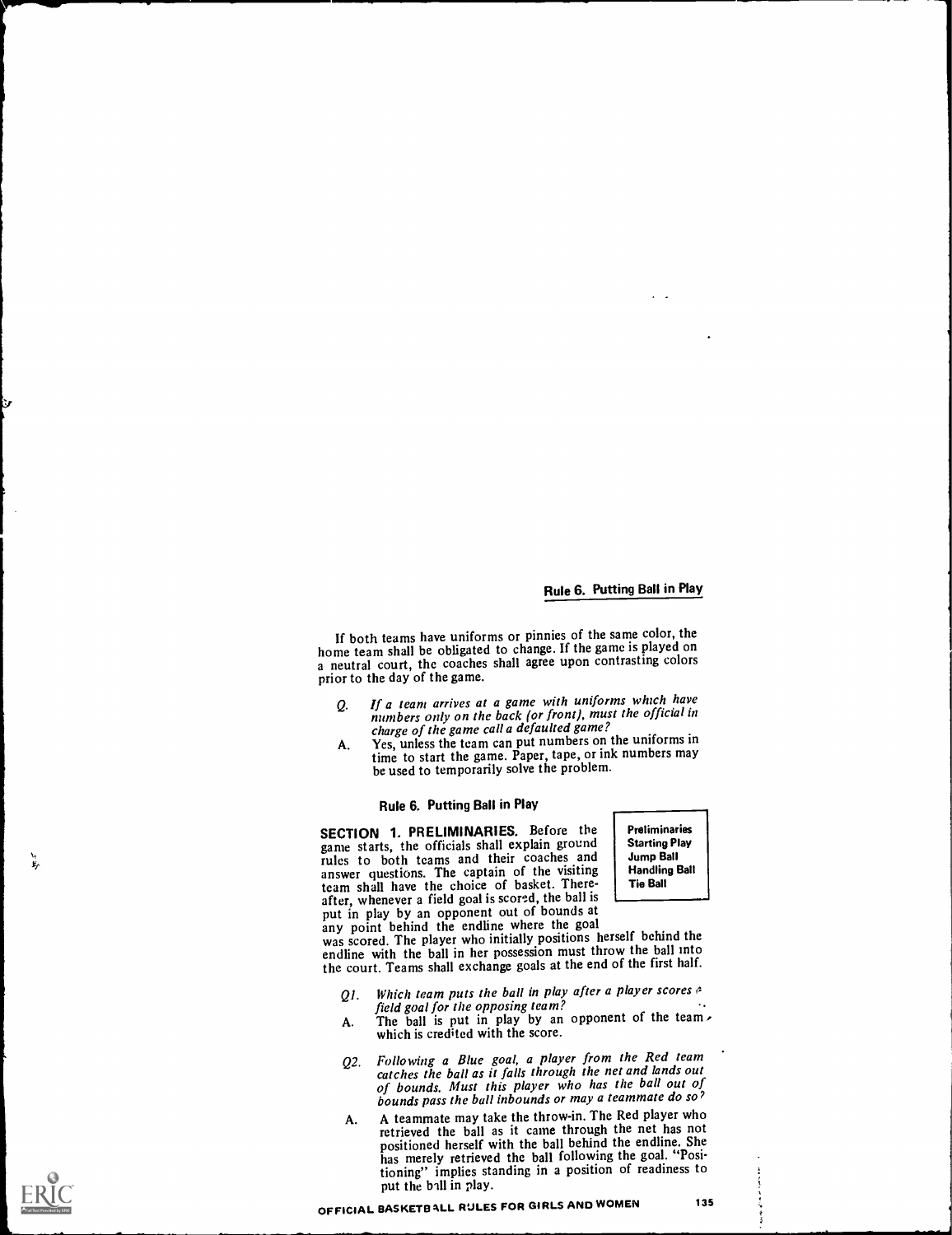SECTION 2. STARTING PLAY. Both teams must be ready to play within 15 minutes after the time scheduled for the game to start. At the expiration of this time, if only one team is ready, the official in charge of the game may declare a default. If neither team is ready, the game shall be canceled.

At , 'te beginning of the second half or after time-out has been taken, if one team is on the floor ready for play within one minute after the official calls play and the other team has only four players ready for play, the ball shall be put in play in the may enter the game by following the procedure for substitution. If one team has fewer than four players, the game shall be defaulted to the team which is ready.

Each quarter shall be started with a jump ball between any two opposing players in the center circle. (Exception: If an unsportsmanlike conduct foul has been

called during an intermission, the free throw shall be awarded and the ball given to the non-offending team out of bounds at the center line.)

#### SECTION 3. JUMP BALL

- a. A jump ball is taken in the center restraining circle between any two opposing players
	- (1) At the beginning of each quarter  $(2)$  After a double foul
	-
	-
- (3) At the beginning of each extra period of a tie game.<br>b. The ball is put in play by a jump ball in the center of the nearest restraining circle when the following occur:
	- (I) Tie ball
	-
	-
	- $(3)$  Double yiolation<br>(4) Simultaneous contact by two opponents causing the ball  $\frac{1}{2}$  substrainants contact bounds, or if there is doubt as to who last touched it before it went out of bounds
	- (5) A ball inbounds and not in possession of a player when time-out is taken for injury
	- (6) The ball lodging in the supports of a basket.
- In situations  $(1)$ ,  $(2)$ ,  $(3)$ , and  $(4)$  above, the jump shall be between the players involved unless injury or disqualification between the players involved unless injury or disqualification requires substitution for a jumper, in which case the substitute shall jump. In situations (5) and (6), the jump shall be between any two opponents.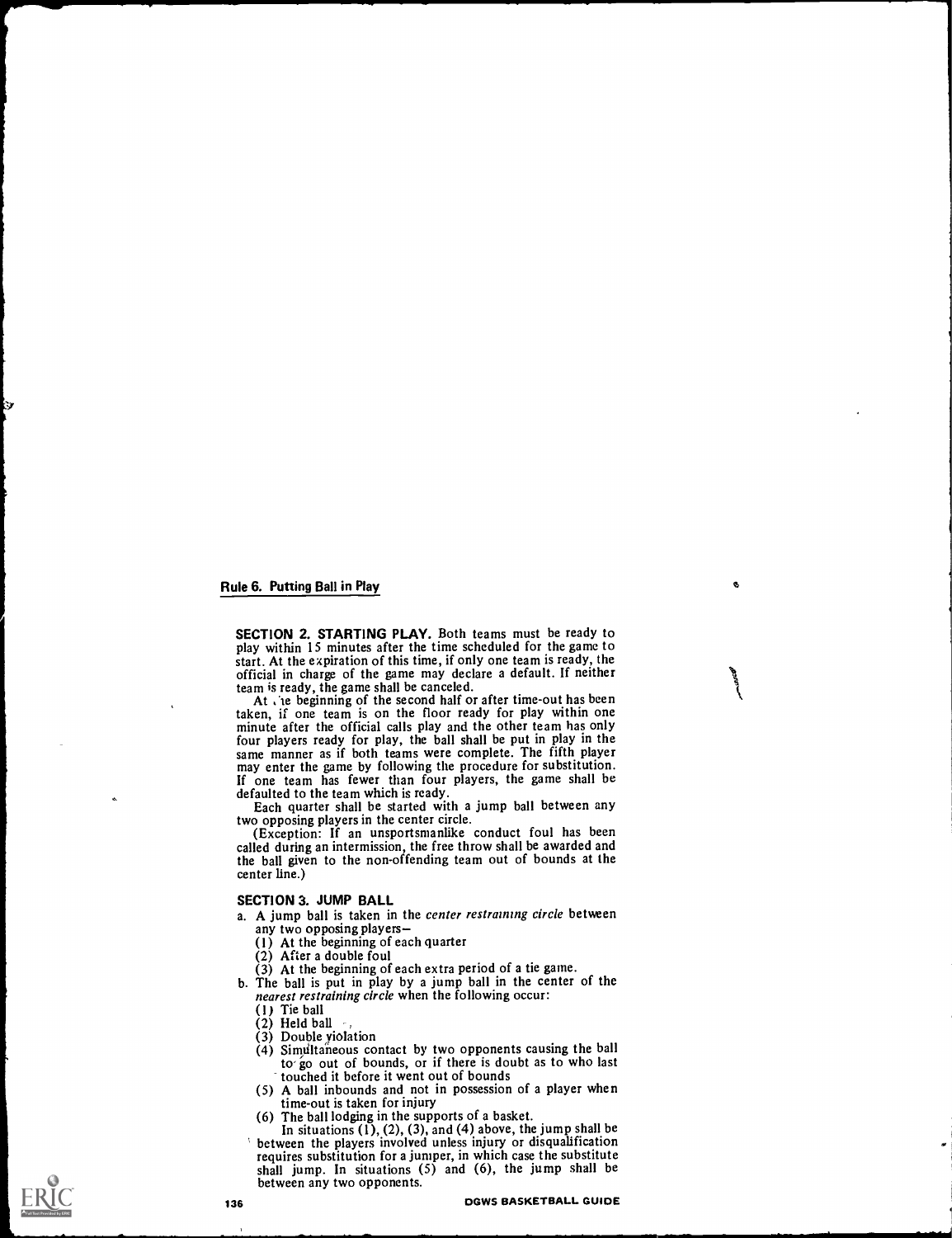- c. The following regulations govern a jump ball
	- (1 ) Time-out is taken as the official signals
	- (2) Time-in is taken as the ball is tapped by one of the players (3) Each jumper must stay in that half of the restraining circle which is farthest from her own basket, and all other players must remain outside the restraining circle until the ball is tapped. Opponents are entitled to alternate positions around the restraining circle if they so indicate before the official is ready to toss the ball
	- (4) An official shall toss the ball between the two opponents in a plane perpendicular to the floor and upward to a height greater than either of them can reach when jumping, so that it will drop between them. If the ball touches the floor without being tapped b; either of the jumpers, the official shall repeat the play
	- (5) The ball, after having reached its highest point, must be tapped by one or both players. One or two hands may be used. Neither player may tap the ball more than twice.

#### SECTION 4. HANDLING THE BALL. A player may-

- a. Throw, bat, bounce, hand, or roll the ball to another player, or
- 
- b. Catch, retain, or throw the ball with one or both hands<br>c. Take or tap the ball from an opponent. (The hand is<br>considered to be part of the ball when in contact with the<br>hall.)
- d. Advance the ball by means of a dribble or an air dribble, taking any number of steps between the release and the recovery of the ball
- e. Hold the ball for 5 seconds inbounds if closely guarded, 5 seconds out of bounds, and 10 seconds on a free throw
- f. Tou'h the ball to the floor while retaining possession of it. This shall not be considered part of a dribble
- g. Ust two steps after receiving the ball in the air, on the run, or
- h. Catch the ball while both feet are off the floor, land on both feet simultaneously, and take a second step on either foot
- i. Catch the ball while both feet are off the floo., land on one foot, and take a second step on either foot or on both feet simultaneously.
- j. Use either foot as a pivot foot after catching the ball while standing still

Ť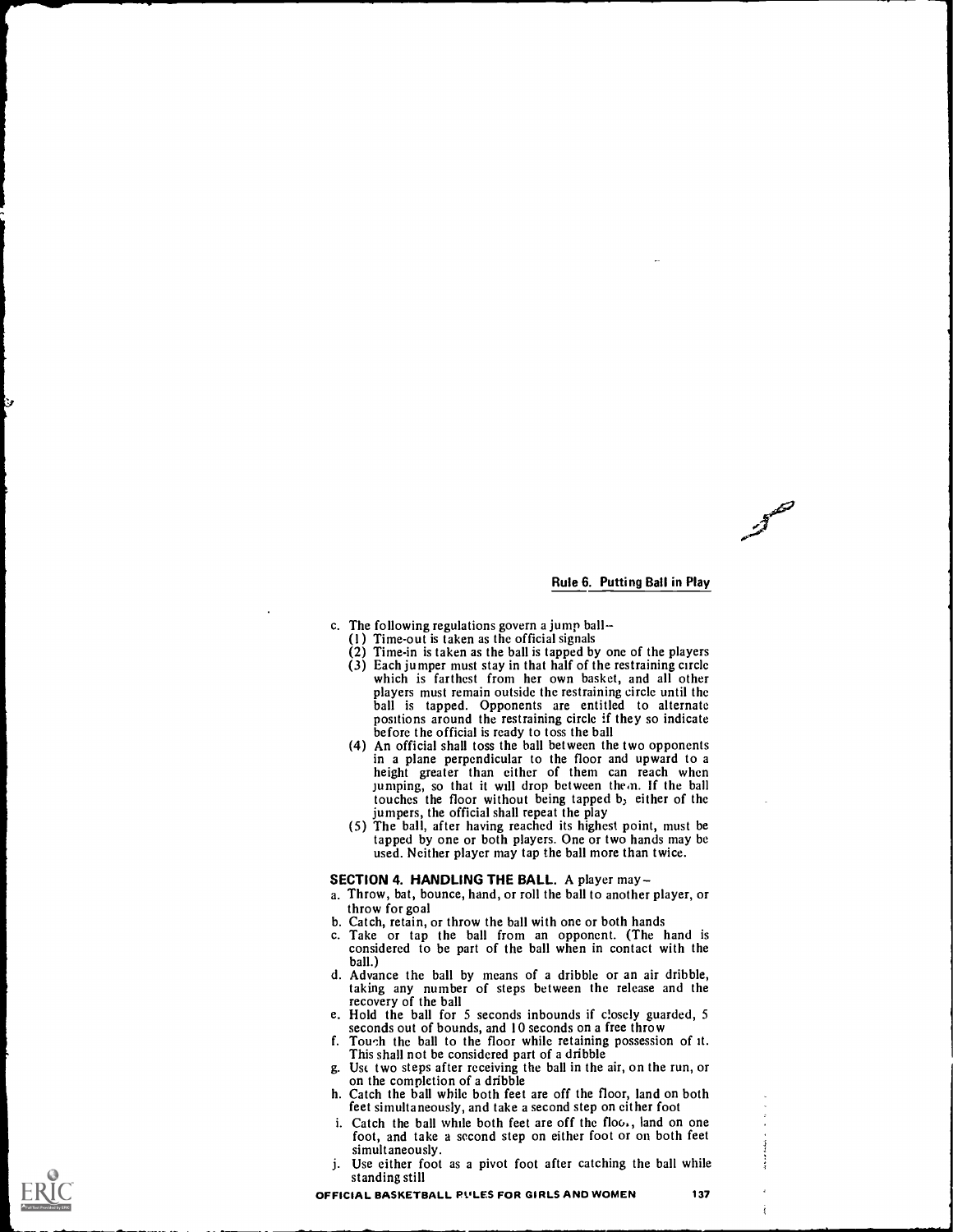÷е

- k. Use either foot as a pivot foot after coming to a stop on the first step
- 1. Use the rear foot as the pivot foot after a two-step stop when catching the ball in the air or at the end of a run, dribble, or air dribble. If one foot is in advance of the other, only the rear foot may be used
- in. Lift the pivot foot when releasing the ball for a pass, try for goal or dribble. The ball must leave the hands before the pivot foot again touches the floor
- n. Jump while holding the tall, provided it is released before
- landing from the jump o. Continue to play a be.' Which happens to touch an official on the playing court.
	- Ql. Is it legal for a player outside the lane to hold the ball longer than five seconds? Yes. She may hold it indefinitely, provided an opponent guards her at a distance greater than three feet. As soon as an opponent guards within three feet, the player may

hold the ball a maximum of five seconds.

Q2. What is a two-step stop?<br>When catching the ball on the move, a player may step<br>on one foot (step 1) and then on the other (step 2); or<br>on one foot (step 1) and then hop onto the same foot<br>(step 2); or on one foot (ste both feet simultaneously (step 2); or on both feet simultaneously (step 1) and then on either foot (step 2).

# SECTION 5. TIE BALL occurs-

- $\sqrt{a}$ . When two players of opposing teams have one or both hands so firmly on the ball that neither can gain sole possession without undue roughness.
- \*b. When a blocked shot results in a momentary suspension of the ball between the hands of two opposing players.
	- A tie must be made without personal contact with the body of the opponent except for the hands. The hands are
	- considered part of the ball, when on the ball.<br>If two players of the same team tie the ball and the official sounds her whistle in error, the ball shall be put in play from out of bounds by one of the players.

 $\mathbf{z}$ 

ł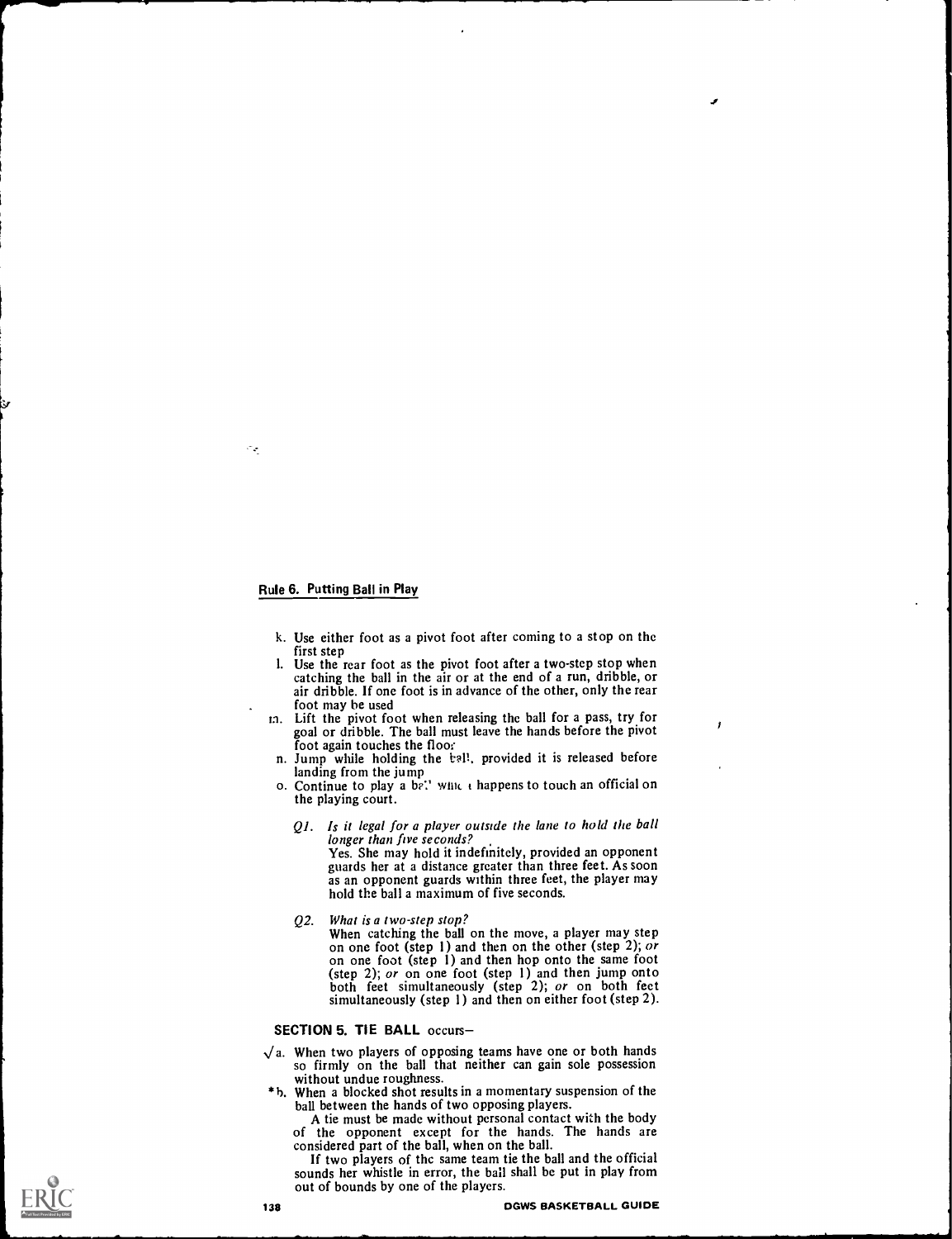## Rule 7. Out-of-Bounds

When Awarded Player Ball Ceiling Throw-In Limited Space

When the ball has been tied by more than two players, the official shall select one of the players from each team to take the jump.

- Q. A player jumps to shot. Her opponent attempts to block the ball, but only succeeds in brushing it. Can the
- offensive player return to the floor with the ball?<br>No. The opponent did not block the ball because her A. No. The opponent did not block the ball because her hand was never firmly in contact with the ball and a traveling violation should be called.

SECTION 6. SPECTATOR INTERFERENCE. If a spectator interferes with the flight of the ball

- a. During the free throw, the goal, if made, shall not count, and whether made or missed, the free throw shall be repeated
- b. During an attempt for a field goal, the goal, if made, shall not count, and whether made or missed, the ball shall be awarded out of bounds at the sideline to the team which made the attempt
- c. At any other time during play, the ball shall be awarded out of bounds at the sideline to the team which last had possession of it.

#### Rule 7. Out-of-Bounds

SECTION 1. THE BALL IS AWARDED OUT OF BOUNDS

- a. At the sideline after
- (1) A violation
- (2) A dead ball while a team is in
- possession and no foul is involved
- (3) Spectator interference except during a free throw<br>(4) A free throw (or throws), whether successful or unsuccessful, for a foul given for unsportsmanlike conduct or unnecessary roughness.<br>b. At the endline after-
- -
	- (1) A successful field goal (2) A successful free throw, except following a double foul or a free throw awarded during intermission.
		- Q. If a player causes the ball to go out of bounds over the endline, where specifically is it put in play?
		- A. Outside the court at the sideline, as close as possible to the end of the court.



 $\frac{1}{\kappa}$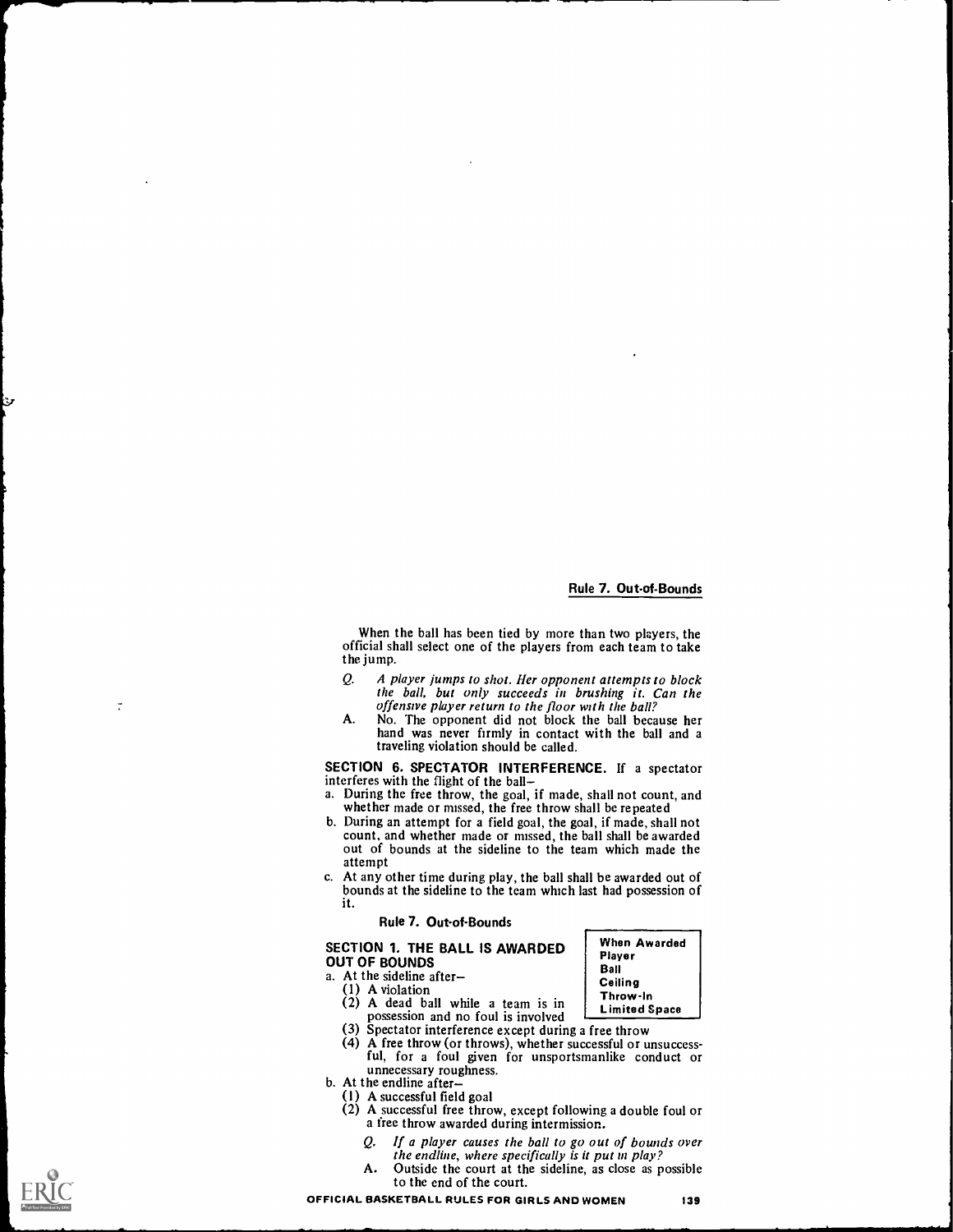Rule 7. Out-of-Bounds

#### SECTION 2. A PLAYER

- a. WITH THE BALL IS OUT OF BOUNDS when she touches the floor or any object on or outside a boundary line.
- b. WITHOUT THE BALL may run out of bounds provided she does not return at a more advantageous position.
- c. MAY NOT LEAVE THE PLAYING COURT without permission of an official except during intermissions. When time-out is charged to a team, players may leave the court in order to confer with their coaches at or near their benches.

/SECTION 3. THE BALL IS OUT OF BOUNDS when it touches the floor or any person or object on or outside the boundary line, the supports, or back of the backboard. (All four edges of the

backboard are inbounds.) The last player to touch the ball before it goes out of bounds is held responsible for the ball leaving the court. If the ball is out of bounds because it has touched a player who is on or outside a boundary line, that player is responsible for the out-of-bounds ball. If a player bats the ball back into the court while her body is in the air outside the court, and if she has not touched the boundary line, floor, or any object outside the boundary line, the ball is still inbounds.

If the ball is batted out of bounds by one player on a jump ball, regular out-of-bounds rules shall apply.

If two opponents touch the ball simultaneously, sending it out of bounds, or if the official is unable to determine who last touched the ball, the opponents shall take a lump ball in the nearest icstraining circle.

- Ql. On an outof-bounds play, the ball is batted by an opponent who is inbounds. It hits the player taking the throw-in who has not returned inbounds. Which player is awarded the ball?
- A. The player who batted the ball is given the throw-in. The ball is out of bounds because it has been touched by a player who is outside the boundary line. If in the above situation the ball is intentionally thrown or batted against the opponent standing out of bounds, the inbounds player is at fault (Rule 9, Section 5,m).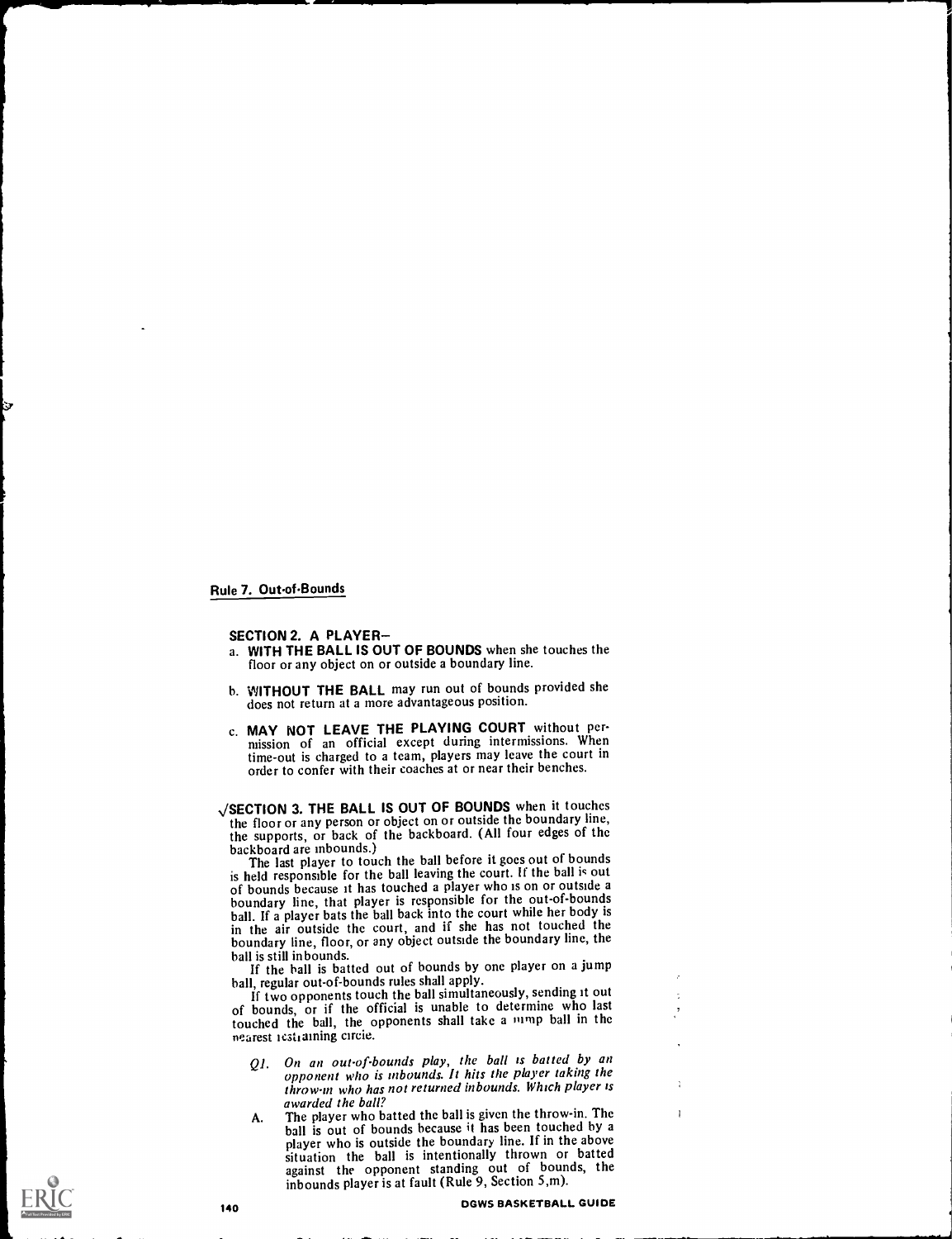#### Rule 7. Out-of-Bounds

t.,

- Q2. May a player taking a throw-in bounce the ball to herself as a signal to her teammates?
- A. Yes, providing she passes it inbounds within five seconds, and providing no part of the ball touches within the court before she catches it again. If she bounces the ball on the line, she has carried the ball inbounds and has therefore committed a violation.

SECTION 4. IF TIME-OUT IS CALLED WHEN THE BALL IS IN PLAY and in the possession of a player, as in case of injury  $c<sup>T</sup>$ in a team time-out, it shall be awarded to that player or a teammate when play is resumed, at a point out of bounds at the sideline nearest the spot where the ball was when the whistle was blown for a time-out.

SECTION 5. THE CEILING, APPARATUS, AND OTHER OB-STRUCTIONS over the playing court are out of bounds unless ground rules to the contrary have been agreed upon by the captains before the game.

SECTION 6. THE THROW-IN. If the ball goes out of bounds, it shall be put in play from the sideline by an opponent of the player who caused it to go out of bounds.

The player taking the throw-in shall release the ball within five seconds. When out-of-bounds space is limited to three feet or less, no part of *any* player within the court may come nearer than three feet to the spot on the boundary line where the ball is being thrown in, until the ball has left the hands of the player taking the throw-in. The player taking the throw-in may not step on or over the boundary line until the ball has left her hands.

- Ql. A player putting the ball in play from out of bounds throws the ball across the court and out of bounds. Who is awarded the ball?
- A. An opponent of the player who caused the ball to go out of bounds. The ball is put in play at the sideline nearest the spot where it went out of bounds.
- of bounds. The ball is put in play at the sideline nearest<br>the spot where it went out of bounds.<br>Q2. A player taking the throw-in steps on or over the<br>boundary line before releasing the ball. She realizes this<br>and withdra boundary line before releasing the ball. She realizes this and withdraws her foot to the legal out-of-bounds area and then releases the ball. What is the decision?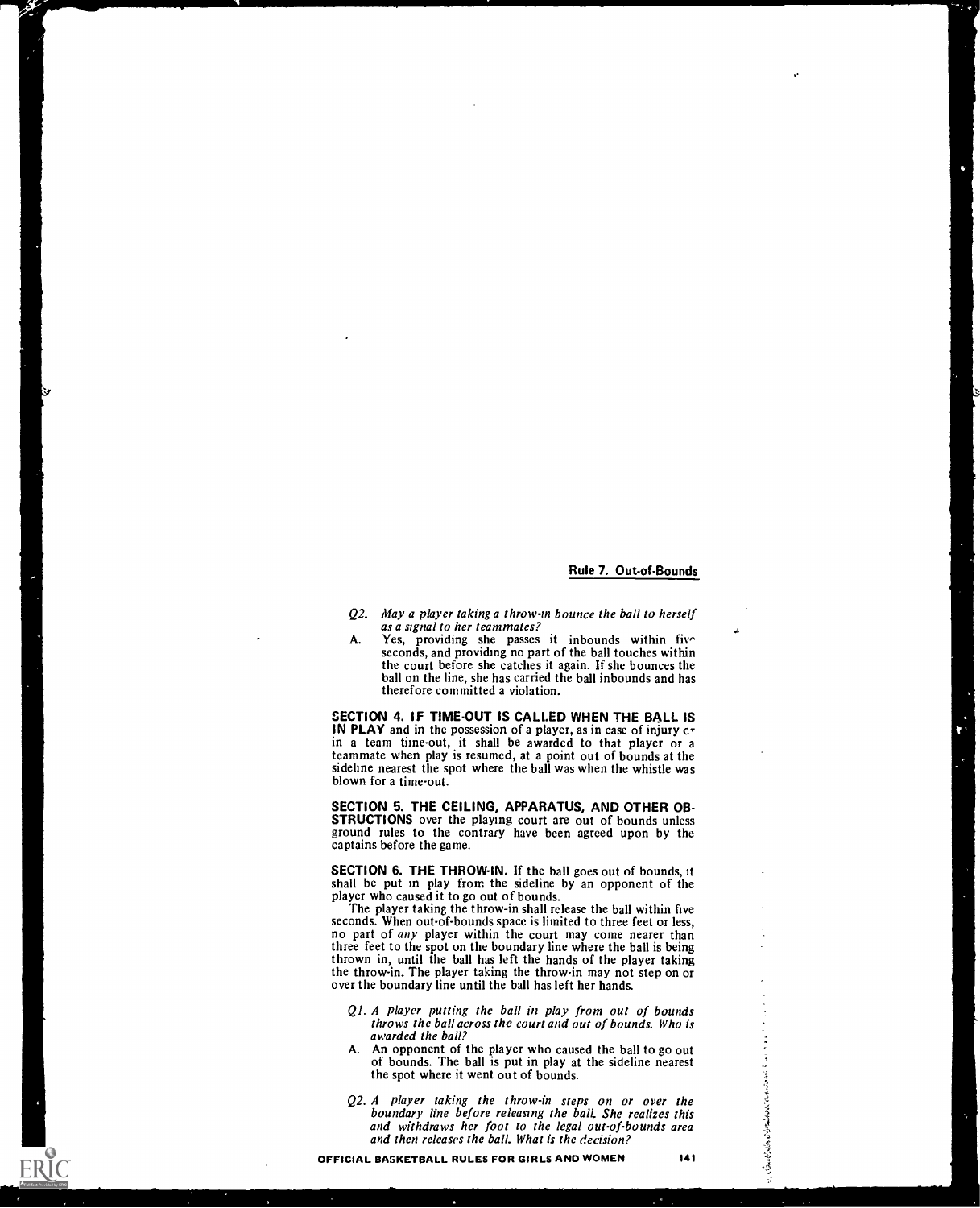#### Rule 8. Free Throw

A. Violation. A player may not carry the ball into the court from out of bounds.

SECTION 7. IN SMALL GYMNASIUMS where the full length or width of the floor is used, a free ball shall be out of bounds when it touches the wall or when a player with the ball puts a foot against the wall. A player who touches the ball with hand, ball, or body shall not be considered out of bounds.

When the boundary line and wall meet, the player taking the throw-in shall stand with both heels on the boundary line or with one foot on the boundary line and one foot against the wall.

Definition Procedure Wrong Player Wrong Basket Double Foul Multiple Free Throws

#### Rule 8. Free Throw

SECTION 1. A FREE THROW is an unguarded throw for goal by a player from a position behind the free-throw line and within the restraining circle. If made, one point is scored. The throw for goal shall be made within 10 seconds after the ball has been placed at the disposal of the player at the free-throw line. This shall apply to each free throw.

- SECTION 2. PROCEDURE<br>a. INDIVIDUAL FOUL. The player who was fouled must take<br>intervalse of the player fouled against is to be withdrawn the free throw. If the player fouled against is to be withdrawn from the game, she must attempt her own free throw and wait for the next dead ball. In case of injury or disqualification of the player fouled against, the free throw must be taken by the substitute for the injured or disqualified player. The substitute must be one who was not in the game when the injury or disqualification occurred. If no substitute is available, any remaining player may attempt the free throw.
- b. TEAM FOUL. Free throws may be taken by any player who was in the game when the foul was called.
- c. DURING A FREE THROW tne teams shall line up at the free-throw lanes within alternate lane spaces. The defensive team shall have both lane positions nearest the basket. At least one player from each team must line up at each of the lane lines. No more than two players from each tr im may line up at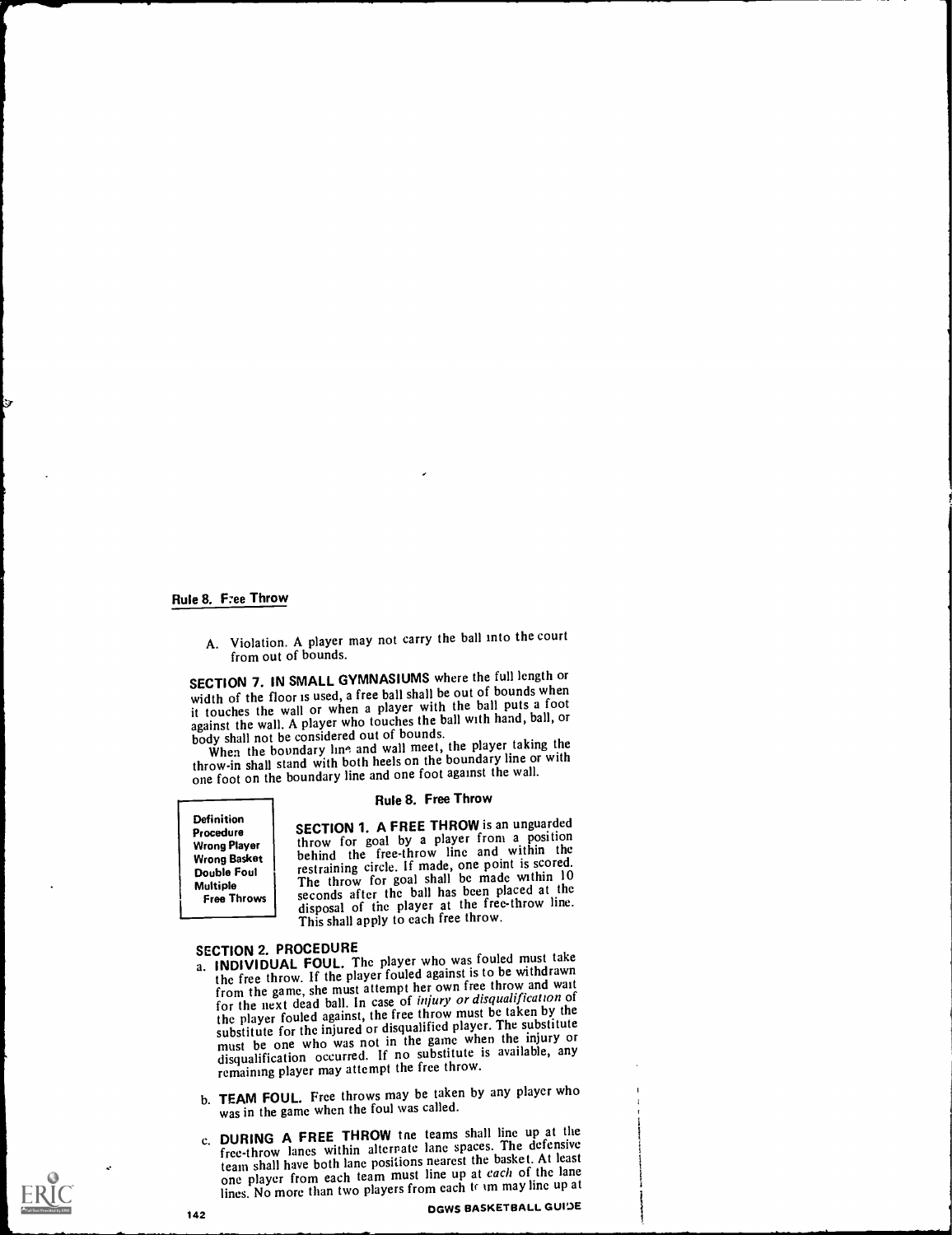#### Rule 8. Free Throw

each lane line No other player may be closer than three feet to those lined up along the lane lines.

- d. IF THE GOAL IS MADE, the ball shall be put in play by an opponent out-of-bounds at any point behind the endline where the goal was scored. Time-in is taken when the ball from the out-of-bounds play touches a player on the court.
- e. IF THE GOAL IS MISSED and the ball touches the ring, the ball is in play. Time-in is taken when the ball touches a player on the court.
	- Ql. May more than two players from each team line up along the lane lines during a free throw?
	- A. Yes. Two players from each team *must* line up; three or four players *may* line up. There may *not* be more than four players lined up along either lane line.
	- $Q2$ . If during a free throw a player chooses not to take her position in the third lane space, may an opponent take that space?
	- A. No. If a player does not take the third space, an opponent may not occupy it.
	- Q3. During a free throw, must a player stand next to the lane line?
		- . No. A lane space is defined as being 36 inches deep, and a player may stand anywhere in her lane space during a free throw.

SECTION 3. WRONG PLAYER. Should the wrong player take the free throw and make it, the goal shall stand unless the officials discover the error before the ball has been put in play from out of bounds. If this error is observed immediately, the goal if made shall not count. If the goal is missed and the ball<br>touches the ring, the ball shall be in play unless the officials<br>discover the error before the ball touches a player on the court.<br>In either case, if the err the ball shall be awarded to the opponent out of bounds at the sideline opposite the free-throw line.

SECTION 4. WRONG BASKET. If due to an error the free throw is attempted at the wrong basket, the attempt will not count. A proper free-throw attempt must be made.

OFFICIAL BASKETBALL RULES FOR GIRLS AND WOMEN 143

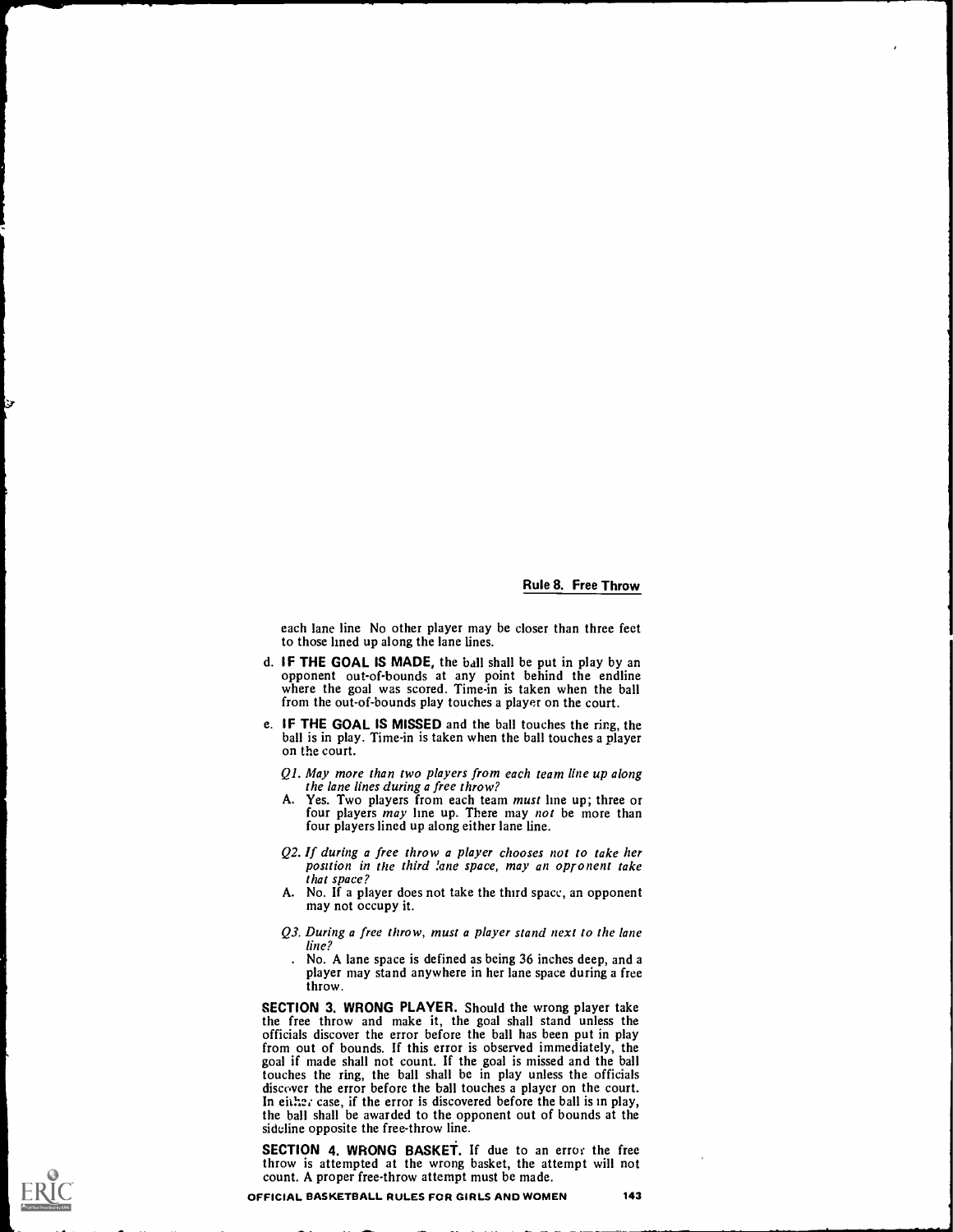SECTION 5. SPECTATOR INTERFERENCE. If a spectator interferes with the flight of the ball during a free three  $v^{(1)}$ , "so goal, if made, shall not count, and whether made or n<sup>\*</sup> throw shall be repeated.

SECTION 6. DOUBLE FOUL. In case of a double foul, no free throws are awarded and the ball is always put in play at the center restraining circle by a jump ball between any two opposing players.

SECTION 7. MULTIPLE FREE THRUWS. When two or more free throws are awarded the same team, the ball is dead after all but the last free throw, at which time the procedure for a single foul is followed.

# Rule 9. Violations and Penalties

Jump Ball Handling Ball Division Line Lane Violations Out-of-Bounds Field Goal Free Throw

A VIOLATION is an infringement for which the ball is put in play from out of bounds. The penalties for all violations are taken at the sideline opposite where the violation occurred.

# SECTION 1. JUMP BALL VIOLATIONS

a. Stepping on the line or in opponent's half of restraining circle until the ball is tapped

\*b. Failure, of the players around the restraining circle to hold their positions until the ball has been tossed or to remain outside the restraining circle until the ball is tapped. (Opponents are entitled to alternate positions around the restraining circle if they so indicate before the official is ready to toss

In both a. and b. the official is authorized to hold her whistle to give the jumpers an opportunity to tap the ball. After the jump, no violation is called if the ball is controlled first by a player of the offended team.

- c. Tapping the ball before it reaches its highest point
- d. Tapping the ball more than twice
- e. Catching the ball instead of tapping it

×

 $\ddot{\cdot}$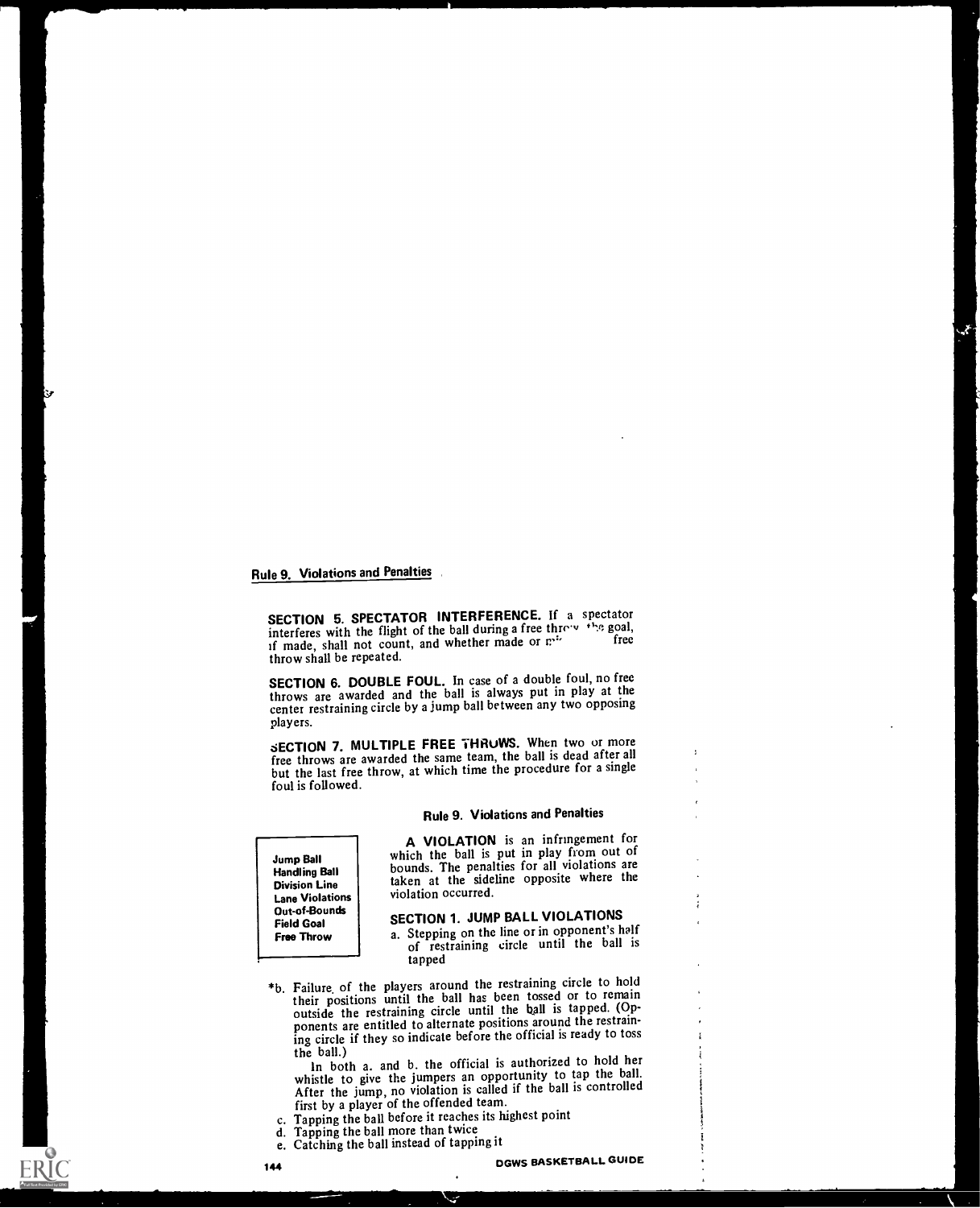$\tilde{\phantom{a}}$ 

一个是有

- \*f. Playing the ball before it has touched the floor, basket, backboard, or has been tounched by one of the eight non-jumpers.
	- Q. If a jump bad is touched or tapped a second time, must the player be in her own half of the restraining circle?
	- A. No. Only the initial tap must be made in her half of the circle.

#### SECTION 2. HANDLING-THE-BALL VIOLATIONS

- a. Kicking the ball intentionally with foot or lower leg
- b. Striking the ball with the fists
- c. Dribbling or air dribbling illegally
- d. Combining an air dribble with a dribble
- e. Holding the ball more than 5 seconds out of bounds, or more than  $10$  seconds on a free throw<br>Traveling with the ball
- 
- f. Traveling with the ball  $\sqrt{g}$ . Palming the ball permitting the ball to come to rest in one hand while dribbling.
	- Q. May a player putting the ball in play following a goal move from one position to another position behind the endline in order to get a better throw into the court?
	- A. Yes, if no more than five seconds are taken to get the ball into the court.
- /SECTION 3. THREE-SECOND LANE VIOLAT!ON. A player without the ball remaining for idore than three seconds in the free-throw lane while her team is in possession of the ball. This refers to the part of the free-throw lane between the free-throw line and the endline, including the line bounding this area. If she receives the ball within three seconds, she has three additional seconds to shoot or get out of the lane.
	- Ql. If a player receives the ball in the lane, what option does she have?
	- A. a. She may shoot within three seconds of receiving the She may shoot within three seconds of receiving the<br>ball and then stay in the lane, since a ball in the air on<br>a tiy for goal is no longer in possession of her team. a tiy for goal is no longer in possession of her team.
		- b. She may pass to a teammate, but the pass must be away and she must be out of the lane within three seconds of the time she received the ball. This seconds of the time she received the ball. This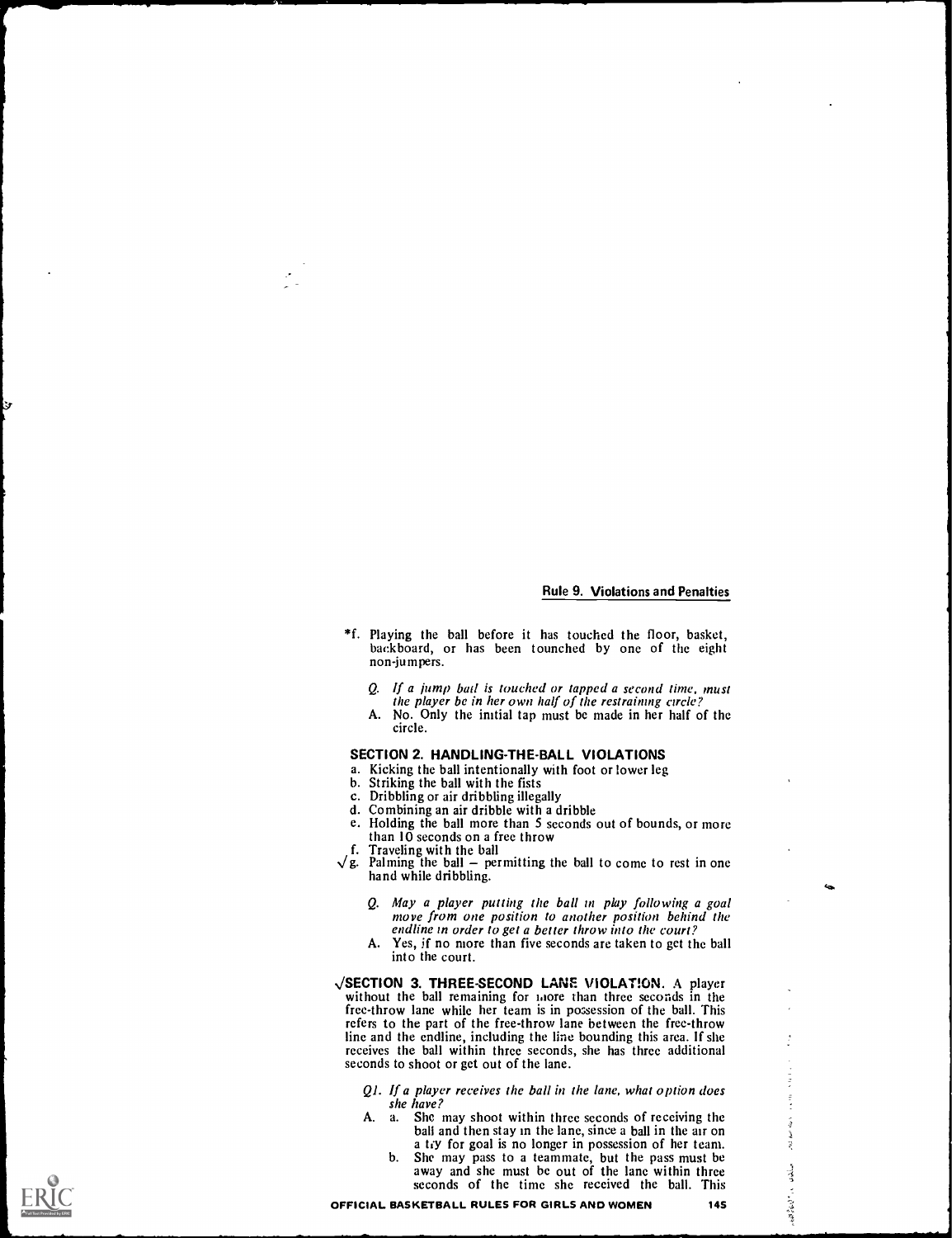assumes a successful pass and that the ball remains in possession of her team.

- c. She may dribble out of the lane, but both she and the ball must be out of the lane within three seconds from the time she received the ball.
- Q2. May a player without the ball remain in the free-throw lane more than three seconds during a jump ball in the free-throw restraining circle, or after the ball has been released for a try for basket and the following rebound
- play? A. Yes. The ball is not considered in the possession of her team during those instances.
- Q3. An offensive player has the ball out of bounds and her teammate moves into the free-throw lane. When does the official start counting for the three-second lane violation? A. As soon as a player on the court touches the ball.
- 

SECTION 4. 30-SECOND VIOLATION. A team in possession of the ball failing to try for goal within 30 seconds.

- Q. Just after the 30-second clock signal is sounded, the ball is shot by forward on the free-throw line. Should the ball be taken out opposite the basket or the free-throw line'
- A. The ball should be put in play at the sideline opposite the position of the ball at the time the 30 seconds elapsed; therefore, in this case, opposite the free-throw line.

# SECTION 5. OUT-OF-BOUNDS VIOLATIONS a. Causing the ball to go out of bounds

- 
- b. Placing the foot against the wall while in possession of the tall when playing on a small court
- $\therefore$  Touching the boundary line with any part of the body w, we in possession of the ball
- d. Leaving the court without the ball and returning at a more advantageous position
- c. Carrying the ball into the court from out of bounds
- f. Touching the ball after putting it in play fruin out of bounds and before it has been touched by another player
- Holding the ball more than five seconds out of bounds before g. Holding the ball more t<br>passing it into the court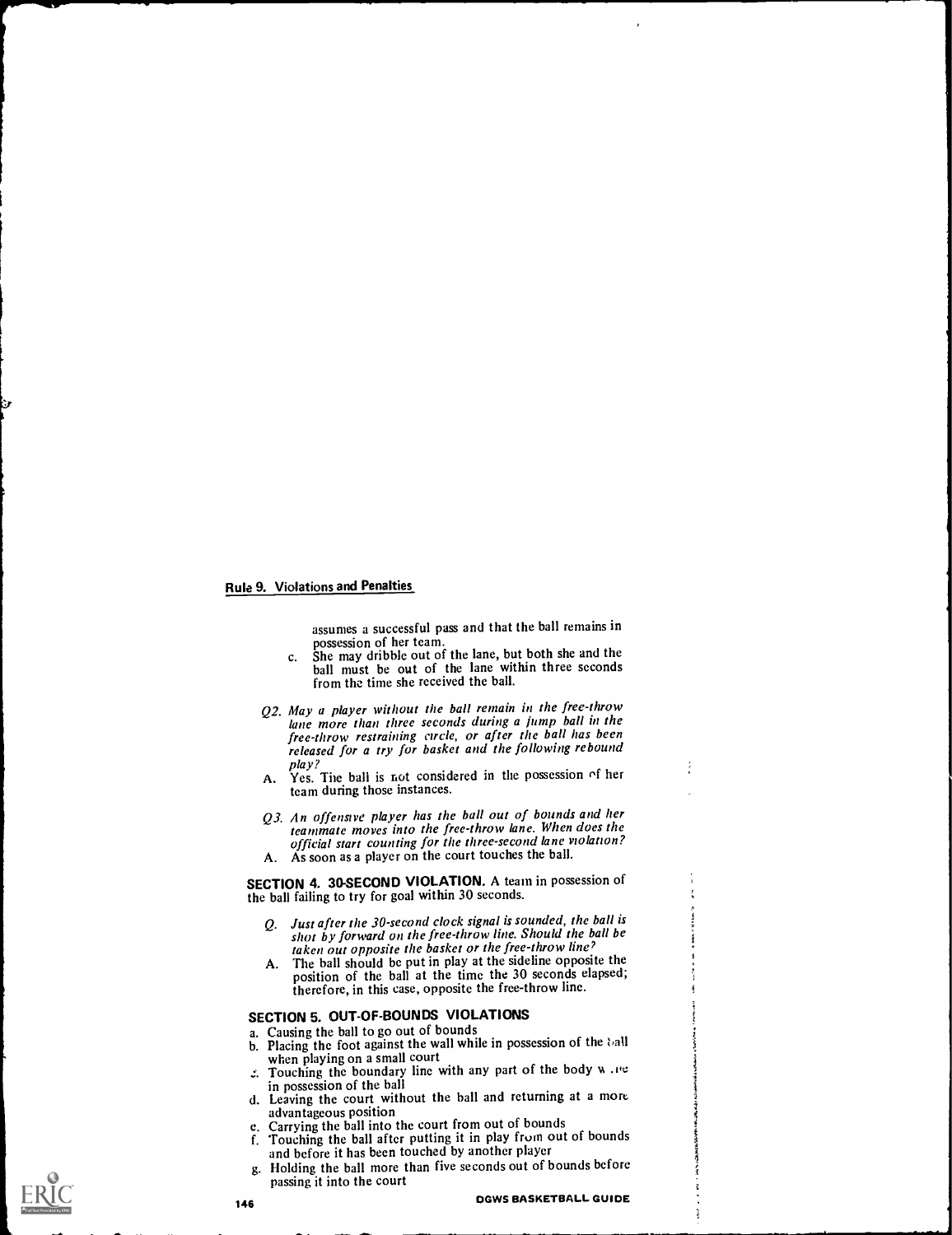- h. Passing the ball to a teammate behind the endline after positioning oneself to put the ball in play following a field goal
- i. Entering the court at a more advantageous position after an out-of-bounds play
- j. Touching or stepping over the boundary line while guarding an opponent taking a throw-in. No violation shall be called if the penalty is to the advantage of the team committing the
- violation<br>k. When out-of-bounds space is limited to three feet or less, a k. When out-of-bounds space is limited to three feet or less, a player inbounds failing to keep three feet away from the spot on the boundary line where the ball is being thrown in. No violation shall be called if the penalty is to the advantage of the team committing the violation<br>When out-of-bounds space is limited to more than three feet
- I. When out-of-bounds space is limited to more than three feet<br>but less than six feet, a player inbounds reaching over the<br>boundary line to guard the throw-in or to receive a pass. No<br>violation shall be called if the penal the team committing the violation.

The *penalty* for violations listed in Section 1, 2, 3, 4, and 5 a. to 1. is as follows:

Ball goes to an opponent out of bounds at the sideline opposite the spot where the violation occurred. In case of a double violation by members of the opposing teams, there shall be a jump ball in the nearest restraining circle between the players involved. If more than two players are involved, the two jumpers shall be selected by the official.

m. Causing the ball to go out of bounds by intentionally throwing or hitting the ball against an opponent.<br>The *penalty* for m. is as follows:

Ball goes out of bounds at the sideline to a member of the team that was struck by the ball.

#### SECTION 6. FIELD GOAL VIOLATIONS

a. Throwing for basket when the ball is being put in play from out of bounds<br>The *penalty* for a. is as follows:

Goal, if made, does not count, and the ball shall be awarded to an opponent out of bounds at the sideline nearest the spot where the violation occurred. If the goal is missed, the ball shall continue in play.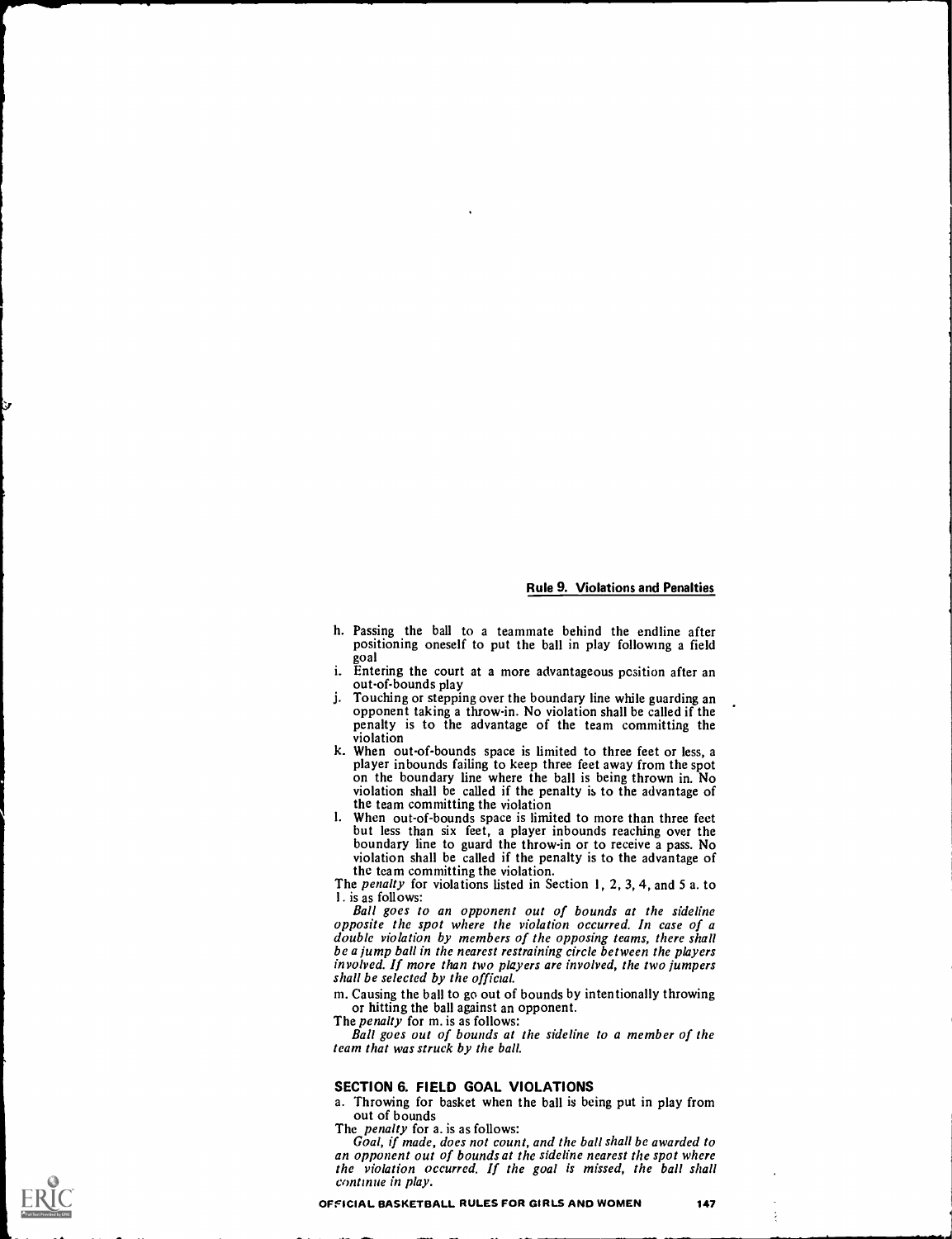b. Goaltending

The penalty for b. is as follows:

For a violation by a defensive player, the field goal attempt shall be declared a goal whether made or missed, and the ball is put in play behind the endline by the team scored against. For a violation by an offensive player, the basket, if made, shall not count, and whether made or missed, the ball shall be awarded to an opponent out of bounds at the sideline nearest the spot where the violation occurred.

## SECTION 7. FREE-THROW VIOLATIONS

- a. Failure to attempt the free throw within 10 seconds after the ball has been awaited at the free-throw line
- b. Failure to cause the ball to touch the ring or enter the basket c. Entering a restricted area before the ball touches the ring or backboard or enters the basket
	- (1) While taking a free throw, touching the floor on or beyond the free-throw line or restraining circle
	- (2) Any player touching the floor on or within the free-throw lane boundaries
	- (3) Any player, other than the player taking the free throw, entering the restraining circle
	- (4) Any player leaving her lane space
	- (5) Any player entering the lane space of another player or extending her arms into an adjacent space.

The *penalty* for Section 7 is as follows: If the violation is committed

- 1. By an offensive player, the goal, if made, shall not count, and whether made or missed, the ball shall be awarded to an opponent out of bounds at the sideline opposite the freethrow line
- 2. By a defensive player, the goal, if made, shall count and the ball is put in play from out of bounds at the endline by an opponent of the player taking the free throw. If the goal is missed, the free throw shall be repeated<br>\*3. By players of both teams, the goal, if made, shall not count,
- \*3. By players of both teams, the goal, if made, shall not count, and whether made or missed, a jump ball is taken in the nearest restraining circle between the players involved.

On multiple free throws, if a violation is committed on any free throw before the last one, the ball is put in play following the last free throw as if no violation had occurred. If such a violation is committed-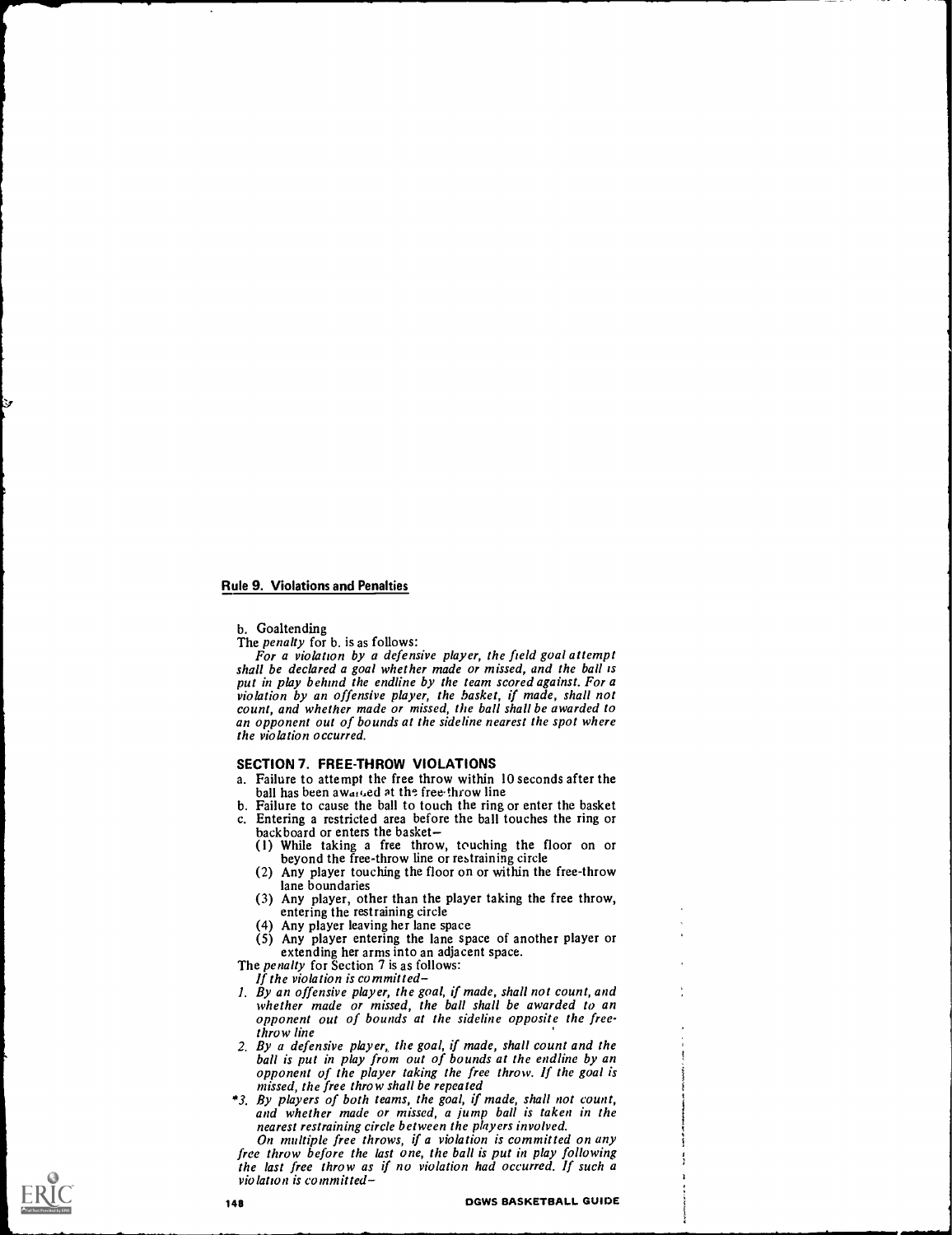١

- I. By an offensive player, the goal, if made, shall not count
- 2. By a defensive player, the goal, if made, shall count. If missed, the free throw shall be repeated
- 3. By players of both teams, the goal, if made, shall not count.
	- Ql. A player commits an illegal free throw by making a shot which falls short of the basket. An opponent steps over the lane line. Is a double violation called?<br>No. The opponent is drawn into the lane because she was
	- A. No. The opponent is drawn into the lane because she was anticipating the ball's hitting the ring or board and ring. The ball would be given to her team out of bounds at the sideline.
	- Q2. On a free throw, may a player step on or over the eight-inch lane space marks?
	- A. These marks are considered part of the free-throw lane boundary. Any player stepping on or over the lane marks would be called for a line violation.
	- Q3. An opponent is standing on the lane line as the player releases a free throw. The shot is short and fails to touch the rim. Is a double violation called?
	- A. No: The lane violation occurred first: therefore, the free throw is repeated.

Team Fouls **Disqualifications** 

#### Rule 10. Fouls and Penalties

Individual Fouls **Individual Communist Although** basketball is theoretically a non-contact game, it is obvious that personal Although basketball is theoretically <sup>a</sup>non-contact game, it is obvious that personal contact cannot be entirely avoided when players are moving rapidly over a limited space. The personal contact resulting from such movement should not be penalized

unless roughness has resulted. The rule on fouls is designed to prevent roughness in the game and to encourage good, open playing.

A FOUL is an infringement of a rule for which one or more free throws are given. If the team awarded a free throw commits a foul during the timeout period, the official shall administer the free throw(s), and play shall be restarted with a center jump.

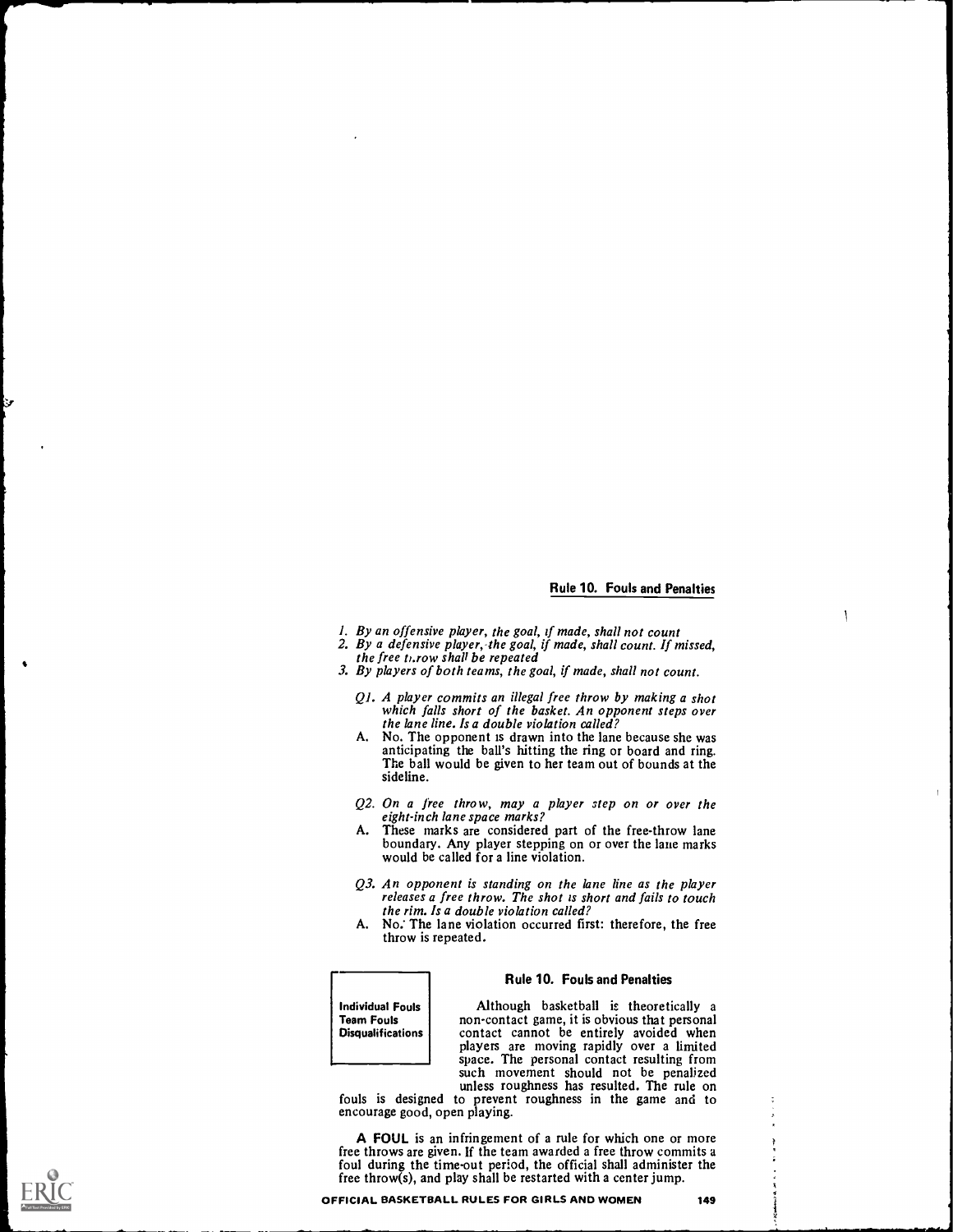Fouls may be called at any time from the beginning of the game until the timer's signal terminates the game. This includes the time during intermissions or when time-out has been taken by players or officials as well as during the actual playing time. Should a foul occur during intermissions, the free throw shall be taken before the succeeding quarter begins. Whether the goal is made or missed, the quarter is started with a center jump. If a foul is called during a time-out, play shall be resumed with the free throw.

When a violation immediately precedes a foul by the same or a different player, the penalty for a violation shall be imposed

When a foul occurs simultaneously with a violation and both the foul and the violation are called, only the penalty for the foul shall be imposed.

MULTIPLE FOULS occur when one player fouls two or more opponents or when two or more players foul one opponent simultaneously. All fouls occurring shall be called and the penalty shall be imposed for each foul.

A DOUBLE FOUL occurs when fouls are called on two opponents (or other equal numbers of opponents) simultaneously. Fouls shall be recorded but penalties shall not be imposed. Play is resumed by a jump ball in the center restraining circle between any two opposing players.

A DISQUALIFYING FOUL is unnecessary roughness or unsportsmanlike behavior; for this a player is removed from the game.

- Q. A line violation and personal contact occur at almost the violation is observed by one official and the foul by the other. What is the proper procedure?
- A. The official must decide which occurred first. If the violation was first, the ball was dead when the foul took place and the penalty for a violation would be given. An exception to this rule would be called if unnecessary roughness or unsportsmanlike conduct was involved in the foul.

SECTION 1. INDIVIDUAL FOULS. An individual foul is any foul involving and charged to an individual player. A player may be disqualified for a single offense.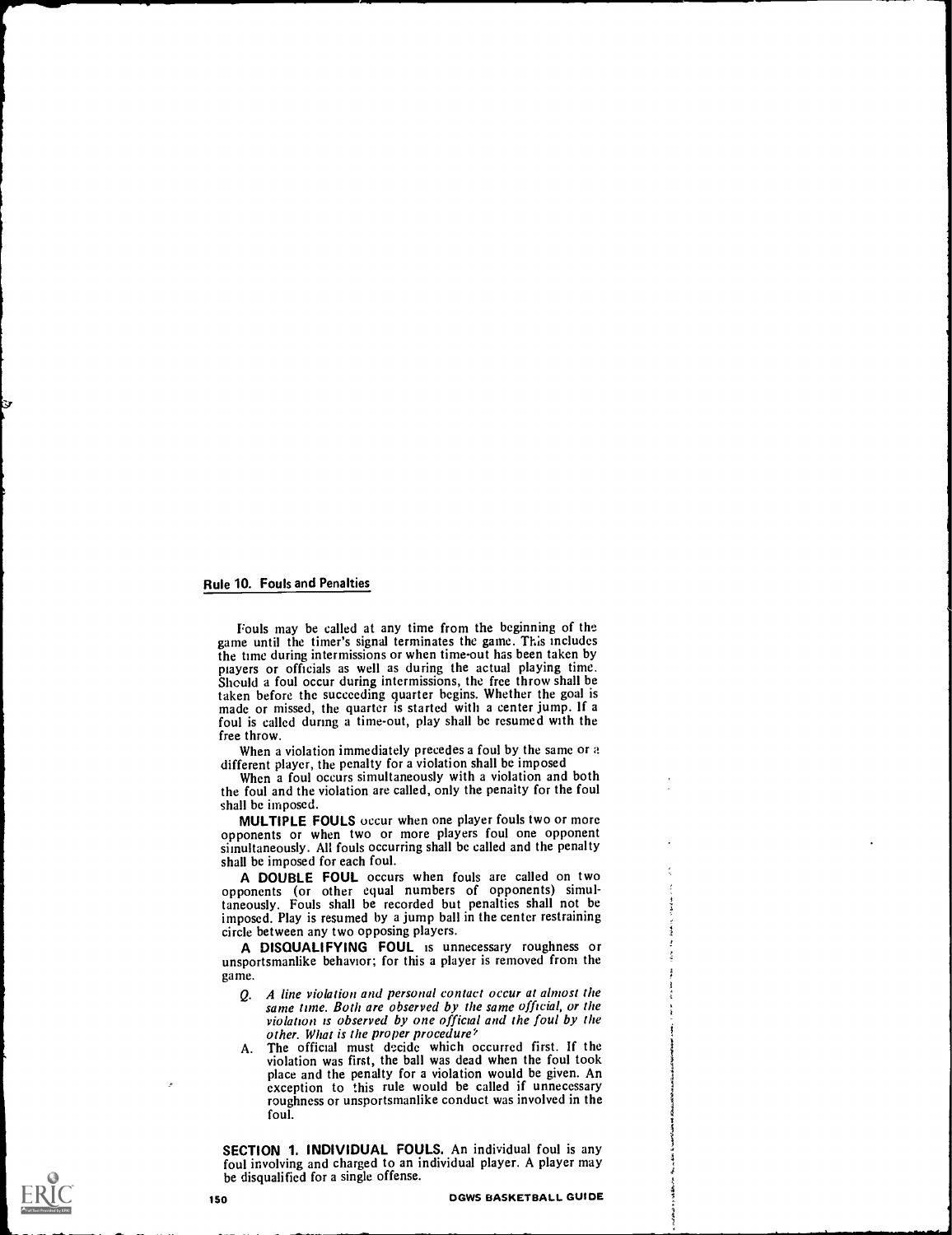- The following are individual fouls:<br>a. Blocking-Personal contact which impedes the progress of an opponent with or without the ball. Blocking includes contact player without giving that player a chance to stop or change direction; (2) impeding progress of an opponent by holding both arms fully extended horizontally
	- A defensive player may not be penalized for maintaining<br>her established legal position.
- b. Charging-Contact resulting from a player with the ball moving her body or the ball into an opponent whose position is legal or whose path is already established. Contact caused by the momentum of a player who has passed or thrown for goal<br>is a form of charging
- c. *Hacking*-Hitting the wist or forearm of an opponent in an attempt to tie the ball, stop a pass, or block a shot
- d. Holding Contact resulting from (1) the use of hands and/or arms which inhibits the freedom of movement of an opponent; (2) continual contact resulting in a disadvantage to

Occasional contact which does not hinder the opponent from participating in normal offensive or defensive movement should be considered incidental and not a foul.

e. Pushing<br>f. Tripping

**I** 

- 
- g. Pulling or spinning an opponent into an off-balance position while trying to take the ball
- h. Threatening the eyes of the player in possession of the ball by using the hands in a dangerous manner
- i. Delaying the game by unnecessary interference with the progress of the game by a player in one of the following ways:
	- (1) Repeatedly violating Rule 9, Sec. 5 j,k,l, page 147 (2) Attempting to gain an advantage by interference with the
- (3) Delaying the game unnecessarily in any other manner.<br>The *penalty* for a. through i. is as follows:

Free throw given to opponent. If made, the ball shall be put in play from out of bounds at any point behind the endline by an opponent of the player taking the free throw. If missed and the ball touches the ring, the ball is in play.

j. Displaying unsportsmanlike behavior (This may be a disqualifying foul.)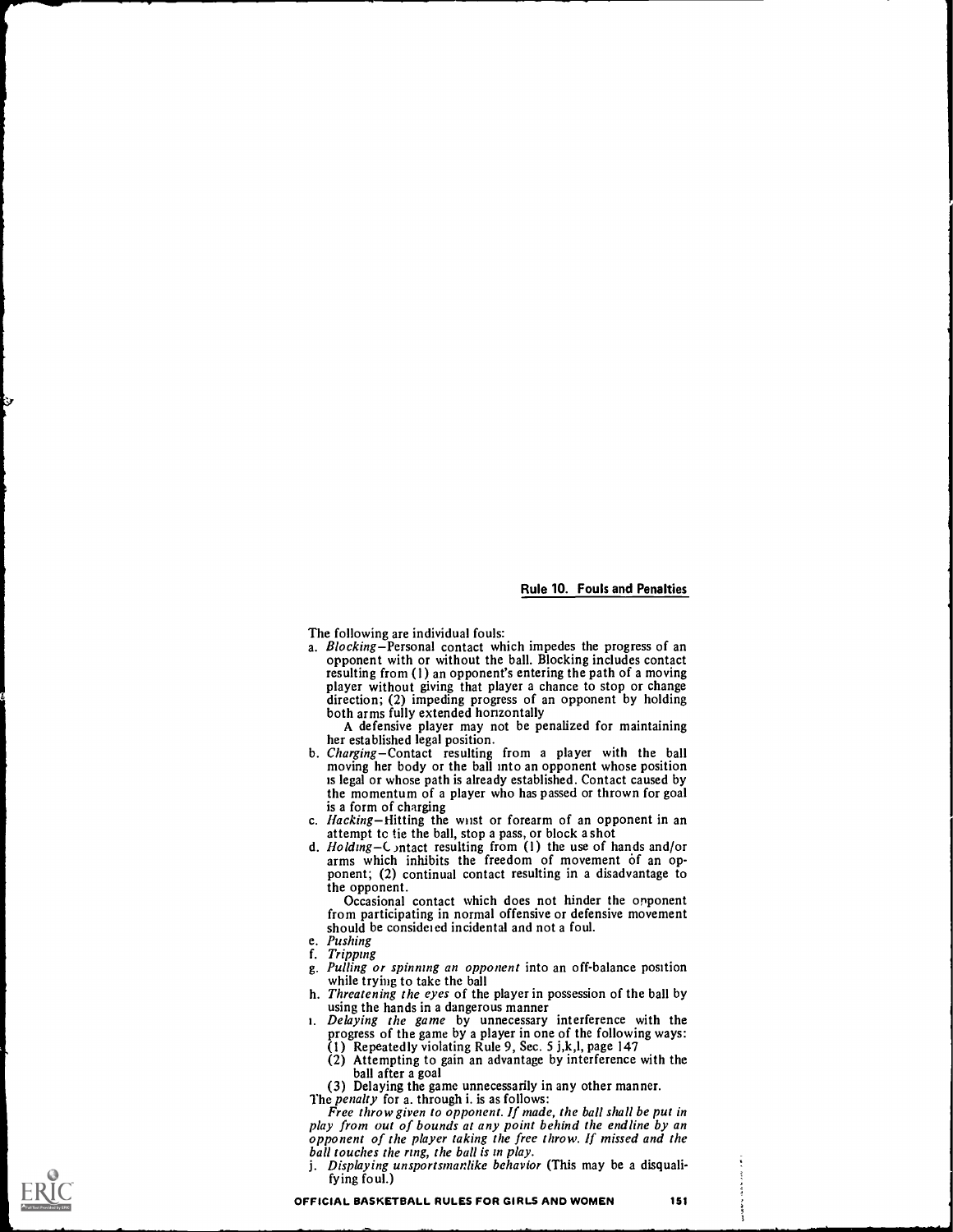k. Unnecessary roughness-Contact which is flagrant, unnecessarily rough, or which might cause injury to an opponent (This may be a disqualifying foul.)

may be a disqualifying foul.)<br>The penalty for j. and k. is as follows:<br>Free throw given to opponent, and whether made or missed, the ball is put in play from out of bounds at the division line by the team fouled.

- IF A FOUL IS COMMITTED-<br>(1) Against a player who is in the act of shooting for goal, the goal, if made, shall count and one free throw shall be awarded. If the goal is missed, two free throws shall be awarded. If the goal is missed, two free throws shall be awarded. If a player in the act of shooting is fouled by two opponents simultaneously, the goal, if made, shall count, and two free throws shall be awarded. If the goal is missed, three free throws shall be awarded<br>(2) Against a player before she shoots for the basket, but if
	- she is able to make her shot in spite of the foul, the goal, if made, shall not count and one free throw shall be awarded
	- (3) Against a teammate of the player who is in the act of shooting for goal, the goal, if made, shall count, and whether made or missed, one free throw shall be awarded the player fouled against
	- the player fouled against<br>(4) By a player who is in the act of shooting for goal, the goal, if made, shall not count, and the opposing team shall be awarded one free throw
	- (5) By a teammate of player who is in the act of shooting for a goal prior to the release of the ball, the goal, if made, sf. 11 not count, and the opposing team shall be awarded
	- (6) By a player after she has released the ball on a shot for goal, the goal, if made, shall count and one free throw
	- shall be awarded the player who was fouled<br>(7) By two opponents simultaneously, one of whom is in the act of shooting, the goal, if made, shall not count, and there shall be a jump ball in the center circle between any two opposing players.
- 1. An opponent in any manner attempting to disconcert the player taking the free throw until the ball has left her hands, or interfering with the progress of the ball on its flight to the basket.

I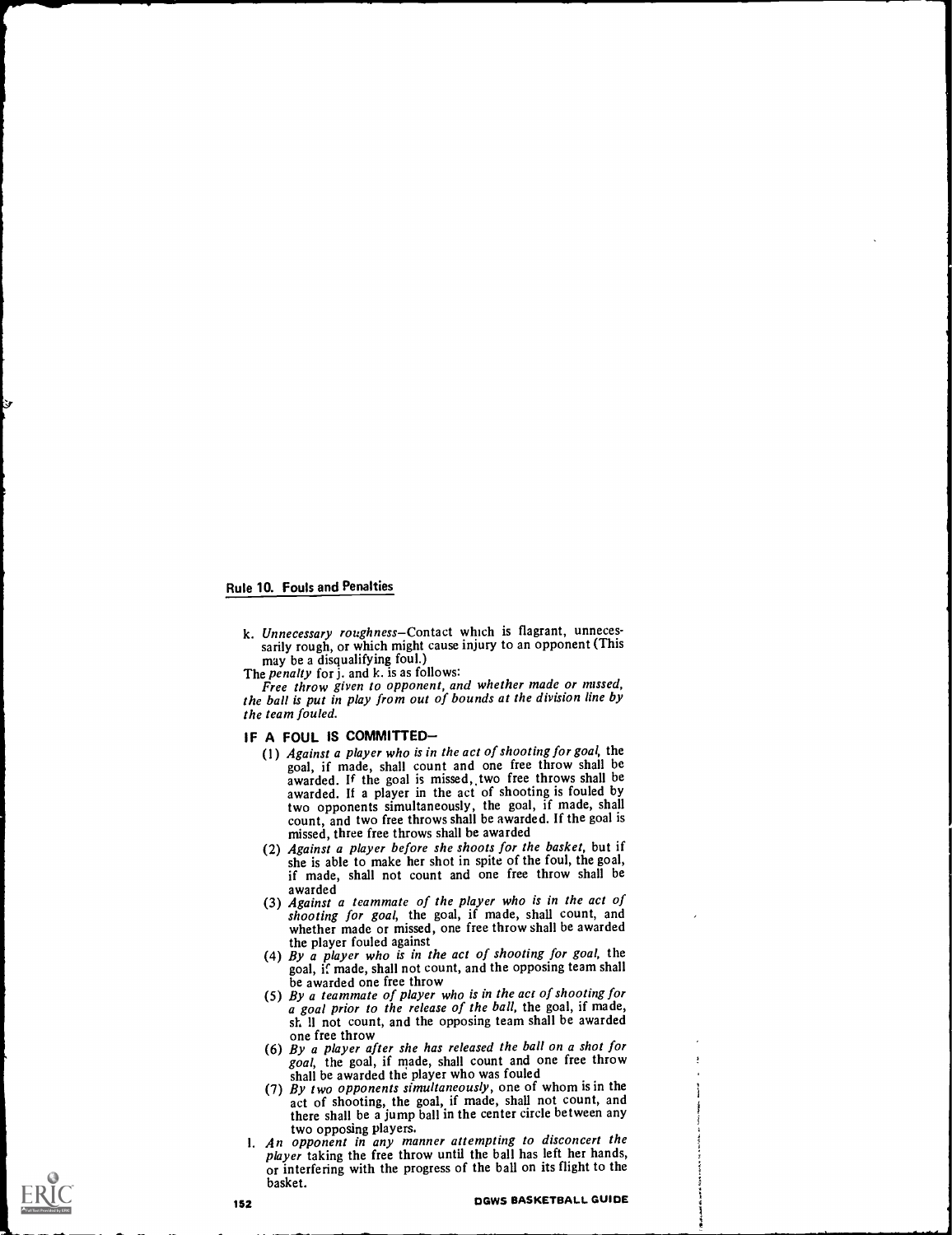The *penalty* for 1 above is as follows:

The goal, if made, shall count, and a second free throw shall be awarded; if missed, two free throws shall be awarded. If the second free throw is made, the ball shall then be put in play from out of bounds at any point behind the endline by an opponent of the player taking the free throw. If the second free throw is missed and the ball touches the ring, the ball is in play.

- Ql. A dribbler with the ball starts to drive between an opponent and the sideline. She goes part way around the defensive player; contact occurs. On whom is the foul called?
- A. The foul is called on the defensive player. If the dribbler passes her opponent and manages to get head and shoulders ahead without causing contact, greater responsibility for any subsequent contact rests with the defensive player.
- $Q2.$  Is a "moving screen" legal?<br>A. Yes. if no contact occurs.
- Yes, if no contact occurs. If contact results, a foul should be called, with the greater responsibility resting with the screener.
- Q3. An offensive player has just released the ball for a shot. A defensive player in a late attempt to block the shot hits the hand of the shooter. Is this a foul?
- A. Yes. Hacking should be called. The hand is a part of the ball only when it is on the ball.
- Q4. If a player occasionally checks the positron of an opponent by touching her, is this considered holding or blocking?
- A. No. This is considered incidental contact and would not be penalized.
- QS. After a successful basket, a member of the scoring team bats or throws the ball over the sideline. Is there a rule to cover this situation?
- A. Yes. A foul for unnecessary delay of the game would be called on the player. There should be no interference with the ball after a basket.
- Q6. On a fast break a player drives for a lay-up. An opponent, realizing she cannot prevent the shot, deliberately fouls the shooter while she is in the air. Is this to be considered "fouled in the act of shooting"?

 $\frac{1}{2}$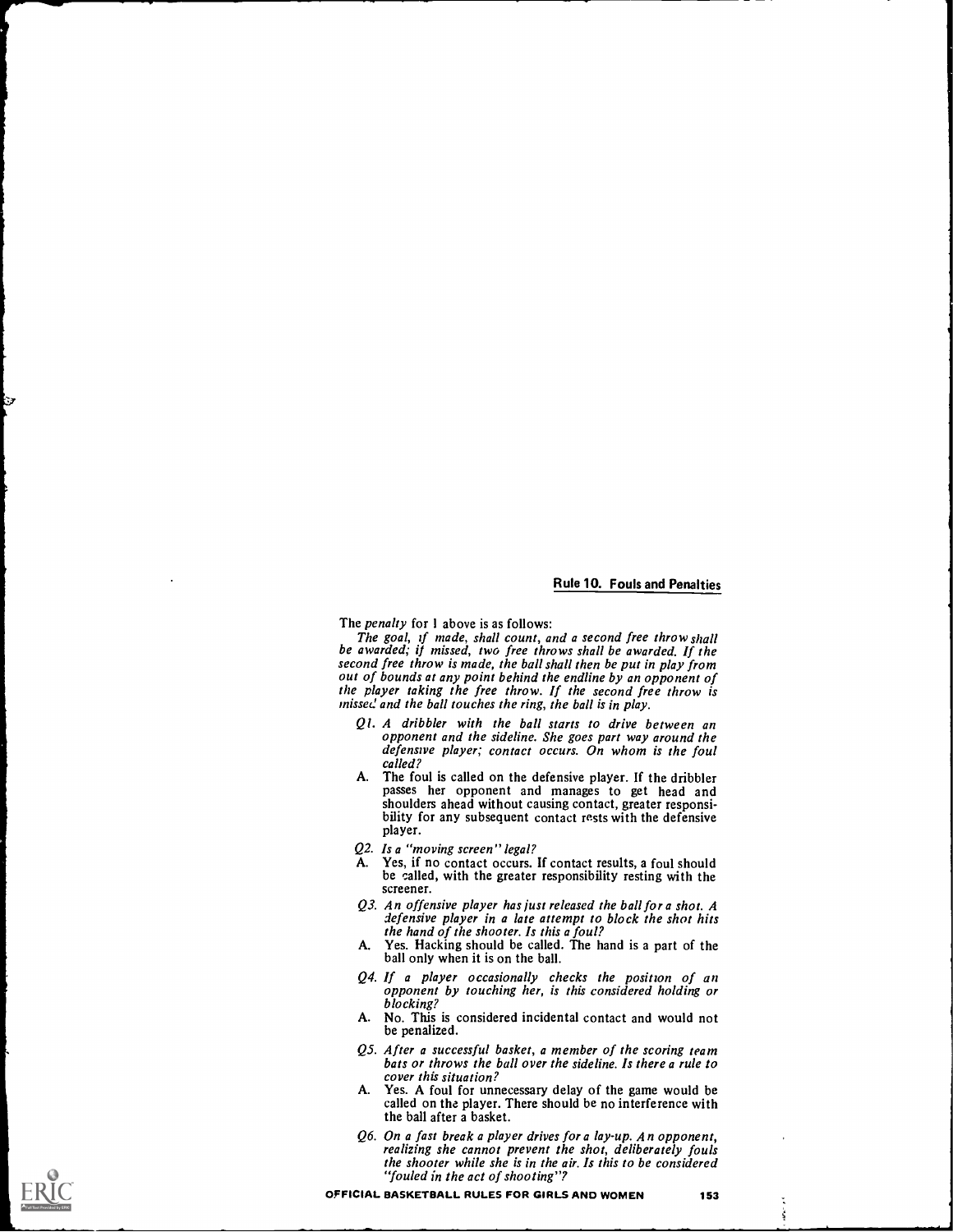A. Yes. Moreover this should be considered flagrant and unnecessary roughness. The ball should be put in play at the sideline after the free throws are taken. The player committing the foul may be disqualified at the discretion of the official.

SECTION 2. TEAM FOULS. A team foul is charged against the

- offending team. The following are team fouls:<br>a. Making an illegal substit (1990) in one of the fol, ring ways:
	- (I) Going on the court as a substitute before ;eporting to the scorer and, except during intermissions, being recognized<br>by an official
	- (2) A player changing her number without reporting it to the scorer and an official.
- b. Leaving the court without permission of an official except to confer legally with coaches at or near their benches
- Failing to raise arm above head after being charged with a foul
- d. Failing to provide scorers with names and numbers of all players and/or failing to designate the starting lineup at least two minutes before game time

e. Taking more than the  $l$ -ral number of time-outs at the request of a team

- of a team
- f. A coach or team follov er (I) Entering the cour., unless by permission of an official to attend an injured player
	- (2) Entering a disqualified player into the game.

The *penalty* for team fouls a. through f. is as follows:

Free throw for goal is given opponents, and if goal is made, the bail is put in play from out of bounds at any point behind the endline by an opponent of the player taking the free throw. If the goal is missed and the ball touches the ring, the ball is in play.

g. A coach or team follower personally addressing officials or opponents while play is in progress or addressing official: or opponents in a disrespectful manner at any time.

The *penalty* for g. is as follows:

For the first infraction, a foul is called; a free throw is awarded. Whether made or missed, the ball shall be put in play from out of bounds at the division line by the team fouled. For the second infraction, a foul is called; a free throw is awarded. Whether made or missed, the ball shall be put in play from out of bounds at the division line by the team fouled. The coach or team follower is instructed to leave the gymnasium for the remainder

154 **OGWS BASKETBALL GUIDE** 

大知

r

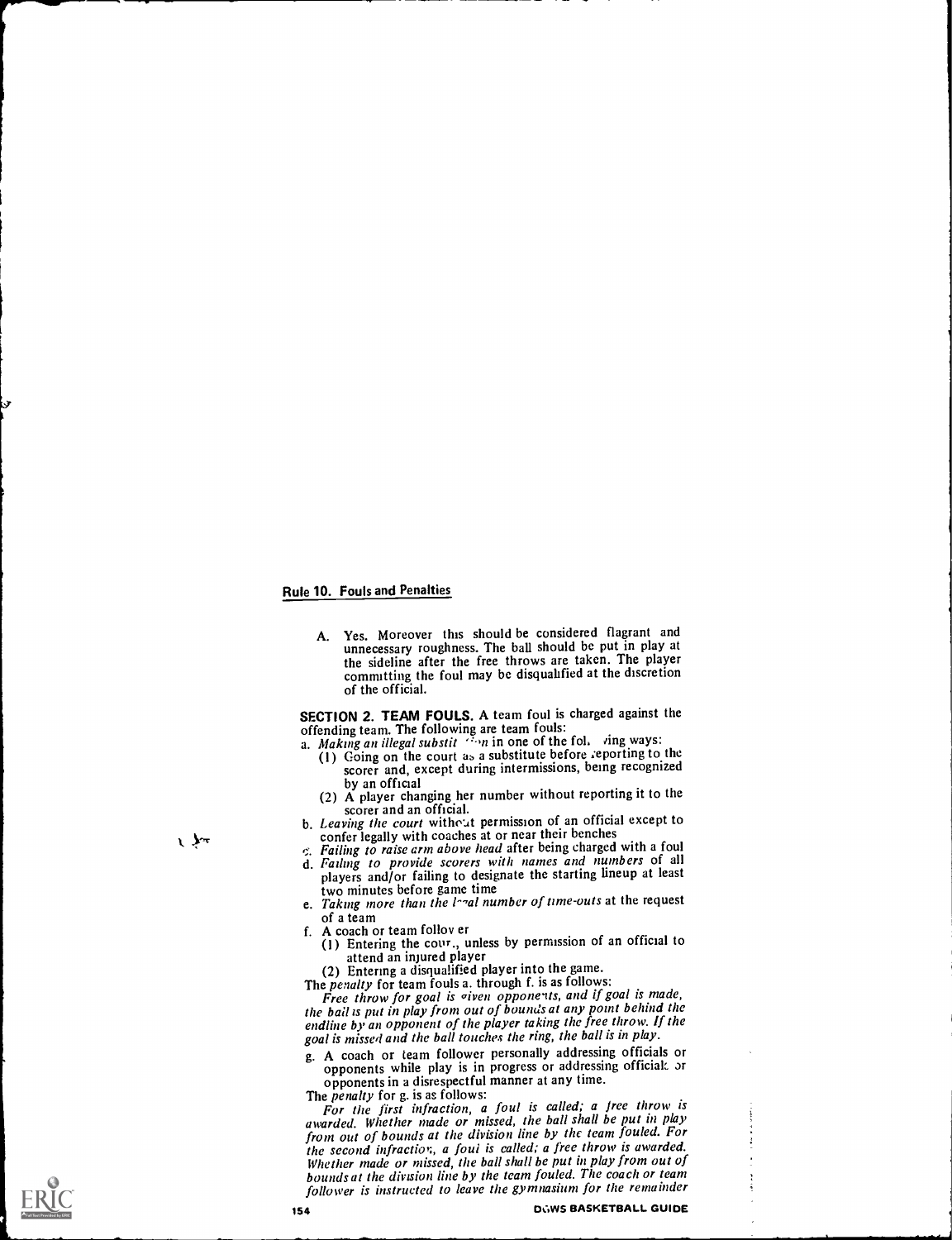of the game. If the individual refuses to leave, the team must default the game.

- Q. May a player whose name is not listed in the official scorebook prior to game time be permitted to play in the game?
- A. The name of the player may be entered into the scorebook and she may participate in the game. A team foul is called and the proper substitution procedures followed.

#### SECTION 3. FOULS DURING LAST TWO MINUTES AND OVERTIME

\*With two minutes or less of the fourth quarter and during all overtime periods, any individual foul is penalized by awarding two free throws unless the fouled player scores a field goal, in which case only one free throw is awarded. If a player is fouled in the act of shooting and misses the attempted field goal, she is awarded two free throws. In the case of multiple fouls, a maximum of three free throws will be awarded one player.

- $QI$ . With one minute left in the game, a player with the ball is legally guarded by two opponents. She attempts to go between them, and personal contact results with both players. How many free throws will be awarded?
- A. The offensive player will be charged with two fouls. Each defensive player will be awarded two free throws.
- Q2. During the last minute of a game an offensive player is<br>fouled simultaneously by two defensive players. How many fouls are called and how many free throws are awarded?
- A. Each defensive player is charged with a foul. The offensive player will be awarded three free throws.

#### SECTION 4. DISQUALIFICATION

A player is automatically disqualified and immediately re- moved from the game when she has committed either of the following: a. Five fouls

b. A single disqualifying foul.

OFFICIAL BASKETBALL RULES FOR GIRLS AND WOMEN 155

الأس<br>الم

医导管污染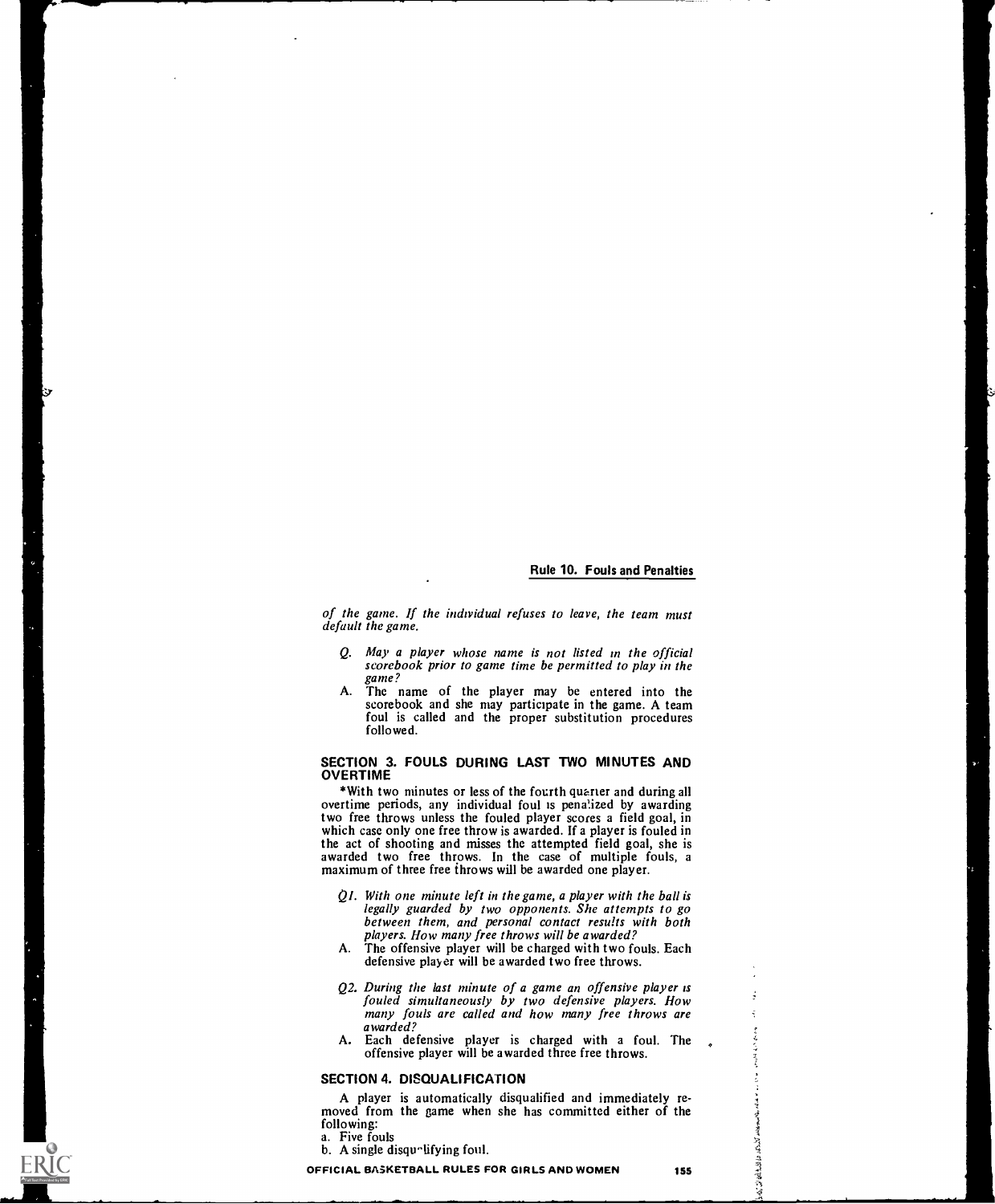A time-out to disqualify a player shall be charged to the officials, not to the team. Disqualification shall take place immediately after the disqualifying foul has been committed and before the free throw has been taken.

- Q. Is a team disqualified when it has a total of five team
- fouls?<br>A. No. The opponents are awarded a free throw for the fifth foul and the game continues. Team fouls do not count toward the disqualification of a team.

#### INTERPRETATIONS

Inquiries on interpretations of rules must include <sup>a</sup> stamped, self-addressed envelope and should be addressed to Carolyn Moffatt, Ouachita Baptist College, Arkadelphia, Ark. 71923. In writing, please include the number of the rule and does not make decisions on protests or on the winners of games or tournaments.



'4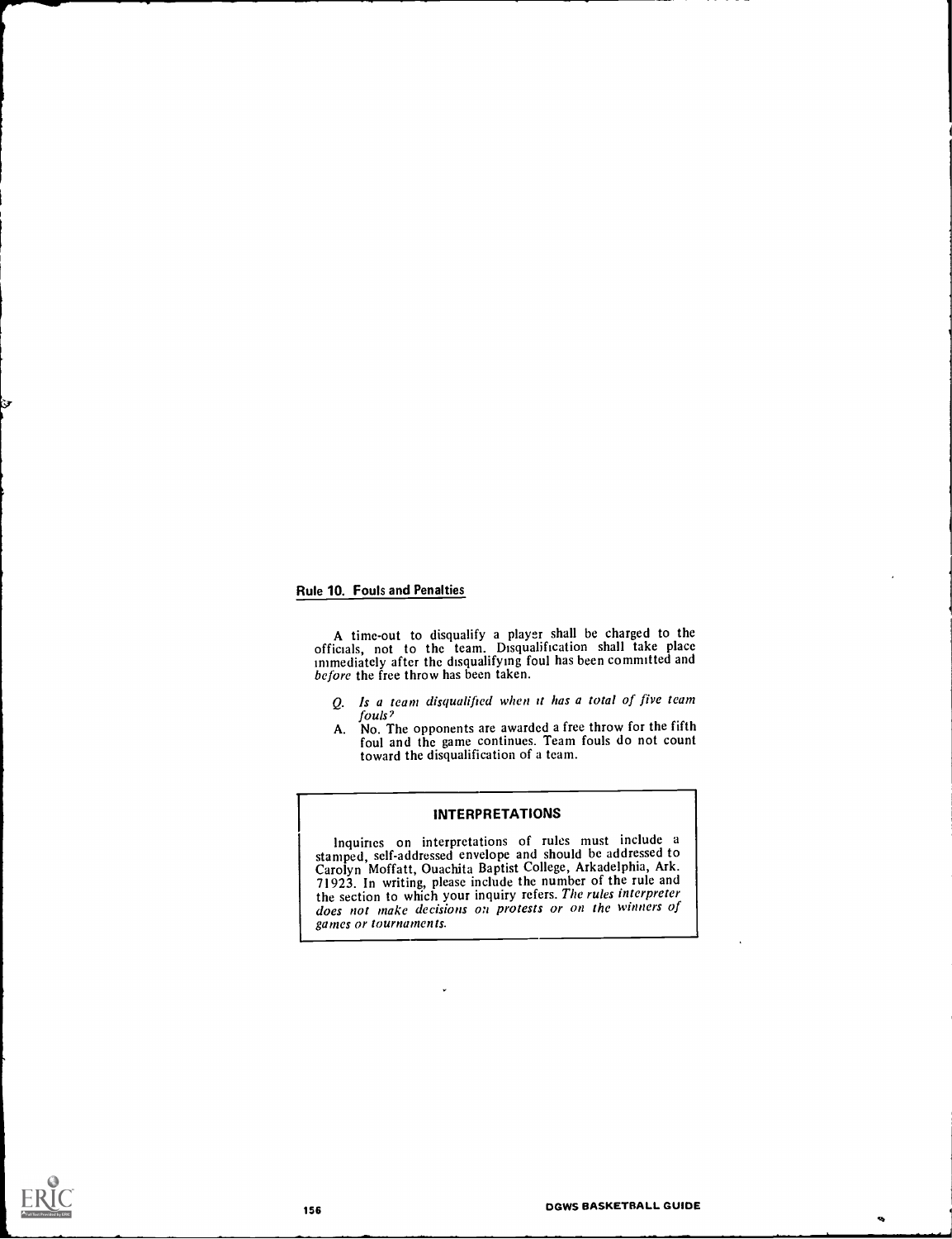# SUGGESTIONS FOR MODIFIED RULES

The philosophy of the Division for Girls and Women's Sports states that rules should be written for the highly skilled, the rationale being that it is easier to modify rules for the lesser skilled player than it is to make the rules more challenging to the highly skilled players.

The Basketball Rules Committee recognizes that there are situations where the use of official rules is impractical because of the time allocated for a game or the experience of the players. The most important consideration is, of course, that the modifications do not important consideration is, of course, that the modifications do not change the essential characteristics of the game. The official rules should be used for all competition beyond the classroom or intramural level. The committee believes that the persons best qualified to make judgments concerning modifications, when time or

experience is a problem, are the teachers and coaches involved. Some possible areas for rules modifications are listed below. Depending on the situation, any or all of these modifications might be used in a single game.

- 1. When time is a factor
	- a. Shorten the length of the quarters
	-
	-
	- c. Do not take time-outs for violations<br>d. Allow a tie score to stand at the expiration of playing time.
	-
- 2. When the experience of the players is a factor-<br>a. Do not allow players to take or tap the ball from an  $\sigma$  .ponent
	- b. Allow additional team time-outs
	-

c. Limit the number and length of extra periods. desirable in a teaching situation. The teacher may want to avoid using the 30-second clock when she is working on ball control or encouraging slowing the play. Even when students are not aware of a encouraging slowing the play. Even when students are not aware of a 30-second ruling, most shots are attempted within that time. She may want to call all dribbles violations in order to emphas;ze a passing game or giving three points for a goal scored from a screen play to encourage a specific offensive pattern. These temporary modifications are considered by the committee as teaching techniques to be used at the discretion of the individual teacher. It should be remembered that the suggestions listed above are not

official rules and that in all cases involving disagreements concerning their use, the official rules must be followed.

#### SUGGESTIONS FOR MODIFIED RULES 157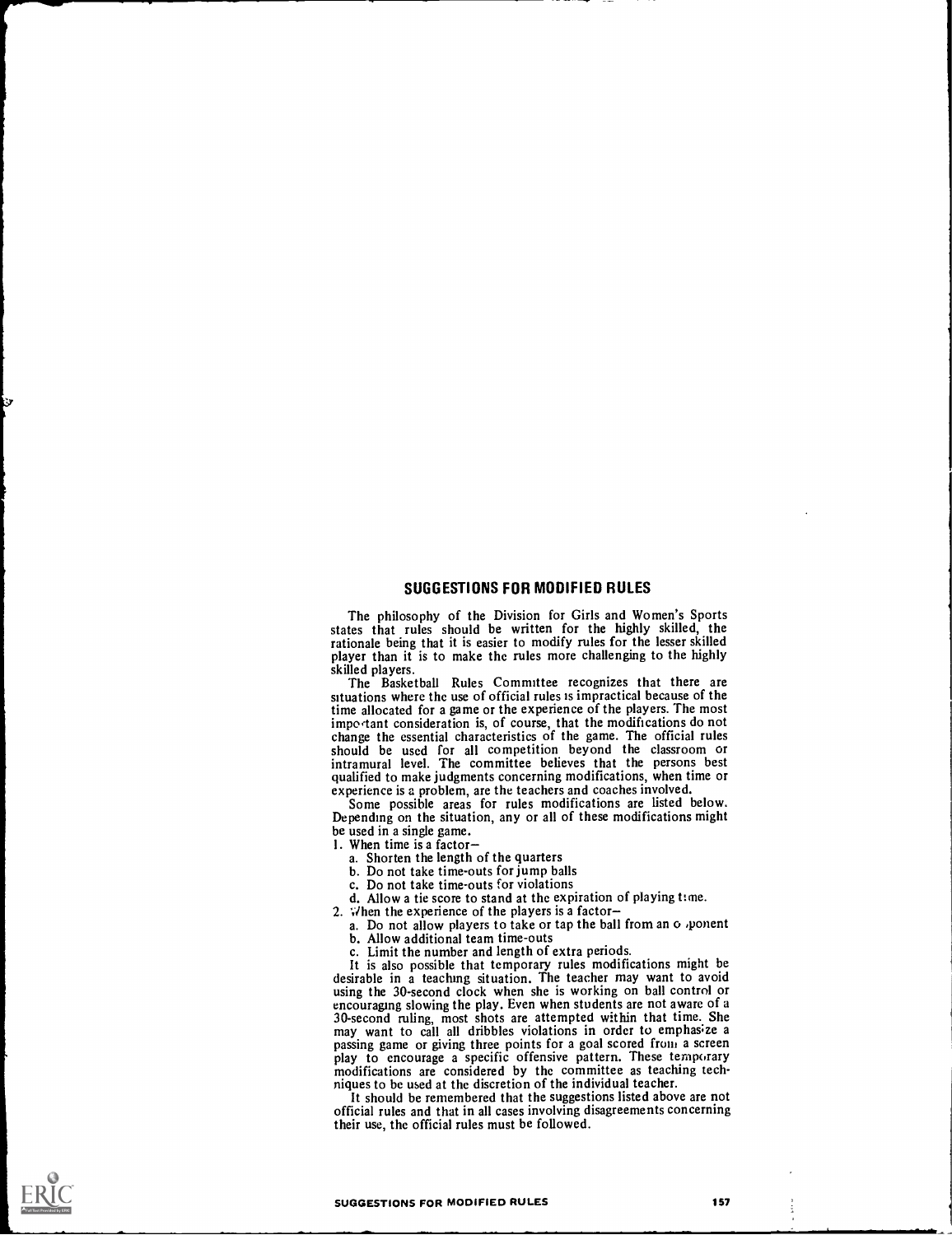# INDEX TO RULES

|                                              | Rule Sec.      | Rule Sec.                                   |     |
|----------------------------------------------|----------------|---------------------------------------------|-----|
| . 5<br>Addressing officials                  | 1              | Disqualifying foul 10                       |     |
| Air dribble–Definition<br>4                  |                | Single  .i0                                 | 46  |
| Violation  9                                 | 2              | Disrespectfully addressing                  |     |
| Backboard                                    | $\overline{2}$ | official 10                                 | 2g  |
| Ball-Specifications                          | 4              | Double foul-Definition 10                   |     |
| Bounce test<br>1                             | 4              | Center jump $\ldots \ldots \ldots 6$        | 3а  |
| Ball lodges in support $\ldots$ 6            | 3b             | Play resumed<br>8                           | 6   |
| Basket                                       | 3              | Double violation $\ldots \ldots$            |     |
| Blocked shot-Definition  4                   |                | Play resumed $\ldots \ldots \ldots 6$       | 3b  |
| Momentary suspension                         |                | Dribble  4                                  |     |
| of ball $\ldots \ldots \ldots \ldots$ 6      | 5b             | Ejection of coach or team                   |     |
| Blocking $\ldots \ldots \ldots \ldots$ 10    | 1a             | follower $\ldots$ 10                        | 2g  |
| Boundary lines<br>1                          | 1              | Enter game after dis-                       |     |
| Braces worn by player $\ldots$ 2             |                | qualification $\cdots \cdots \cdots 10$     | 2f  |
| Captain represents team<br>5                 | $\overline{2}$ | Equipment $\ldots \ldots \ldots \ldots 1$   |     |
| Center circle $\ldots \ldots \ldots \ldots$  | 1b             | Failure to raise arm $\ldots \ldots 10$     | 2c  |
| Changing numbers 10                          | 2а             | Failure to report to scorer. .10            | 2а  |
| Charging $\ldots \ldots \ldots \ldots 10$    | 1b             | Field goal–Score of $\ldots$ 3              | 1   |
| Choice of baskets<br>6                       | 1              | Field goal violation $\ldots \ldots$ . 9    | 6   |
| Clock–When to start                          |                | Foul–Definition $\ldots \ldots \ldots 10$   |     |
| 2<br>or stop $\dots \dots \dots \dots \dots$ | 4              | Disqualifying 10                            |     |
| Closely guarded  .<br>4                      |                | Double $\ldots \ldots \ldots \ldots 10$     |     |
| Coach entering court $\dots$ . 10            | 2f             | During intermission $\dots$ 10              |     |
| Dead ball                                    |                | Individual $\ldots \ldots \ldots \ldots 10$ | 1   |
| Defaulted game–                              |                | Last two minutes 10                         | 3   |
| 4<br>Definition                              |                | Multiple $\ldots \ldots \ldots \ldots 10$   |     |
| Fewer than four players $\ldots$ 5           | I              | Overtime 10                                 | 3   |
| Officials' duties $\ldots \ldots \ldots$ 2   | łd.            | Penalties $\ldots \ldots \ldots \ldots 10$  |     |
| Refusing to leave                            |                | Team 10                                     | 2   |
| gymnasium $\ldots \ldots \ldots 10$          | 2g             | Free throw-Definition $\ldots$ 8            | ı   |
| Score $\ldots \ldots \ldots \ldots$ 3        | L              | Disconcert opponent $\dots 10$              | 1c  |
| Team not ready                               | 2              | Double foul $\ldots \ldots \ldots 8$        | 6   |
| Defensive player  4                          |                | Lane                                        | 1 d |
| Delaying the game $\dots \dots 10$           | 1i             | Line $\ldots \ldots \ldots \ldots \ldots$   | 1 c |
| Diagram of court                             | ĵ              | 8                                           | 2c  |
| Discontinued game<br>4                       |                | Multiple                                    | 7   |
| Score of $\ldots \ldots \ldots$              | I              | Procedure  8                                | 2   |
| Who may call                                 | ij             |                                             | 1   |
| Disqualified player 10                       | 4              | Spectator interference $\ldots$ 8           | 5   |
| No substitute $\ldots \ldots \ldots$ 5       | ĵ              | Violation  9                                | 7   |
| Substitute takes free                        |                | 8<br>Wrong basket $\dots \dots$             | 4   |
| throw or jump $\ldots \ldots \ldots$ 5       | 3              | Wrong player $\ldots \ldots \ldots 8$       | 3   |
|                                              |                |                                             |     |

| Full Text Provided by ERIC |
|----------------------------|

У

158 DGWS BASKETBALL GUIDE

 $\frac{1}{2}$ 

 $\frac{1}{2}$  $\ddot{\phantom{a}}$  $\bar{b}$  $\ddot{\mathrm{r}}$  $\frac{1}{\epsilon}$ 

 $\frac{1}{3}$ 

 $\cdot$ 

 $\ddot{\phantom{0}}$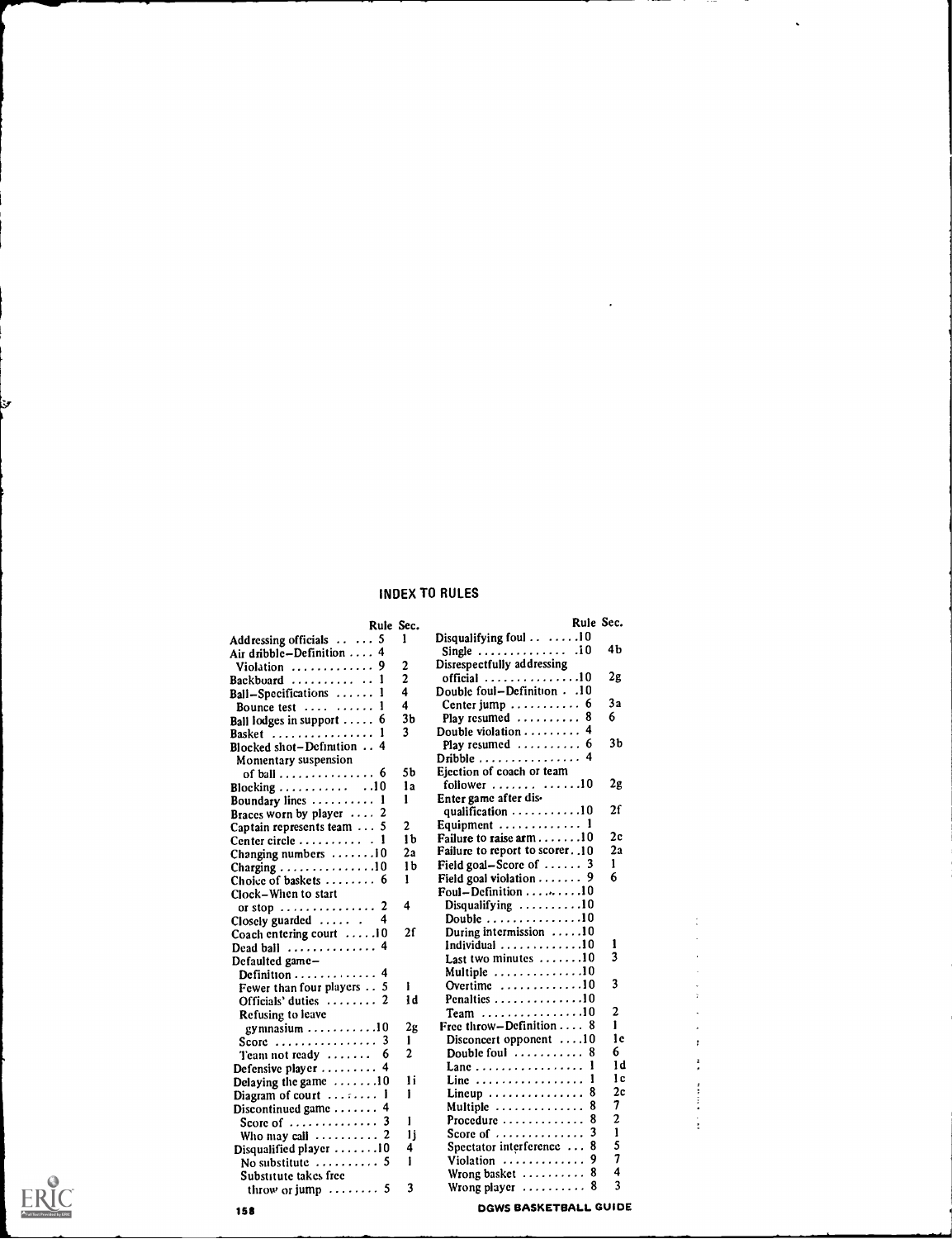| Fumble-Definition $\ldots$<br>4                                        |                      |
|------------------------------------------------------------------------|----------------------|
| Game-Length of<br>3                                                    |                      |
| Preliminaries<br>6                                                     | $\ddot{\phantom{0}}$ |
| Tic<br>When terminated<br>3                                            |                      |
| $\mathbf{2}$                                                           |                      |
| Game ball<br>$\mathbf{1}$                                              | í                    |
| Goal-Definition<br>Disagreement over<br>4                              |                      |
| $\overline{a}$                                                         |                      |
| Score<br>3                                                             |                      |
| Goaltending-Definition<br>$\overline{\bf{4}}$                          |                      |
| 9                                                                      | Í                    |
| Violation<br>Ground rules<br>$\overline{c}$                            |                      |
|                                                                        | Í                    |
| Hacking 10<br>Handling the ball  6                                     |                      |
| Violations<br>9                                                        |                      |
| Held ball<br>4                                                         |                      |
| Holding 10                                                             | j                    |
| Hold whistle  9                                                        | $\overline{1}$       |
| 9                                                                      |                      |
| 9                                                                      | $\frac{4}{1}$        |
|                                                                        | ź                    |
| Illegal substitutions  10                                              |                      |
| $Injury-Time-out for \ldots$ .<br>3                                    |                      |
| Intermission-Definition 4                                              |                      |
| Jump-While holding ball 6                                              | 4                    |
| Jump ball-Definition<br>4                                              |                      |
| Time-in for $\dots$<br>3                                               | ś                    |
| 3<br>Time-out for                                                      | 4                    |
| To start each quarter  6                                               | 2                    |
| Violation  9                                                           | Í                    |
| When awarded $\ldots$ 6                                                | $\ddot{ }$           |
| 9<br>Kick the ball                                                     |                      |
| Leaving court without                                                  |                      |
| permission  10<br>Length of game  3                                    | $\frac{2}{3}$        |
|                                                                        |                      |
| Limited space  7                                                       |                      |
| Moving sereen 10                                                       | Í                    |
| Multiple free throws  8                                                |                      |
| Number of players neces-                                               |                      |
| sary to continue game<br>5                                             | 1                    |
| Offensive player<br>4                                                  |                      |
| Officials-Duties                                                       |                      |
| General information                                                    |                      |
| In charge of game $\dots \dots 2$<br>Simultaneous decisions $\dots$ 10 | ı                    |
|                                                                        |                      |
| $\overline{7}$<br>Out-of-bounds-Ball $\ldots$                          | Ē                    |

| Fumble-Definition $\dots$ , 4           |       | Injury or team time-out 7                         | 4              |
|-----------------------------------------|-------|---------------------------------------------------|----------------|
| Game-Length of $\dots\dots$ 3           | 2     | Player                                            | 2              |
| Preliminaries                           | 1     | Throw-in $\ldots \ldots \ldots$<br>7              | 6              |
|                                         | 3     | Violations<br>9                                   | 5              |
| When terminated                         | 4b    | When awarded                                      | I              |
| Game ball<br>1                          | 4     | Overhead obstruction<br>-7                        | 5              |
| $Goal - Definition \dots \dots 4$       |       | Own basket                                        |                |
| Disagreement over $\dots$               | 1g    | Palming ball-Definition 9                         |                |
| Score $\dots\dots\dots\dots\dots\dots$  | 1     |                                                   | 2g             |
| Goaltending-Definition 4                |       | Pass<br>Penalties-Fouls 10                        |                |
| Violation  9                            | 6     |                                                   |                |
| Ground rules  2                         |       | Violations                                        |                |
| Hacking 10                              | 1c    | $Pivot-Definition$                                |                |
| Handling the ball $\ldots \ldots$ 6     | 4     | Legal $\ldots \ldots \ldots \ldots \ldots 6$      | 4              |
|                                         |       | Playing court $\ldots \ldots \ldots 1$            | l a            |
| Violations                              | 2     | Practice ball<br>1                                | 4              |
| Held ball 4                             |       | Preliminaries of game  6                          | 1              |
| Holding 10                              | 1d    | Pulling or spinning                               |                |
| Hold whistle<br>9                       | l a,b | opponent $\ldots \ldots \ldots \ldots 10$         | Ιg             |
| 9                                       | 5     | Pushing $\ldots \ldots \ldots \ldots \ldots 10$   | l c            |
| 9                                       | 7с    | Recntry into game $\dots$                         | 3              |
| Illegal substitutions  10               | 2а    | Restraining eireles<br>4                          |                |
| $Injury-Time-out for \ldots$ .          | 4     | Jump ball $\ldots \ldots \ldots$                  | 3              |
| Intermission – Definition $\dots$       |       | Roll the ball $\ldots$ , $\ldots$ , $\ldots$<br>6 | 4а             |
| Jump-While holding ball<br>6            | 4n    | $Scorebook$<br>2                                  | 3              |
| Jump ball–Definition $\dots$ .          |       | Scorers-Duties                                    | 3              |
| Time-in for $\dots$                     | 5а    | Scoring $\ldots \ldots \ldots \ldots \ldots$<br>3 | 1              |
| Time-out for $\dots \dots \dots$        | 4c    | Method of                                         |                |
| To start each quarter $\dots$           | 2     | Small gymnasiums<br>7                             | 7              |
| Violation                               | 1     | Spectator interference<br>-6                      | 6              |
| When awarded $\dots\dots\dots$<br>6     | 3     |                                                   | 5              |
| Kick the ball                           | 2     | Starting play $\ldots \ldots \ldots$<br>6         | $\overline{2}$ |
| Leaving court without                   |       | Strike ball with fist<br>9                        | 2Ь             |
| permission 10                           | 2ь    | Substitution-Procedure                            | 3              |
| Length of game $\ldots \ldots \ldots 3$ | 2     | For jumper $\dots \dots \dots \dots$              | 3              |
| Limited space  7                        | 7     | For player taking free                            |                |
| Moving sereen 10                        | IQA2  | throw $\ldots \ldots \ldots \ldots$<br>5          | 3              |
| Multiple free throws  8                 | 7     | Suspended game $\dots \dots$<br>2                 | 1j             |
| Number of players neces-                |       | Team –                                            |                |
| sary to continue game $\dots$<br>5      | 1     | Minimum of players $\dots$ 5                      | 1              |
| Offensive player<br>4                   |       | Team fouls $\ldots \ldots \ldots \ldots 10$       | 2              |
| Officials-Dutics<br>2                   |       | Thi-ty-second clock  2                            | 4с             |
| General information                     |       | Thirty-second violation  9                        | 4              |
| In charge of game $\ldots \ldots$       | 1     | Threatening the eyes $\dots 10$                   | 1h             |
| Simultaneous decisions 10               |       | Three-seeond lane                                 |                |
| Out-of-bounds-Ball $\ldots$ . 7         | 3     | violation $\ldots \ldots \ldots$                  | 3              |
|                                         |       |                                                   |                |

 $\overline{\phantom{0}}$ 



Э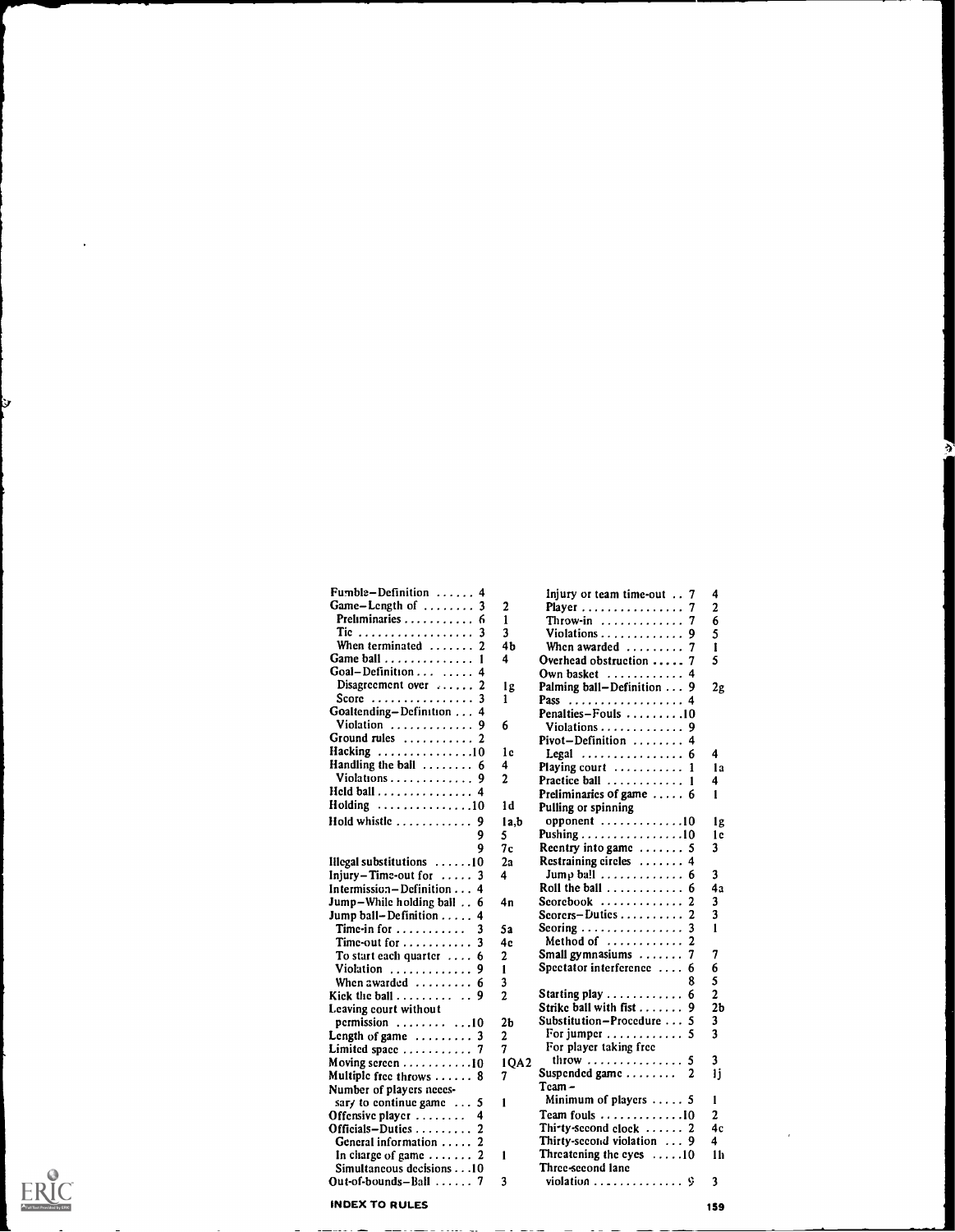#### Throw for basket from out of bounds Throw-in-Limited space  $\therefore$  7 6 Procedure for ..... Time-in for  $\dots \dots \dots \dots$  3 9  $76$ 76 5 66 6 Time-in  $\dots$   $\dots$   $\dots$   $3$  5<br>Time-out-For injury  $\dots$  3 4 Traveling–Definition  $\ldots$  4 Three-second lane  $\ldots$  9 3 Violation  $\ldots$   $\ldots$   $\ldots$  9 2

| Throw for basket from out                 |    | $Tripping \ldots \ldots \ldots \ldots \ldots 10$ | Ħ  |  |
|-------------------------------------------|----|--------------------------------------------------|----|--|
| of bounds $\ldots \ldots \ldots \ldots$ 9 | 6  | Uniforms . $\ldots \ldots \ldots \ldots 5$       |    |  |
| Throw-in-Limited space $\ldots$ 7         | 6  | Unnecessary roughness $\dots$ . 10               | 1k |  |
| Procedure for $\dots\dots\dots$ 7         | 6. | Unsportsmanlike conduct-                         |    |  |
| Time-in for $\dots \dots \dots \dots$ 3   | 5b | Players $\ldots \ldots \ldots \ldots \ldots 10$  | n  |  |
| Tic-ball–When called $\ldots$ 6           | 5  | Spectators or coaches $\dots$ 10                 | 2g |  |
|                                           | 3  | Violations $\ldots \ldots \ldots$                |    |  |
| Time-in $\cdots$ 3                        | 5  | Field goal $\ldots \ldots \ldots \ldots$ 9       | 6  |  |
| Time-out-For injury $\ldots$ 3            | 4  | Free throw $\ldots \ldots \ldots$ 9              |    |  |
| More than five times $\dots$ .10          | 2c | Handling the ball $\ldots$ 9                     |    |  |
| To disqualify player $\ldots$ 10          | 4  | Jump ball $\ldots \ldots \ldots$ 9               |    |  |
| When taken $\dots \dots \dots$ 3          | 4  | Out-of-bounds $\ldots \ldots \ldots$ 9           |    |  |
| Timers-Duties $\dots \dots \dots$ 2       | 4  |                                                  |    |  |
| Touch ball to floor $\cdots$ 6            | 4ſ | Thirty-second $\ldots \ldots \ldots$ 9           | 4  |  |
| Tanalina Definition — 4                   |    | Three-second lane $\ldots \ldots$ 9              |    |  |



Э

 $\frac{1}{2}$  $\frac{1}{4}$  $\mathbf{r}$ 

1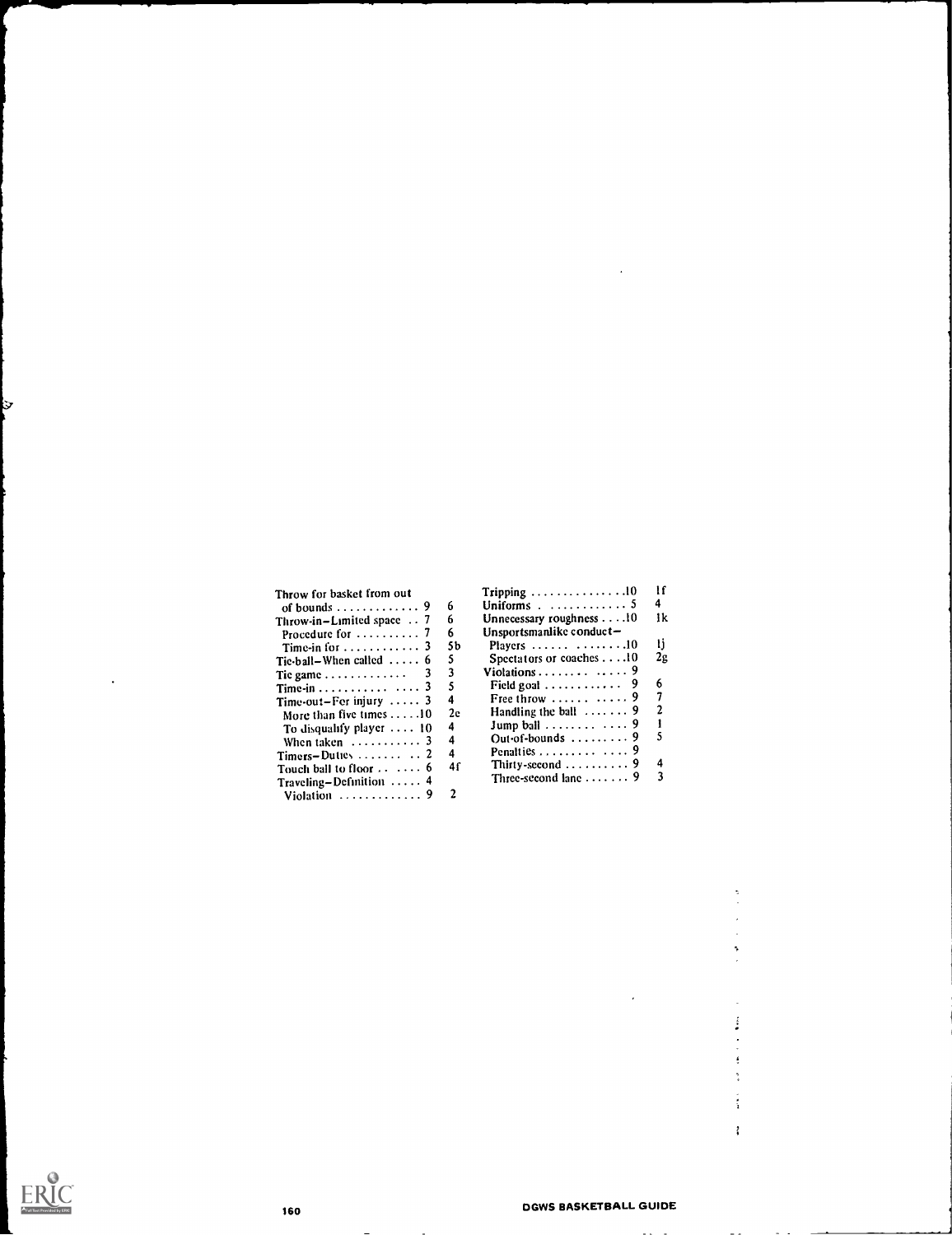# SUMMARY OF BASKETBALL RULES CHANGES FOR 1972-73

- 1. When a disqualified or illegal player, due to an error by the scorer, has not been removed from the game, and subsequently scores a goal, the score shall stand. This is now a rule rather than an interpretation in a Question and Answer. Rule 2, Sec. 3k.
- 2. A blocked shot has not been defined as a successfull attempt by a player to prevent an opponent from completing a shot for the goal by either:
	- a. Stopping the flight of the ball after it has left the opponent's hand or hands.
	- b. Placing one or two hands on the ball while it is in the
- 3. The fumble is defined as a monetary loss and recovery of the possession of the ball by a player. Rule 4.
- 4. To tie a ball two players must have one or both hands so firmly<br>on the ball that neither could gain sole possession without<br>undue roughness. A tie ball may also occur when a blocked shot<br>results in momentary suspension
- of two opposing players. Rule 6, Sec. 5, a,b. 5. The back and supports of the backboard are out-of-bounds, but all four edges of the backboard are specified as inbounds. Rule 7, Sec. 3.
- 6. Failure of the players around the restraining circle to hold positions until the ball is tossed, or to remain outside the restraining circle until the ball is tapped, is a violation. This is a "hold whistle" situation. Rule 9, Sec. 1b.
- 7. Playing the ball before it has touched the floor, basket, backboards, or has been touched by one of the eight nonjumpers, is a jump ball violation. Rule 9, Sec. 1f.
- 8. Palming the ball is defined as permitting the ball to come to rest in one hand while dribbling, Rule 9, Sec. 2g, and is a violation.<br>9. The three-second lane violation is now stated consistently
- 9. The three-second lane violation is now stated consistently "within three seconds." Rule 9, Sec. 3.
- 10. The official no longer selects two players for the jump ball when players of both teams commit a violation during a free throw. The players involved in the violation jump. Rule 9, Sec. 7c
- 11. In the last two minutes of the game, and during all overtime periods, only individual fouls are penalized by awarding two free throws. Rule 10, Sec. 3.